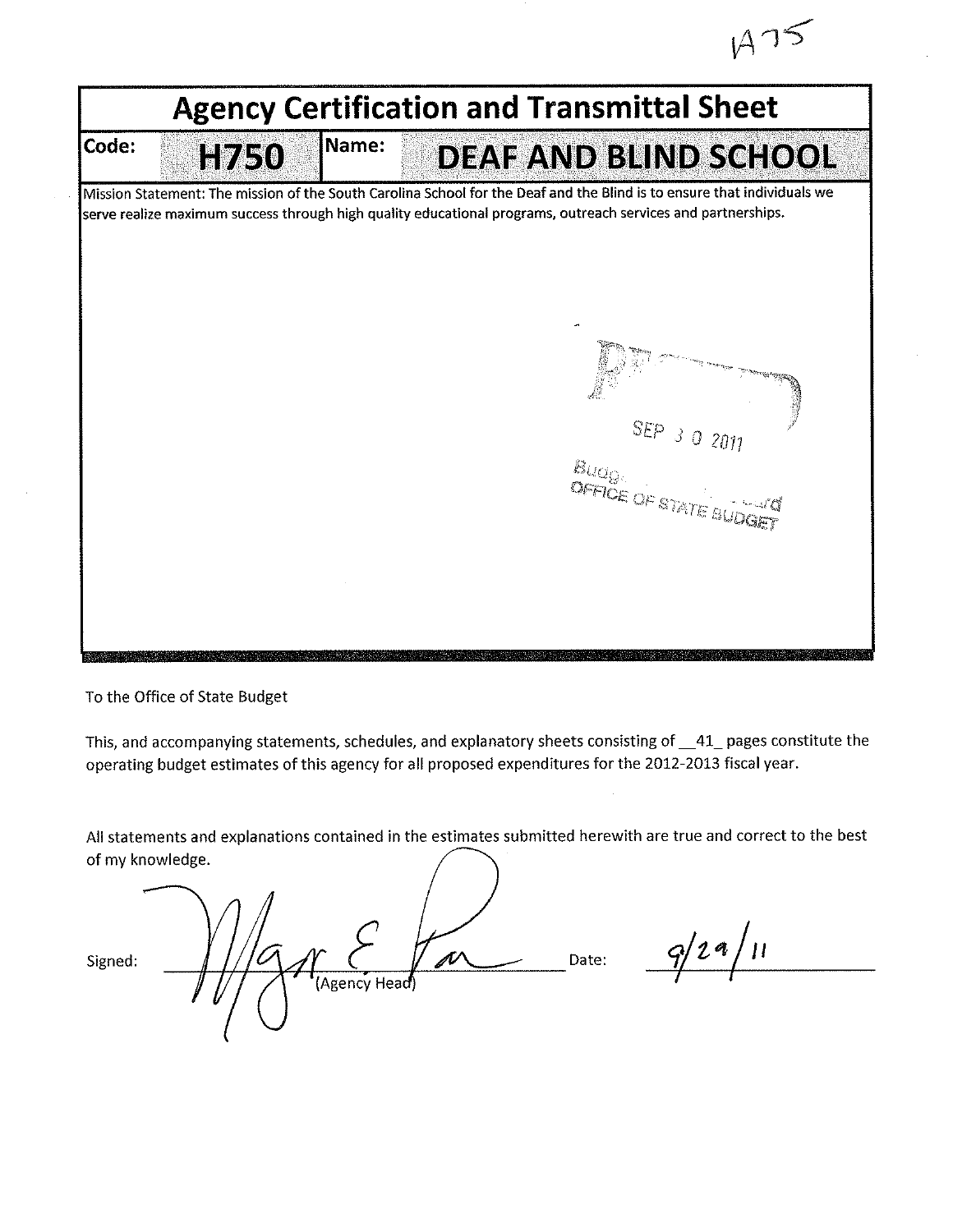## **I. EXECUTIVE SUMMARY**

A. **Agency Section/Code/Name: SC School for the Deaf and the Blind** H750

## B. **Summary Description of Strategic or Long-Term Goals:**

The mission of the South Carolina School for the Deaf and the Blind is to ensure that individuals we serve realize maximum success through high quality educational programs, outreach services and partnerships. Our Vision is to be the statewide leader for education and accessibility for individuals who are deaf, blind or multi-sensory disabled. We value accessibility, partnerships, leadership, accountability, diversity, teamwork, relationships, character, and independence.

By keeping our mission, vision and values in mind, senior leaders developed the following strategic plan for the 2011- 2012 school year.

## • **Goal 1: Improve Student Achievement**

- o Objective 1: *Develop and implement an integrated career development program for elementary, middle and high school students*
- o Objective 2: *Improve student test scores on mandatory testing*

## • **Goal 2: Increase Enrollment**

o Objective 1: *Develop and implement a long-term marketing plan to increase enrollment and funding* Increase the number of students served through campus and outreach programs

# **Goal 3: Create a More Positive Agency Environment**<br>
o Objective 1: Provide training opportunities

- o Objective 1: *Provide training opportunities for all staff*
	- Improve the agency culture

# • **Goal 4: Maximize statewide outreach services**

- o Objective 1: *Increase market share*
	- Develop a video remote interpreting program

# • **Goal 5: Ensure funding is available for critical projects**

- o Objective 1: *Develop accurate projection tools to track expected revenues*
- o Objective 2: *Prioritize funding for capital projects*

Develop a system to continually update wish lists and program needs on a quarterly basis

# • **Goal 6: Identify and prioritize technology needs**

- o Objective 1: *Ensure that access technology on campus is used consistently*
- o Objective 2: *Prioritize technology needs by division and determine projected costs to implement*
- Develop training for staff and students on available technology

This budget request focuses on securing resources to enable SCSDB to make significant progress towards our strategic goals listed above as evidenced in the Organizational Performance Results in our Accountability Report. As a result our students who are deaf, blind and sensory multi-disabled on campus and in the public schools will achieve more and our clients will continue to receive quality accessibility services through the distribution of Braille and large print textbooks, assistive phones and alerting devices and sign language services throughout the state of South Carolina.

#### C. **Agency Recurring Base Appropriation:**

State \$ 13,963,580+121,601 Health Insurance Allocation=\$14,085,181 Federal \$ 1,408,321

Other \$ 15,157,000

D. **Number of Budget Categories:**

 $Categorical = 7$ Sub-Categories  $= 3$ Elements  $= 38$ 

E. **Agency-wide Vacant FTEs** Vacant FTEs as of July 31, 2011: 53 % Vacant 16%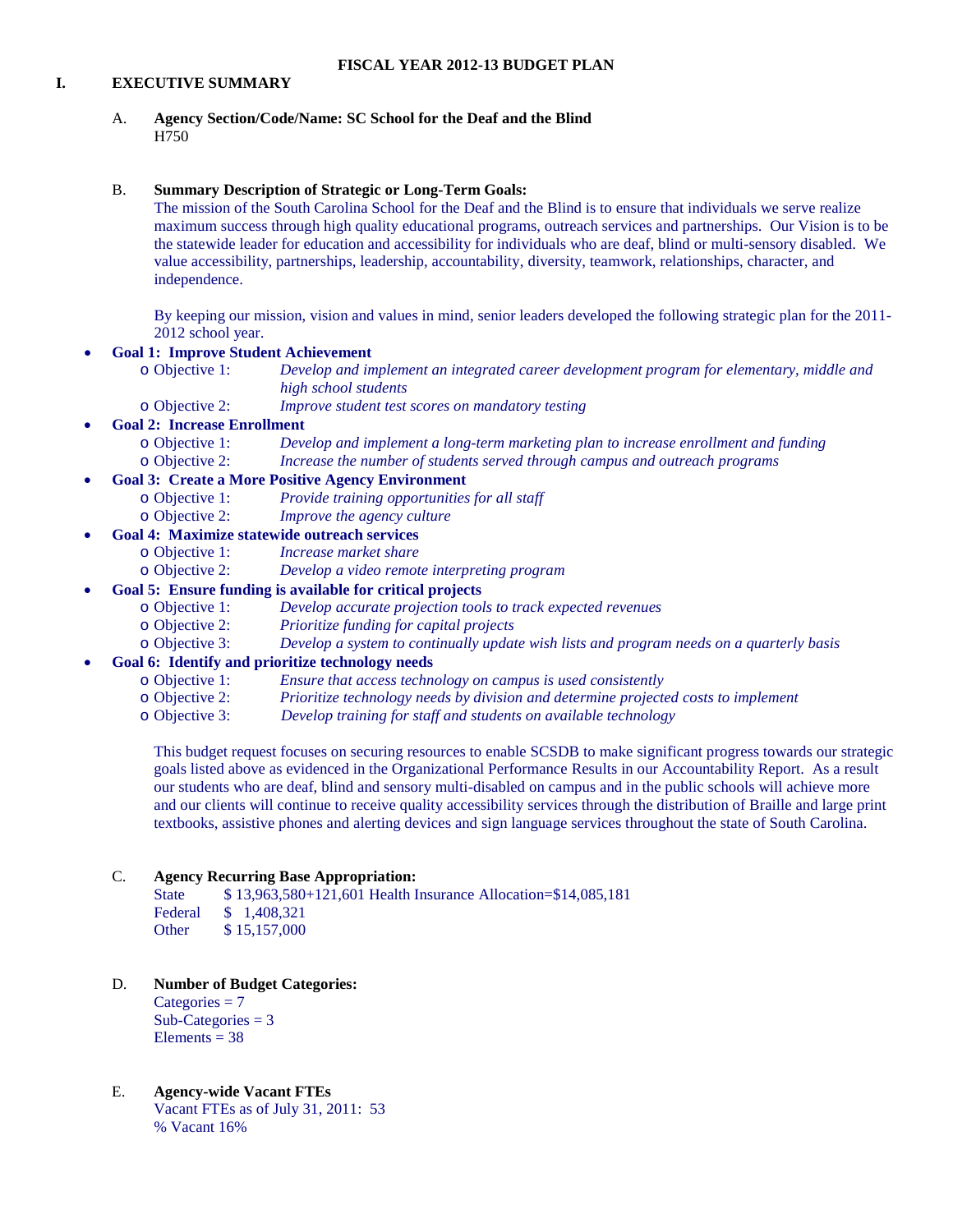## F. **Efficiency Measures:**

In accordance with our mission, SCSDB has identified the key processes to include strategic planning and delivery of services through instruction and assessment and assisting multiple state agencies and entities to meet compliance with the Americans with Disabilities Act (ADA), the Individuals with Disabilities Act (IDEA) and the No Child Left Behind Act (NCLB). The instructional process adds value in supplying curriculum, conducting Individualized Education Programs (IEP's) and by providing a wide array of accessible related services, and independent and social skill development instruction.

The Division Directors and the Special Projects Team manage these various processes which together form a complex system that delivers specialized, small group and individualized education and services for individuals with sensory disabilities on campus and throughout the state.

Policy and procedures handbooks and guidelines ensure that the processes are clear and consistent. Process control is managed via division dashboards which provide quarterly data that allows managers to make decisions towards continuous improvement and success of program goals. The dashboard data is also used to provide yearly measures reported in the Annual Accountability Report (Section 7.0).

Organizational performance results in the areas of Student Achievement (Section 7.0, Reference Paragraphs 7.1 through 7.1-9), Student Placement upon Graduation (Section 7.0, Chart 7.1-10) , Safety (Section 7.0, Reference Charts 7.1-14, 7.3-1 through 7.3-6, 7.4-6,7.4-7, 7.5-09, 7-5.10, 7.6-1), Customer Satisfaction (Section 7.0, Reference Charts, 7.4-1 through 7.4-4), Facilities and Personnel Management (Section 1.0, Reference Chart pg 10, Section 5, Section 6, and Statewide Service Delivery (Section 7.0, Reference Paragraphs 7.1-13, 7.5-5, 7.5-6, 7.5-4,) are provided to stakeholders in the Fiscal Year 2010-2011 Accountability Report.

## G. **Number of Provisos: 0 changes**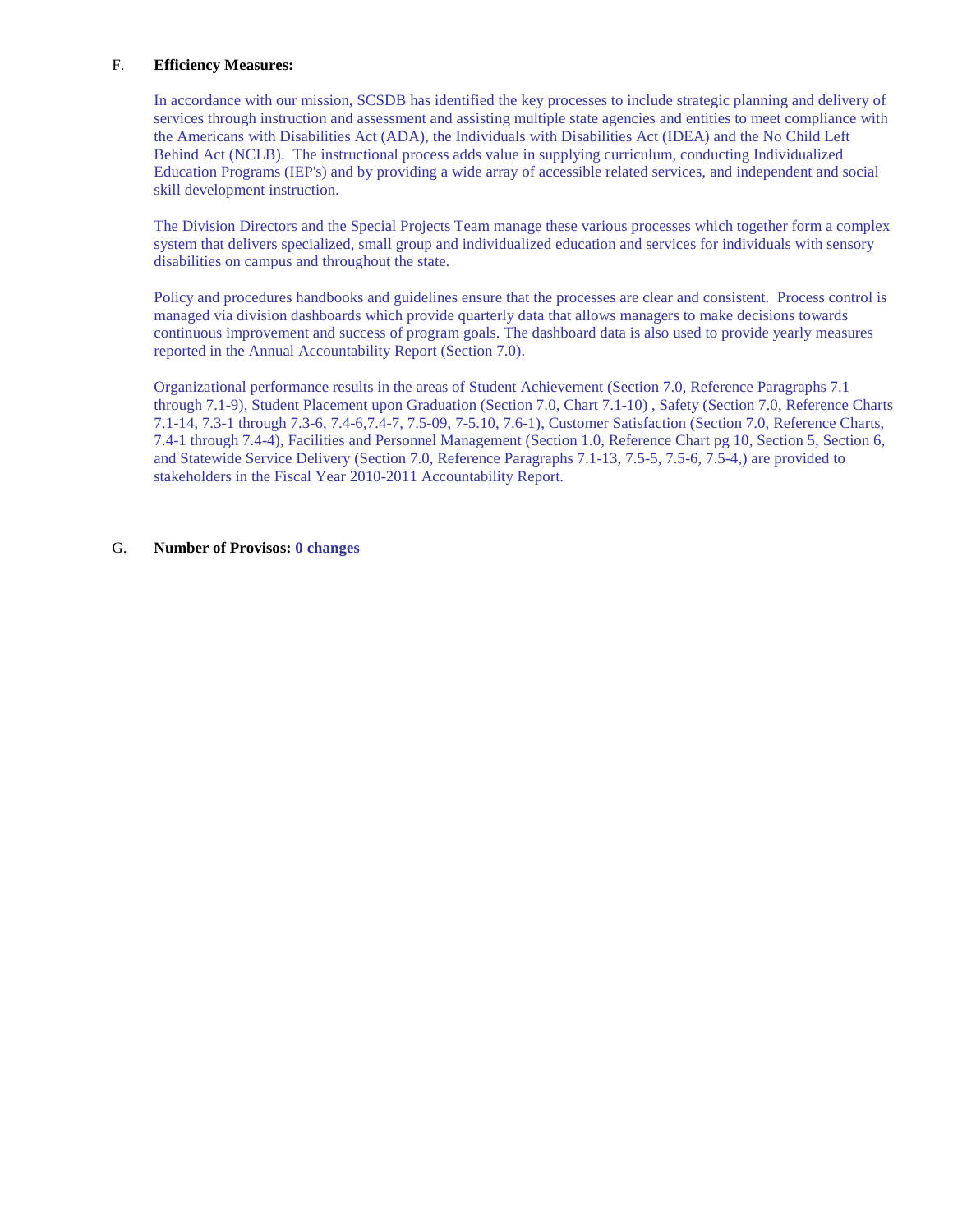**IIA. OPERATING BUDGET PROGRAMS**

**Agency Section/Code/Name: H750 SC School for the Deaf and the Blind**

#### **SUMMARY OF OPERATING BUDGET PROGRAMS FOR FY 2012-13**

|                                                                                                                                                                             | <b>OPERATING BUDGET PROGRAMS</b> |                 | <b>FUNDING</b> |              |         |       | <b>FTEs</b> |              |         |       |       |
|-----------------------------------------------------------------------------------------------------------------------------------------------------------------------------|----------------------------------|-----------------|----------------|--------------|---------|-------|-------------|--------------|---------|-------|-------|
|                                                                                                                                                                             | <b>Activity</b>                  | <b>Activity</b> | Non-Recurring  | Recurring    |         |       |             |              |         |       |       |
| <b>Title</b>                                                                                                                                                                | Name                             | No.             | State          | <b>State</b> | Federal | Other | Total       | <b>State</b> | Federal | Other | Total |
| Health Care Increase                                                                                                                                                        | <b>Student Support Services</b>  | 852             |                | 400.000      |         |       | 400,000     |              |         |       | 0.00  |
| Utilities Increase                                                                                                                                                          | <b>Physical Support Services</b> | 856             |                | 100,000      |         |       | 100,000     |              |         |       | 0.00  |
|                                                                                                                                                                             |                                  |                 |                |              |         |       |             |              |         |       | 0.00  |
|                                                                                                                                                                             |                                  |                 |                |              |         |       |             |              |         |       | 0.00  |
|                                                                                                                                                                             |                                  |                 |                |              |         |       |             |              |         |       | 0.00  |
|                                                                                                                                                                             |                                  |                 |                |              |         |       |             |              |         |       | 0.00  |
| For additional rows, place cursor in this gray box and press "Ctrl" + "b". (You need to start in this gray box for each row needed or the formulas will not copy properly.) |                                  |                 |                |              |         |       |             |              |         |       |       |
| TOTAL OF ALL OPERATING BUDGET PROGRAMS                                                                                                                                      |                                  |                 |                | 500.000      |         |       | 500,000     | 0.00         | 0.00    | 0.00  | 0.00  |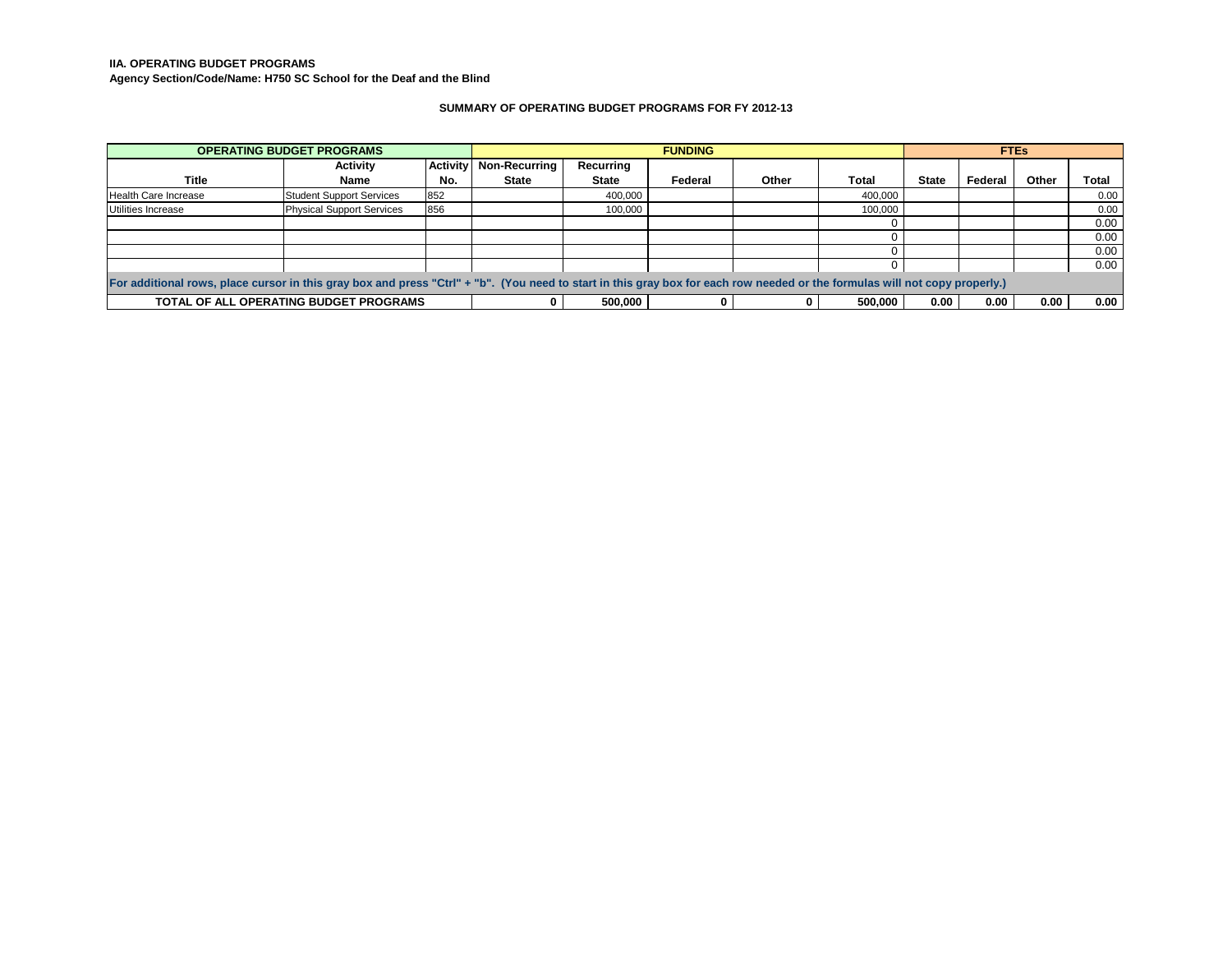# **IIB. CAPITAL BUDGET/NON-RECURRING REQUESTS FOR FY 2012-13 Agency Section/Code/Name: H750 SC School for the Deaf and the Blind**

# **SUMMARY OF CAPITAL BUDGET/NON-RECURRING REQUESTS FOR FY 2012-13**

|                | <b>CAPITAL BUDGET/NON-RECURRING REQUESTS</b>                                             |                                                                                   |                 | <b>Additional</b> | <b>Previously</b>  | Total             |              |  |
|----------------|------------------------------------------------------------------------------------------|-----------------------------------------------------------------------------------|-----------------|-------------------|--------------------|-------------------|--------------|--|
| Project        | Project                                                                                  | <b>Activity</b>                                                                   | <b>Activity</b> | <b>State</b>      | <b>Authorized</b>  | <b>Other Fund</b> | Project      |  |
| No.*           | <b>Name</b>                                                                              | <b>Name</b>                                                                       | No.             | <b>Funds</b>      | <b>State Funds</b> | <b>Sources</b>    | <b>Total</b> |  |
|                | <b>Robertson Hall Educational</b>                                                        | Build a new 9,500 sq. ft.                                                         |                 |                   |                    |                   |              |  |
|                | <b>Wing/New Construction</b>                                                             | Classroom Wing                                                                    | 851             | 1,477,500         | 0                  | $\mathbf 0$       | 1,477,500    |  |
| 2              | New Construction of an Early<br>Childhood Center/ Demolition of<br>the Recreational Gym. | Demolish Recreational<br>Gym/Construct a new 9,000<br>sq. ft. Pre-School Building | 851,853         | 2,135,000         | 0                  | $\mathbf 0$       | 2,135,000    |  |
| 3              | Deferred Maintenance                                                                     | Health & Assessment<br>Center HVAC & Plumbing<br>Repairs, Roof Replacement        | 856             | 357,914           | 0                  | $\mathbf 0$       | 357,914      |  |
|                |                                                                                          | <b>Voss Center Roof</b><br>Replacement                                            |                 | 173,250           | 0                  | $\Omega$          | 173,250      |  |
|                |                                                                                          | Spring Gym HVAC Repairs,<br>Replace Gym Floor                                     |                 | 195,182           | 0                  | $\Omega$          | 195,182      |  |
|                |                                                                                          | Smith Hall HVAC<br>Repairs/Replacement &<br>Kitchen Upgrades                      |                 | 175,500           | 0                  | $\Omega$          | 175,500      |  |
|                |                                                                                          |                                                                                   |                 |                   |                    |                   |              |  |
|                | TOTAL OF ALL CAPITAL BUDGET/NON-RECURRING REQUESTS                                       |                                                                                   |                 | 4,514,346         | $\mathbf 0$        | $\mathbf{0}$      | 4,514,346    |  |
| *if applicable |                                                                                          |                                                                                   |                 |                   |                    |                   |              |  |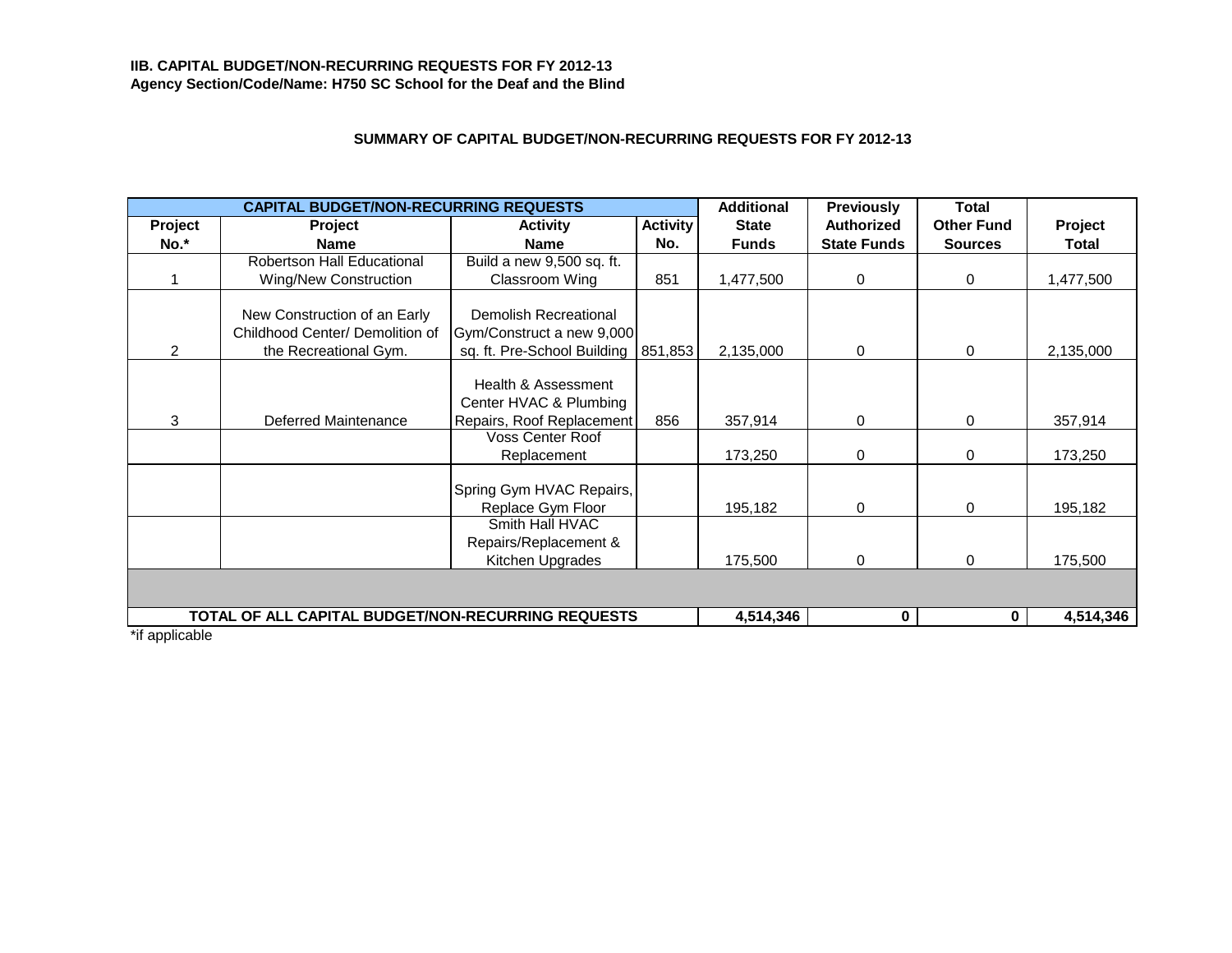# III. Budget Category Justification Sheet H750 SC School for the Deaf and the Blind

# **A. Summary description of programs and how they relate to the mission of the agency:**

Education Services consists of specialized instructional programming serving deaf, blind, and multi-sensory disabled students from South Carolina's 46 counties. Education Services serves students from pre-school to twelfth grade and is in compliance with all federal and state regulations notably IDEA, NCLB, and EAA. Section 59-47-10 et. seq.

## **B. Budget Program Number and Name: II. EDUCATION**

## **C. Agency Activity Number and Name:**

Note: If more than one activity maps to this program; provide all activity numbers, names, and approximate funding amounts.

| Activity | <b>Activity Name</b> | State Non- | <b>State</b> | Federal | Other     | Total     |
|----------|----------------------|------------|--------------|---------|-----------|-----------|
| Number   |                      | Recurring  | Recurring    |         |           |           |
| 851      | <b>II. EDUCATION</b> |            | 2,443,371    |         | 2,095,003 | 4,538,374 |
|          |                      |            |              |         |           |           |
|          |                      |            |              |         |           |           |
|          |                      |            |              |         |           |           |
|          |                      |            |              |         |           |           |

#### **D. Performance Measures:**

1] Objectives met towards annual and yearly progress. [2] Progress in statewide testing results. [3] Progress in district wide testing results. [4] Increase in number of students placed. [5] Percentage increase in customer satisfaction.

#### **E. Program Interaction:**

Education Services will provide a safe and nurturing educational environment for students functioning at varying cognitive levels so that they can learn at a rate appropriate to their abilities in order to reach their maximum potential and achieve their individual educational goals.

**F. Change Management:** Reduction in numbers of non-certified staff, more reliance on assistive and classroom technology.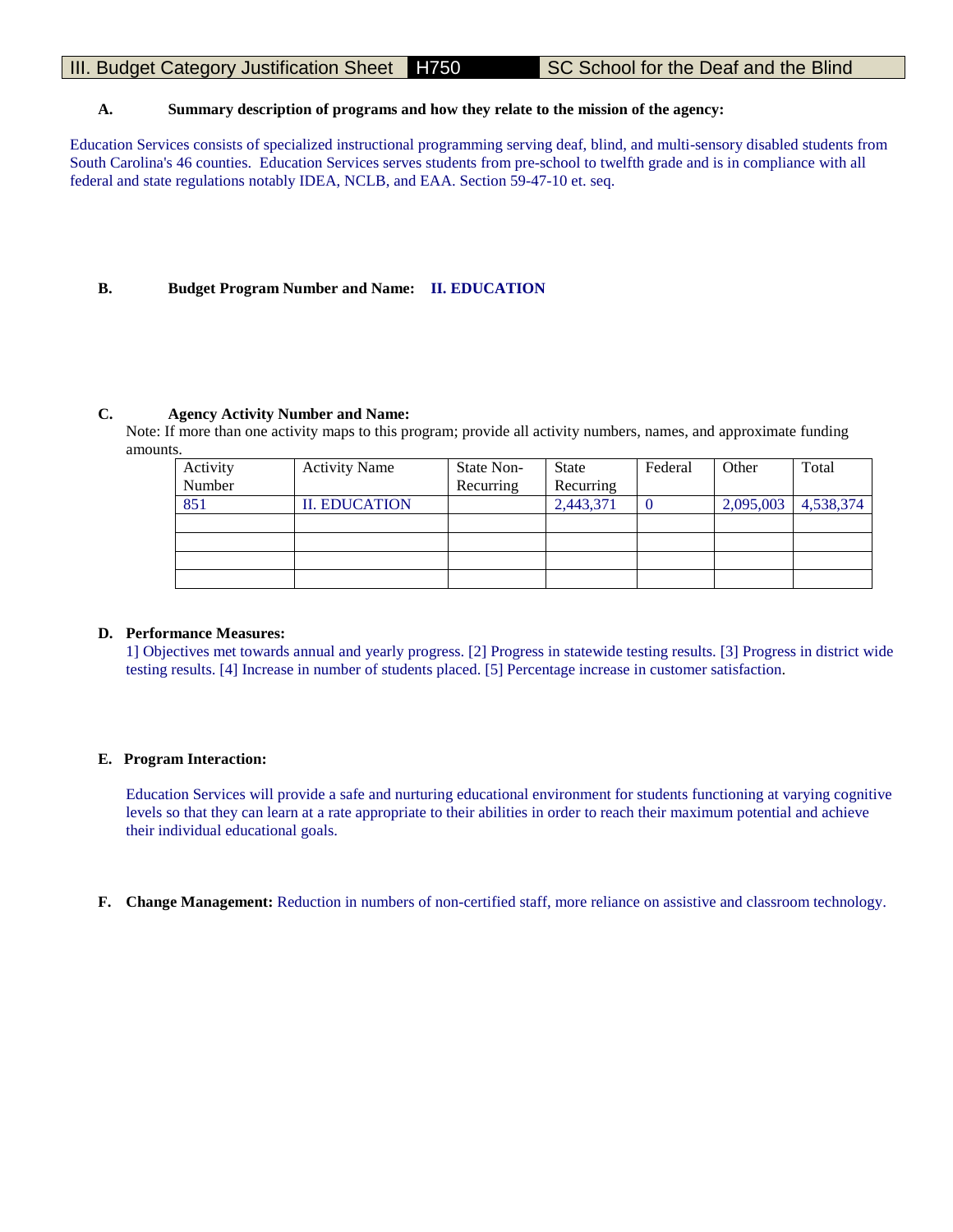| FY 2012-13 Cost Estimates:                                                                   | <b>State</b><br><b>Non-Recurring</b> | <b>State</b><br>Federal<br>Recurring |                    | <b>Other</b> | <b>Total</b> |
|----------------------------------------------------------------------------------------------|--------------------------------------|--------------------------------------|--------------------|--------------|--------------|
| Number of FTEs*                                                                              |                                      | 43.3                                 | 0.00               | 28.7         | 72.00        |
|                                                                                              |                                      |                                      |                    |              |              |
| Personal Service                                                                             | \$0                                  | 1,743,371                            | \$0                | 1,800,649    | \$3,544,020  |
| <b>Employer Contributions</b>                                                                | \$0                                  | 610,180                              | \$0                | 630,227      | \$1,240,407  |
|                                                                                              |                                      |                                      |                    |              |              |
| Program/Case Services                                                                        | \$0                                  | \$0                                  | \$0                | \$0          | $\upbeta$ 0  |
| Pass-Through Funds                                                                           | \$0                                  | 50000                                | \$0                | \$0          | \$50,000     |
| <b>Other Operating Expenses</b>                                                              | \$0                                  | 675,000                              | \$0                | 352,642      | \$1,027,642  |
|                                                                                              |                                      |                                      |                    |              |              |
| <b>Total</b>                                                                                 | \$<br>$\overline{0}$                 | \$3,078,551                          | \$<br>$\mathbf{0}$ | \$2,783,518  | \$5,862,069  |
| * If new FTEs are needed, please complete Section G (Detailed Justification for FTEs) below. |                                      |                                      |                    |              |              |

# **G. Detailed Funding Information:**

Is this budget category or program associated with a Capital Budget Priority? Yes If yes, state Capital Budget Priority Number and Project Name: Priority 1. Robertson Hall Wing, Priority 2. Pre-School **Center** 

Please List proviso numbers that relate to this budget category or programs funded by this category.  $4.1 - 4.14$ 

## **H. Changes to the Appropriation:**

Please explain any changes, to include re-alignments and funding or FTE increases requested in this year's appropriation, as detailed below:

Funding:

| Year          | State Non-<br>Recurring | <b>State Recurring</b> | Federal | Other (Earmarked)<br>or Restricted) |
|---------------|-------------------------|------------------------|---------|-------------------------------------|
| 2011-2012 Act |                         | 2,443,371              |         | 2,095,003                           |
| 2012-2013 Act |                         | 2.443.371              |         | 2,095,003                           |
| Difference    |                         |                        |         |                                     |
| % Difference  |                         |                        |         |                                     |

Explanation of Changes: Step Increase for Certified Teachers. Our Agency resides in Spartanburg School District 7, so when their teachers get a step increase our teachers get a step increase.

#### **I. Revenue Estimates:**

Please detail Sources of revenue for this program, identified by SAP fund number if a live SCEIS agency or the STARS number if a STARS agency. If several sources remit to a single subfund that cannot be split by source and appropriation or program, provide an estimate of the revenue dedicated to this program.

| <b>SAP Fund</b> | Source Name           | General   | Other        | Earmarked | Restricted | Federal |
|-----------------|-----------------------|-----------|--------------|-----------|------------|---------|
| Number          |                       | Fund      | <b>State</b> |           |            |         |
| 10010000        | Appropriation         | 2.468.371 |              |           |            |         |
| 50630000        | <b>Federal Grants</b> |           |              |           |            | 43.336  |
| 49730000        | EIA                   |           |              |           | 2,100,000  |         |
|                 |                       |           |              |           |            |         |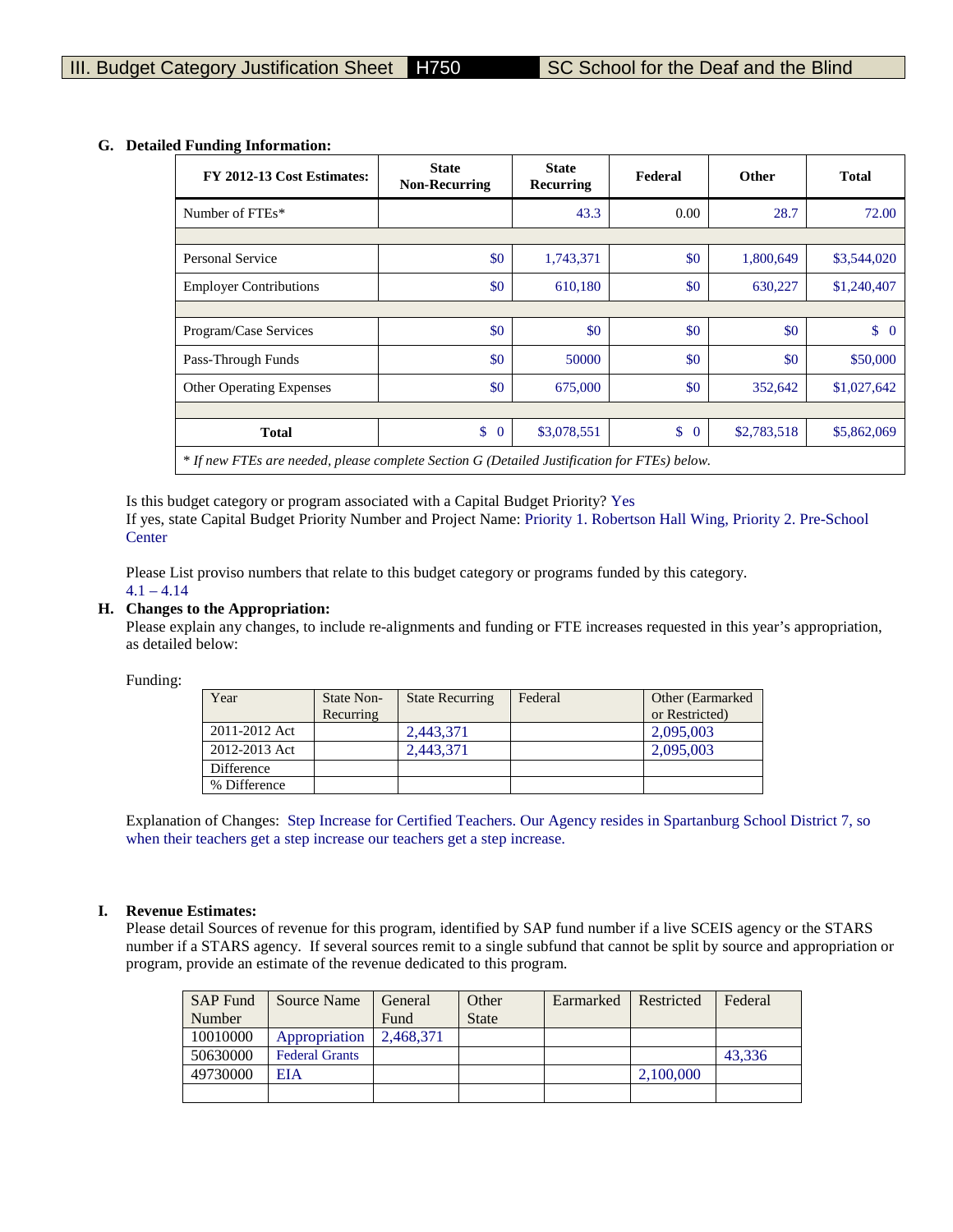If expenditures for this program are greater than known or estimated revenues and the intent is to bridge part of this shortfall by drawing down balances in agency accounts or reserves, indicate the accounts and amount of the current reserve or balance that will likely be used below. Expenditures not expected to exceed revenue.

Please detail the long-term sustainability of this program if cash reserves are needed to operate.

If there is federal fund or other fund spending authority requested above the revenue streams detailed above, please indicate the amount and explanation for each.

## **J. FTE Positions:**

Please detail the number of FTE's filled (F) by the program as of June 30 of each fiscal year, and the number authorized (A) by the Appropriations Act.

| <b>Fiscal Year</b> | <b>State</b> | Other-<br><b>Earmarked or</b><br><b>Restricted</b> | Federal | <b>Total</b> | Temporary,<br><b>Temporary Grant,</b><br><b>Time</b> -limited |
|--------------------|--------------|----------------------------------------------------|---------|--------------|---------------------------------------------------------------|
| 2012-2013<br>(A)   |              |                                                    |         | 64.46        |                                                               |
| 2011-2012<br>(A)   |              |                                                    |         | 81           |                                                               |
| 2010-2011<br>(F)   |              |                                                    |         | 68.39        |                                                               |
| 2010-2011<br>(A)   |              |                                                    |         | 100.79       |                                                               |
| 2009-2010<br>(F)   |              |                                                    |         | 81.29        |                                                               |
| 2009-2010<br>(A)   |              |                                                    |         | 100.79       |                                                               |
| 2008-2009<br>(F)   |              |                                                    |         | 89.06        |                                                               |
| 2008-2009<br>(A)   |              |                                                    |         | 100.79       |                                                               |
| 2007-2008<br>(F)   |              |                                                    |         | 87.83        |                                                               |
| 2007-2008<br>(A)   |              |                                                    |         | 109.4        |                                                               |

# K. **Detailed Justification for FTEs: NA**

- (1) Justification for New FTEs
	- (a) Justification:
	- (b) Future Impact on Operating Expenses or Facility Requirements:

## (2) **Position Details:**

|                               | <b>State</b> | Federal | <b>Earmarked</b> | <b>Restricted</b> | <b>Total</b> |
|-------------------------------|--------------|---------|------------------|-------------------|--------------|
| Position Title:               |              |         |                  |                   |              |
| Number of FTEs                | $0.00\,$     | 0.00    | 0.00             | 0.00              | 0.00         |
| Personal Service              | \$0          | \$0     | \$0              | \$0               |              |
| <b>Employer Contributions</b> | \$0          | \$0     | \$0              | \$0               | ╜            |

|                               | <b>State</b> | Federal  | <b>Earmarked</b> | <b>Restricted</b> | <b>Total</b> |
|-------------------------------|--------------|----------|------------------|-------------------|--------------|
| Position Title:               |              |          |                  |                   |              |
| Number of FTEs                | 0.00         | $0.00\,$ | 0.00             | 0.00              | $0.00\,$     |
| Personal Service              | \$0          | \$0      | \$0              | \$0               |              |
| <b>Employer Contributions</b> | \$0          | \$0      | \$0              | \$0               |              |

|                               | <b>State</b> | Federal | <b>Earmarked</b> | <b>Restricted</b> | <b>Total</b> |
|-------------------------------|--------------|---------|------------------|-------------------|--------------|
| Position Title:               |              |         |                  |                   |              |
| Number of FTEs                | $0.00\,$     | 0.00    | 0.00             | 0.00              | 0.00         |
| Personal Service              | \$0          | \$0     | \$0              | \$0               |              |
| <b>Employer Contributions</b> | \$0          | \$0     | \$0              | \$0               |              |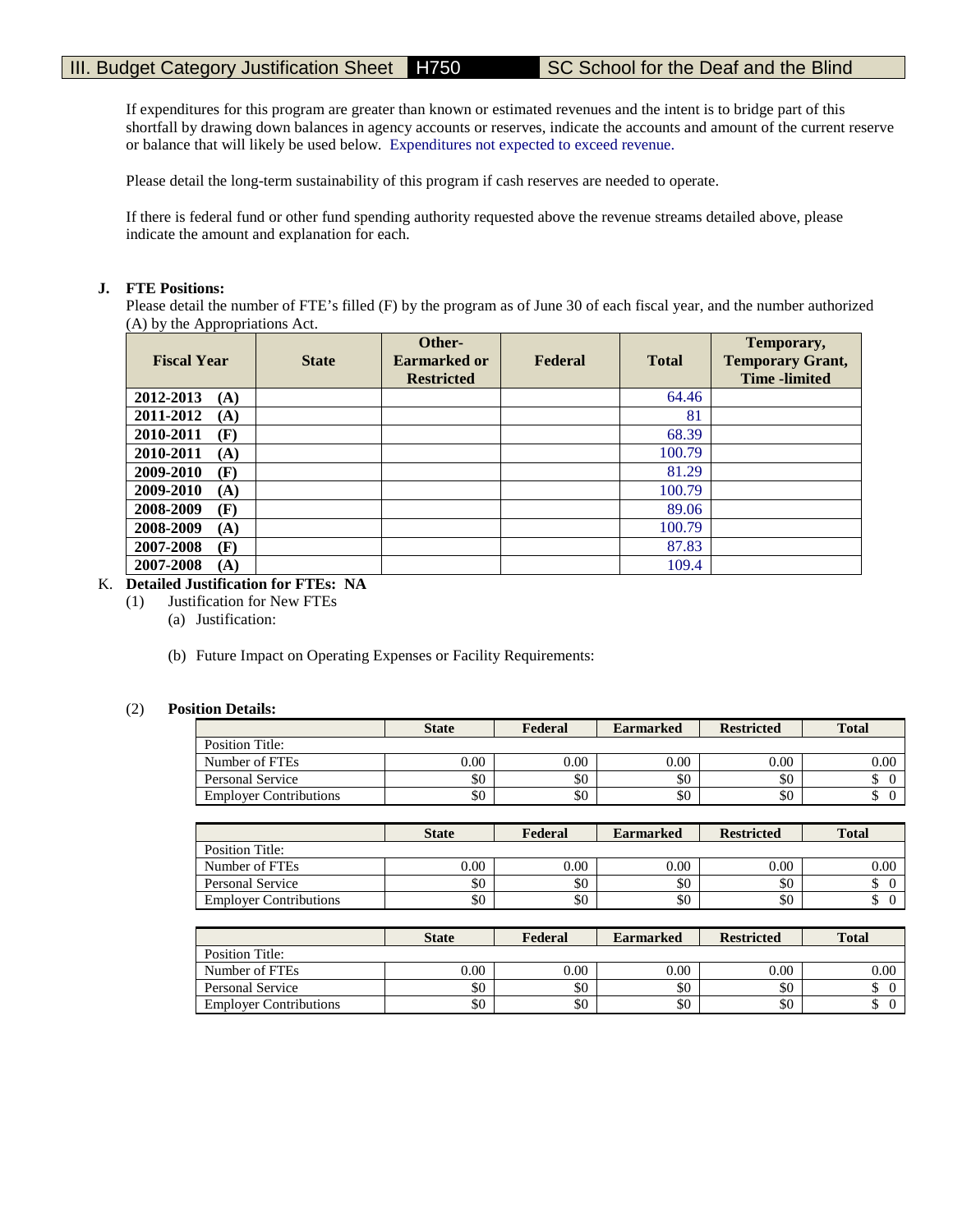#### **E. Summary description of programs and how they relate to the mission of the agency:**

Student Support is designed to provide support services specifically designed to meet the needs of sensory impaired students in preschool to twelfth grade. These support services include physical therapy, occupational therapy, speech/language therapy, orientation and mobility, audiology, psychological testing, behavioral/counseling services, sign language communication, vision services, and 24 hour nursing/medical services for all students. Pediatric, psychiatrist, and other mental health services are maintained through contractual agreements. Regs required include IDEA, NCLB, R43- 243. Section 59-47-10 et. seq.

## **F. Budget Program Number and Name: III. STUDENT SUPPORT SERVICES**

#### **G. Agency Activity Number and Name:**

Note: If more than one activity maps to this program; provide all activity numbers, names, and approximate funding amounts.

| Activity | <b>Activity Name</b> | State Non- | State     | Federal | Other     | Total     |
|----------|----------------------|------------|-----------|---------|-----------|-----------|
| Number   |                      | Recurring  | Recurring |         |           |           |
| 852      | <b>III. STUDENT</b>  |            | 2,705,498 |         | 2,856,781 | 5,562,279 |
|          | <b>SUPPORT</b>       |            |           |         |           |           |
|          | <b>SERVICES</b>      |            |           |         |           |           |
|          |                      |            |           |         |           |           |
|          |                      |            |           |         |           |           |

# **H. Performance Measures:**

1] Objectives met towards annual and yearly progress. [2] Progress in statewide testing results. [3] Progress in district wide testing results. [4] Increase in number of students placed. [5] Percentage increase in customer satisfaction.

#### **E. Program Interaction:**

Support services will provide access to the curriculum for students through the management of their medical needs, therapeutic needs, physical needs, emotional needs, and development of their independent living skills and employment skills by working with staff from the schools, residential program, and outreach services.

**L. Change Management:** More contract staff, less FTE staffing, more reliance on medical and information technology.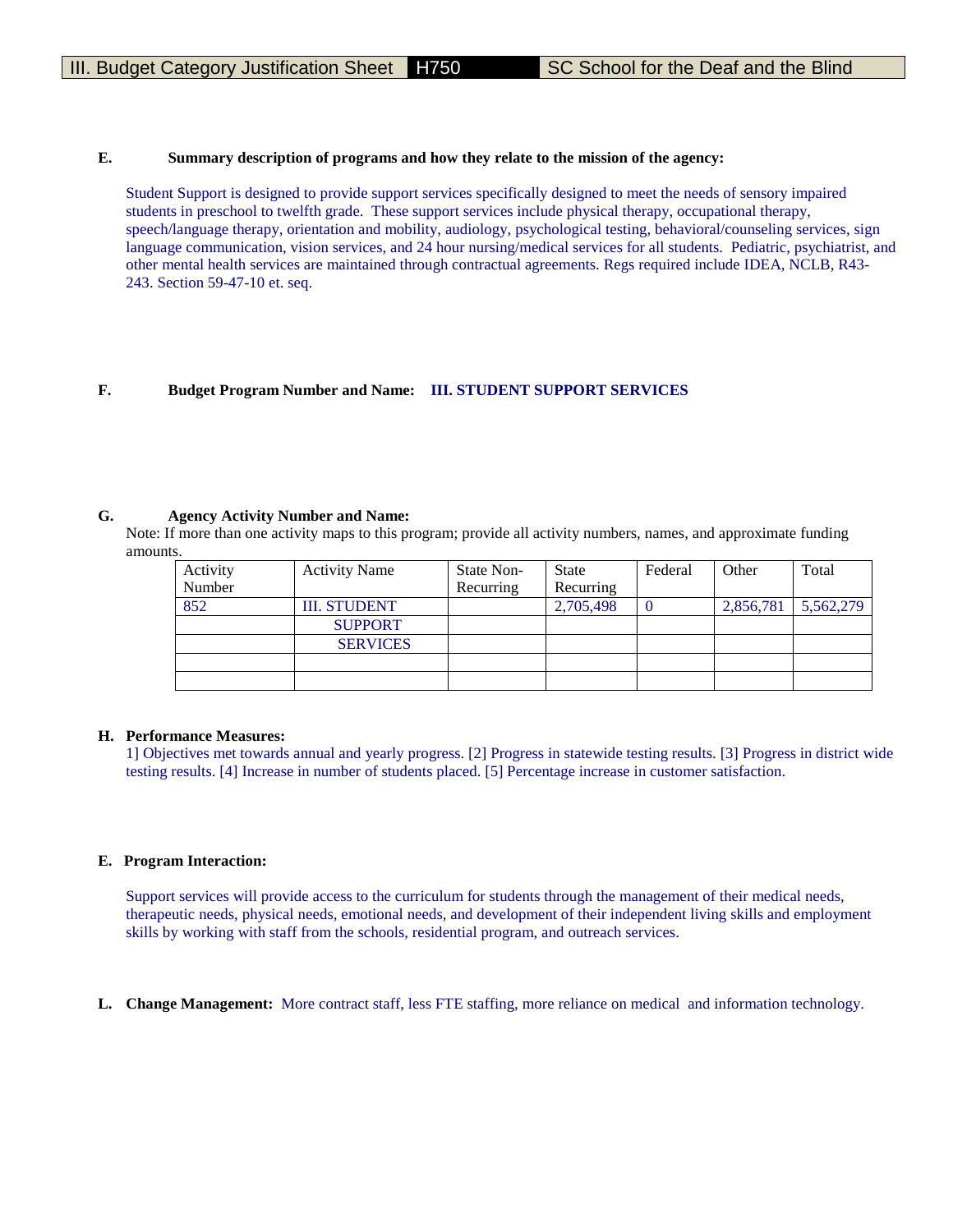#### **M. Detailed Funding Information:**

| FY 2012-13 Cost Estimates:                                                                   | <b>State</b><br><b>Non-Recurring</b> | <b>State</b><br>Recurring | Federal            | <b>Other</b> | <b>Total</b> |
|----------------------------------------------------------------------------------------------|--------------------------------------|---------------------------|--------------------|--------------|--------------|
| Number of FTEs*                                                                              |                                      | 20.45                     | 0.00               | 78.05        | 98.50        |
|                                                                                              |                                      |                           |                    |              |              |
| Personal Service                                                                             | \$0                                  | 792,731                   | \$0                | 2,556,781    | \$3,349,512  |
| <b>Employer Contributions</b>                                                                | \$0                                  | 277,455                   | \$0                | 894,873      | \$1,172,328  |
|                                                                                              |                                      |                           |                    |              |              |
| Program/Case Services                                                                        | \$0                                  | \$0                       | \$0                | \$0          | \$0          |
| Pass-Through Funds                                                                           | \$0                                  | \$0                       | \$0                | \$0          | \$0          |
| Other Operating Expenses                                                                     | \$0                                  | 1,912,767                 | \$0                | 300,000      | \$2,212,767  |
|                                                                                              |                                      |                           |                    |              |              |
| <b>Total</b>                                                                                 | \$<br>$\overline{0}$                 | \$2,982,953               | \$<br>$\mathbf{0}$ | \$3,751,654  | \$6,734,607  |
| * If new FTEs are needed, please complete Section G (Detailed Justification for FTEs) below. |                                      |                           |                    |              |              |

Is this budget category or program associated with a Capital Budget Priority? Yes If yes, state Capital Budget Priority Number and Project Name:

Please List proviso numbers that relate to this budget category or programs funded by this category.

#### **N. Changes to the Appropriation:**

Please explain any changes, to include re-alignments and funding or FTE increases requested in this year's appropriation, as detailed below:

Funding:

| Year          | State Non- | <b>State Recurring</b> | Federal | Other (Earmarked) |
|---------------|------------|------------------------|---------|-------------------|
|               | Recurring  |                        |         | or Restricted)    |
| 2011-2012 Act |            | 2,305,498              |         | 2,856,781         |
| 2012-2013 Act |            | 2,705,498              |         | 2,856,781         |
| Difference    |            | 400,000                |         |                   |
| % Difference  |            | 17%                    |         |                   |

Explanation of Changes: Increase in cost for Healthcare. Children enrolled receive a large amount of therapy and other health services required on their IEP's. We are mandated

to provide these services.

#### **O. Revenue Estimates:**

Please detail Sources of revenue for this program, identified by SAP fund number if a live SCEIS agency or the STARS number if a STARS agency. If several sources remit to a single subfund that cannot be split by source and appropriation or program, provide an estimate of the revenue dedicated to this program.

| <b>SAP Fund</b><br>Number | Source Name             | General<br>Fund | Other<br><b>State</b> | Earmarked | Restricted | Federal |
|---------------------------|-------------------------|-----------------|-----------------------|-----------|------------|---------|
|                           |                         |                 |                       |           |            |         |
| 10010000                  | Appropriation 2.705.498 |                 |                       |           |            |         |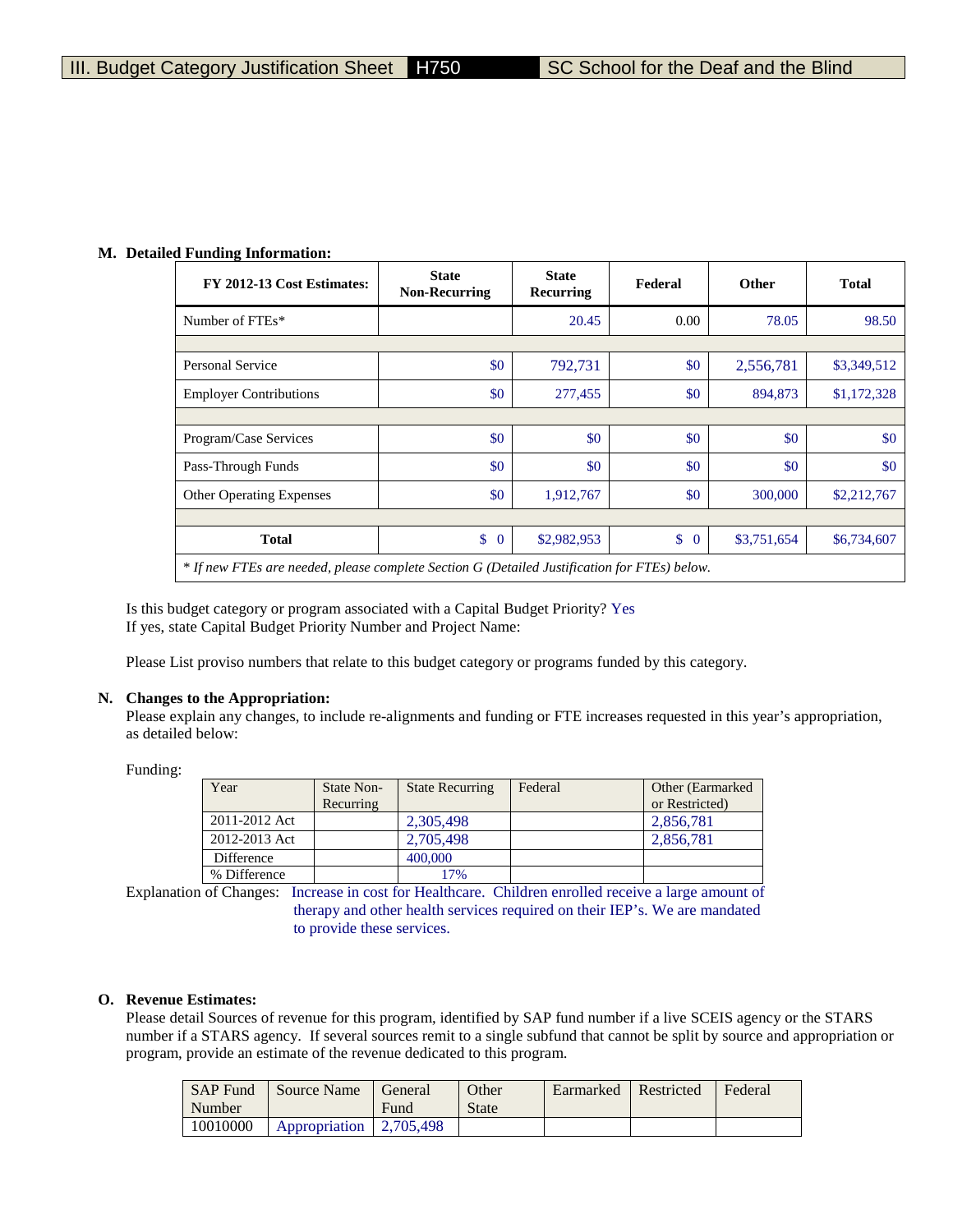# III. Budget Category Justification Sheet H750 SC School for the Deaf and the Blind

|          | <b>Federal Grants</b> |  |           |  |
|----------|-----------------------|--|-----------|--|
| 30350000 | <b>Service Fees</b>   |  | 2.856.781 |  |
|          |                       |  |           |  |

If expenditures for this program are greater than known or estimated revenues and the intent is to bridge part of this shortfall by drawing down balances in agency accounts or reserves, indicate the accounts and amount of the current reserve or balance that will likely be used below. Expenditures not expected to exceed revenue.

Please detail the long-term sustainability of this program if cash reserves are needed to operate.

If there is federal fund or other fund spending authority requested above the revenue streams detailed above, please indicate the amount and explanation for each.

## **P. FTE Positions:**

Please detail the number of FTE's filled (F) by the program as of June 30 of each fiscal year, and the number authorized (A) by the Appropriations Act.

| <b>Fiscal Year</b> | <b>State</b> | Other-<br><b>Earmarked or</b><br><b>Restricted</b> | Federal | <b>Total</b> | Temporary,<br><b>Temporary Grant,</b><br><b>Time</b> -limited |
|--------------------|--------------|----------------------------------------------------|---------|--------------|---------------------------------------------------------------|
| 2012-2013<br>(A)   |              |                                                    |         | 70.51        |                                                               |
| 2011-2012<br>(A)   |              |                                                    |         | 88.6         |                                                               |
| 2010-2011<br>(F)   |              |                                                    |         | 51.57        |                                                               |
| 2010-2011<br>(A)   |              |                                                    |         | 76           |                                                               |
| 2009-2010<br>(F)   |              |                                                    |         | 61.30        |                                                               |
| 2009-2010<br>(A)   |              |                                                    |         | 76           |                                                               |
| 2008-2009<br>(F)   |              |                                                    |         | 67.15        |                                                               |
| 2008-2009<br>(A)   |              |                                                    |         | 76           |                                                               |
| 2007-2008<br>(F)   |              |                                                    |         | 55.61        |                                                               |
| 2007-2008<br>(A)   |              |                                                    |         | 69.27        |                                                               |

# Q. **Detailed Justification for FTEs:**

- (1) Justification for New FTEs
	- (a) Justification:
	- (b) Future Impact on Operating Expenses or Facility Requirements:

#### (2) **Position Details:**

|                               | <b>State</b> | Federal | <b>Earmarked</b> | <b>Restricted</b> | <b>Total</b> |
|-------------------------------|--------------|---------|------------------|-------------------|--------------|
| Position Title:               |              |         |                  |                   |              |
| Number of FTEs                | 0.00         | 0.00    | 0.00             | 0.00              | 0.00         |
| Personal Service              | \$0          | \$0     | \$0              | \$0               |              |
| <b>Employer Contributions</b> | \$0          | \$0     | \$0              | \$0               |              |

|                               | <b>State</b> | Federal | <b>Earmarked</b> | <b>Restricted</b> | <b>Total</b> |
|-------------------------------|--------------|---------|------------------|-------------------|--------------|
| Position Title:               |              |         |                  |                   |              |
| Number of FTEs                | 0.00         | 0.00    | 0.00             | 0.00              | $0.00\,$     |
| Personal Service              | \$0          | \$0     | \$0              | \$0               |              |
| <b>Employer Contributions</b> | \$0          | \$0     | \$0              | \$0               |              |

|                               | <b>State</b> | Federal  | <b>Earmarked</b> | <b>Restricted</b> | <b>Total</b> |
|-------------------------------|--------------|----------|------------------|-------------------|--------------|
| Position Title:               |              |          |                  |                   |              |
| Number of FTEs                | 0.00         | $0.00\,$ | 0.00             | $0.00\,$          | 0.00         |
| Personal Service              | \$0          | \$0      | \$0              | \$0               | Φ            |
| <b>Employer Contributions</b> | \$0          | \$0      | \$0              | \$0               | Φ            |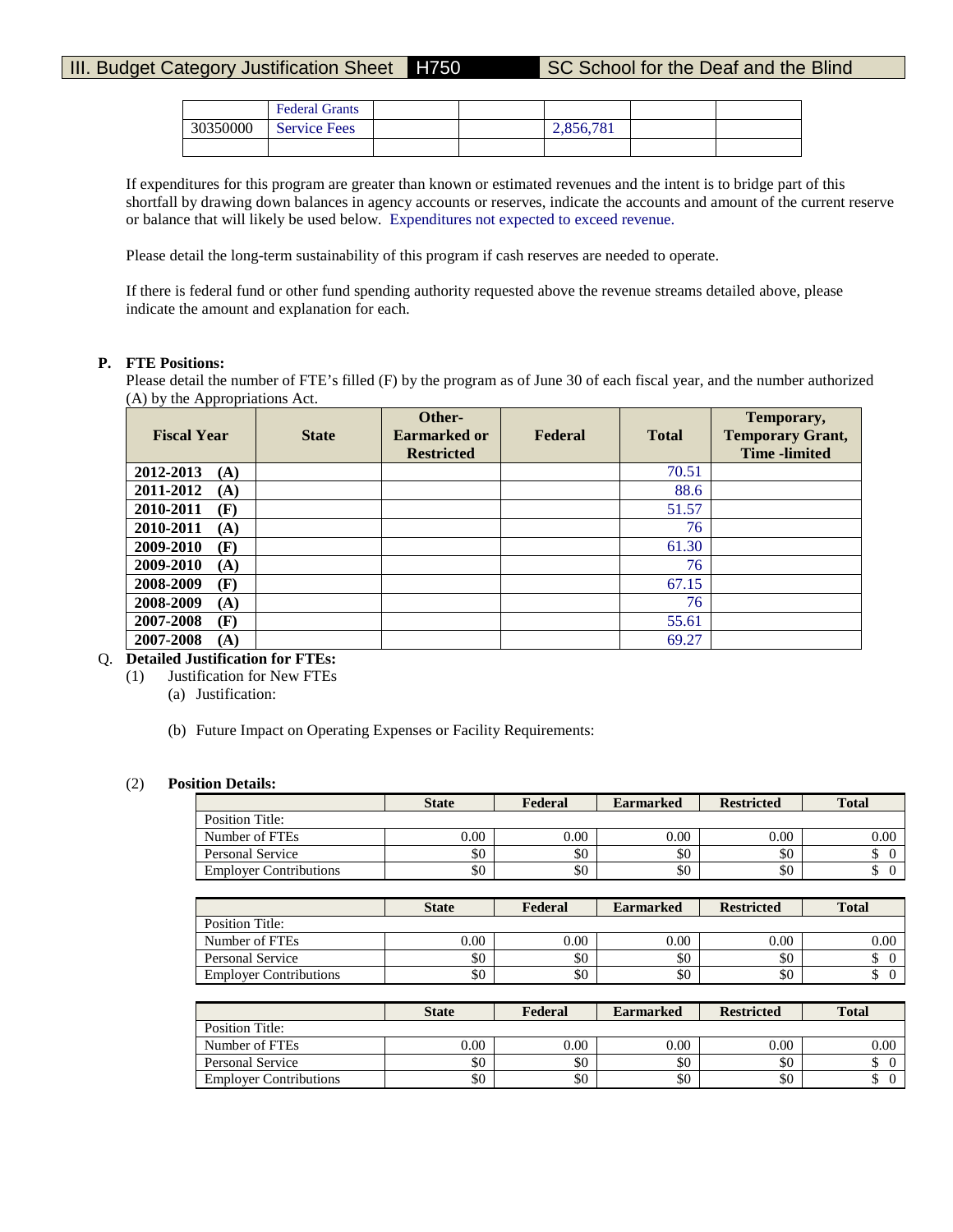# III. Budget Category Justification Sheet H750 SC School for the Deaf and the Blind

## **I. Summary description of programs and how they relate to the mission of the agency:**

Residential programming provides students with opportunities to learn essential life skills and support academic skills taught during the day. The skills are taught through well planned activities that include an after school tutoring program to provide academic support, enrichment classes based on state standards (art, drama, service clubs etc.), expanded core curriculum to teach independent living skills, character education, community experiences, service learning, and a full array of opportunities in athletics (including varsity, junior varsity and recreation classes). Section 59-47-10 et. seq.

# **J. Budget Program Number and Name: IV. RESIDENTIAL**

## **K. Agency Activity Number and Name:**

Note: If more than one activity maps to this program; provide all activity numbers, names, and approximate funding amounts.

| <b>Activity Name</b>   | State Non- | <b>State</b> | Federal | Other   | Total     |
|------------------------|------------|--------------|---------|---------|-----------|
|                        | Recurring  | Recurring    |         |         |           |
| <b>IV. RESIDENTIAL</b> |            | 2,292,733    |         | 288,737 | 2,581,470 |
|                        |            |              |         |         |           |
|                        |            |              |         |         |           |
|                        |            |              |         |         |           |
|                        |            |              |         |         |           |
|                        |            |              |         |         |           |

#### **L. Performance Measures:**

1] Objectives met towards annual and yearly progress. [2] Progress in statewide testing results. [3] Progress in district wide testing results. [4] Increase in day student participation in after school activities. [5] Percentage increase in customer satisfaction.

# **E. Program Interaction:**

Working closely with the Schools, Residential programming will provide training necessary to students for the development of skills to be successful academically, live independently, obtain employment and contribute to their community.

**R. Change Management:** More contract staff, more reliance on technology.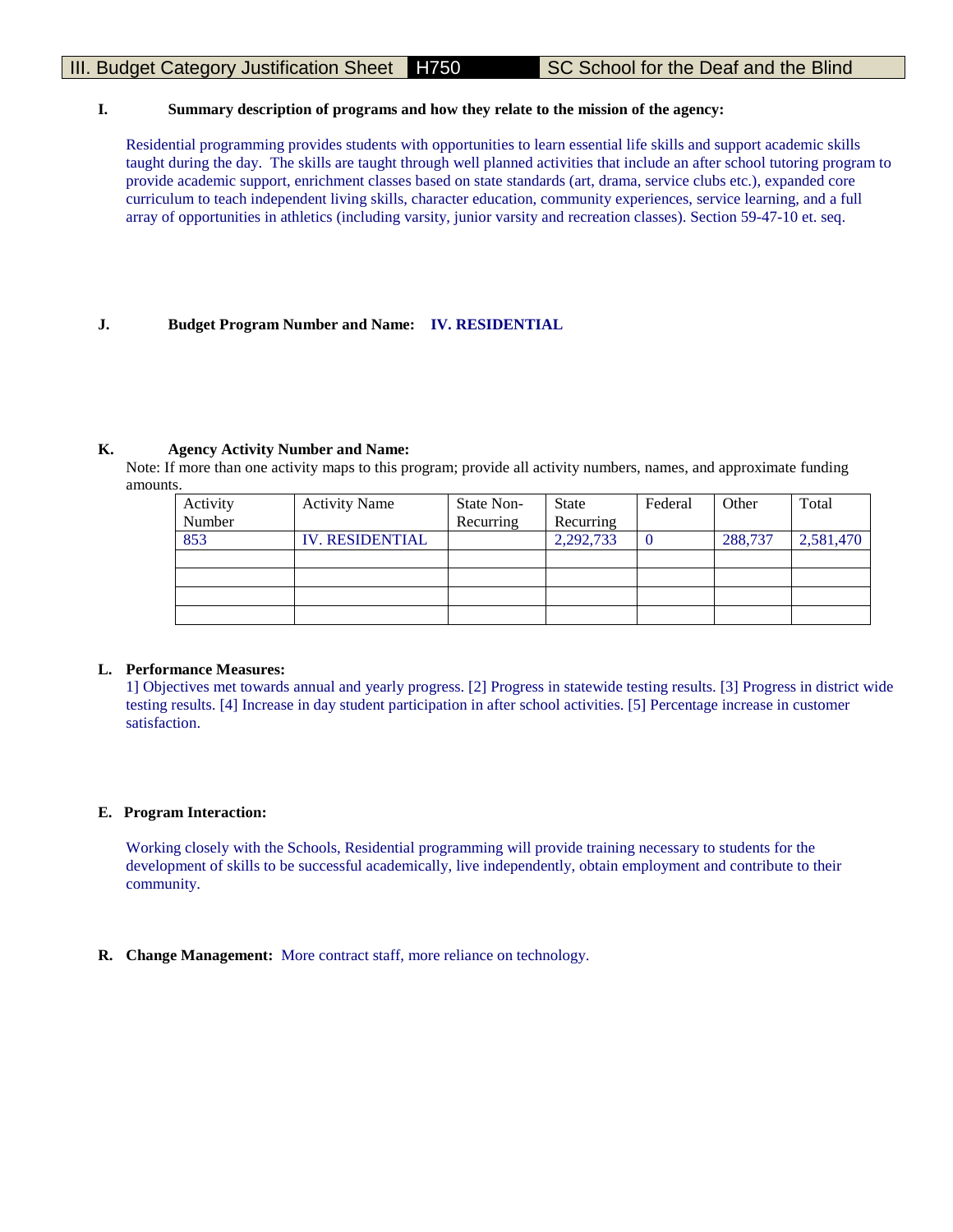#### **S. Detailed Funding Information:**

| FY 2012-13 Cost Estimates:                                                                   | <b>State</b><br><b>Non-Recurring</b> | <b>State</b><br>Recurring | Federal            | <b>Other</b> | <b>Total</b> |
|----------------------------------------------------------------------------------------------|--------------------------------------|---------------------------|--------------------|--------------|--------------|
| Number of FTEs*                                                                              |                                      | 85.1                      | 0.00               | 4.2          | 89.30        |
|                                                                                              |                                      |                           |                    |              |              |
| <b>Personal Service</b>                                                                      | \$0                                  | 2,198,828                 | \$0                | 138,737      | \$2,337,565  |
| <b>Employer Contributions</b>                                                                | \$0                                  | 769,590                   | \$0                | 48,558       | \$818,148    |
|                                                                                              |                                      |                           |                    |              |              |
| Program/Case Services                                                                        | \$0                                  | \$0                       | \$0                | \$0          | \$0          |
| Pass-Through Funds                                                                           | \$0                                  | \$0                       | \$0                | \$0          | \$0          |
| <b>Other Operating Expenses</b>                                                              | \$0                                  | 93,905                    | \$0                | 150,000      | \$243,905    |
|                                                                                              |                                      |                           |                    |              |              |
| <b>Total</b>                                                                                 | \$<br>$\mathbf{0}$                   | \$3,062,323               | \$<br>$\mathbf{0}$ | \$337,295    | \$3,399,618  |
| * If new FTEs are needed, please complete Section G (Detailed Justification for FTEs) below. |                                      |                           |                    |              |              |

Is this budget category or program associated with a Capital Budget Priority? Yes If yes, state Capital Budget Priority Number and Project Name: Priority 1. Robertson Hall Wing

Please List proviso numbers that relate to this budget category or programs funded by this category.

#### **T. Changes to the Appropriation:**

Please explain any changes, to include re-alignments and funding or FTE increases requested in this year's appropriation, as detailed below:

Funding:

| Year          | State Non-<br>Recurring | <b>State Recurring</b> | Federal | Other (Earmarked)<br>or Restricted) |
|---------------|-------------------------|------------------------|---------|-------------------------------------|
| 2011-2012 Act |                         | 2.292.733              |         | 288,737                             |
| 2012-2013 Act |                         | 2.292.733              |         | 288,737                             |
| Difference    |                         |                        |         |                                     |
| % Difference  |                         |                        |         |                                     |

Explanation of Changes:

#### **U. Revenue Estimates:**

Please detail Sources of revenue for this program, identified by SAP fund number if a live SCEIS agency or the STARS number if a STARS agency. If several sources remit to a single subfund that cannot be split by source and appropriation or program, provide an estimate of the revenue dedicated to this program.

| <b>SAP Fund</b><br>Number | Source Name         | General<br>Fund | Other<br><b>State</b> | Earmarked | Restricted | Federal |
|---------------------------|---------------------|-----------------|-----------------------|-----------|------------|---------|
| 10010000                  | Appropriation       | 2.292.733       |                       |           |            |         |
|                           |                     |                 |                       |           |            |         |
| 30350000                  | <b>Service Fees</b> |                 |                       | 288,373   |            |         |
|                           |                     |                 |                       |           |            |         |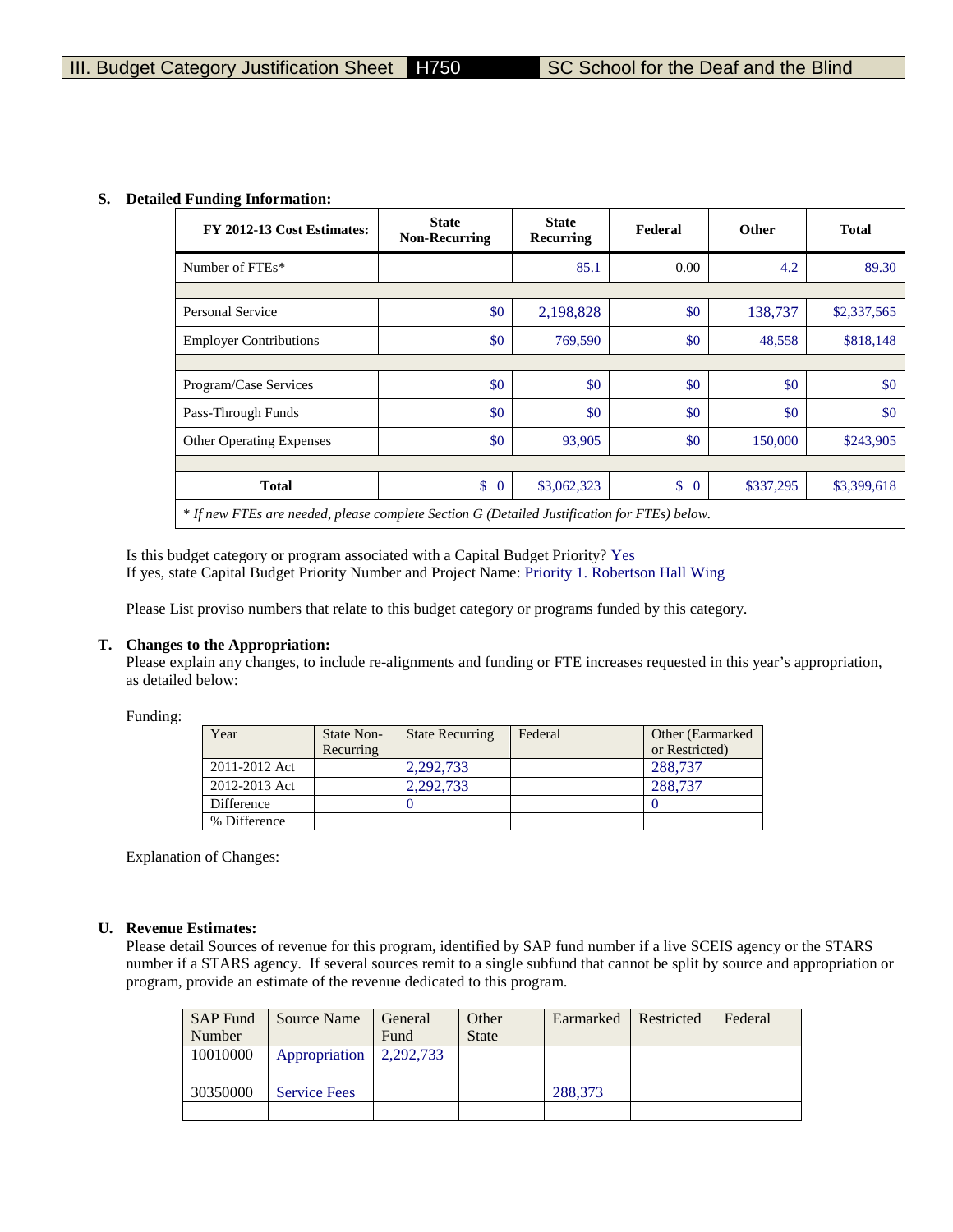If expenditures for this program are greater than known or estimated revenues and the intent is to bridge part of this shortfall by drawing down balances in agency accounts or reserves, indicate the accounts and amount of the current reserve or balance that will likely be used below. Expenditures not expected to exceed revenue.

Please detail the long-term sustainability of this program if cash reserves are needed to operate.

If there is federal fund or other fund spending authority requested above the revenue streams detailed above, please indicate the amount and explanation for each.

## **V. FTE Positions:**

Please detail the number of FTE's filled (F) by the program as of June 30 of each fiscal year, and the number authorized (A) by the Appropriations Act.

| <b>Fiscal Year</b> | <b>State</b> | Other-<br>Earmarked or<br><b>Restricted</b> | Federal | <b>Total</b> | Temporary,<br><b>Temporary Grant,</b><br><b>Time</b> -limited |
|--------------------|--------------|---------------------------------------------|---------|--------------|---------------------------------------------------------------|
| 2012-2013<br>(A)   |              |                                             |         | 56.98        |                                                               |
| 2011-2012<br>(A)   |              |                                             |         | 71.6         |                                                               |
| 2010-2011<br>(F)   |              |                                             |         | 61.06        |                                                               |
| 2010-2011<br>(A)   |              |                                             |         | 90           |                                                               |
| 2009-2010<br>(F)   |              |                                             |         | 72.59        |                                                               |
| 2009-2010<br>(A)   |              |                                             |         | 90           |                                                               |
| 2008-2009<br>(F)   |              |                                             |         | 79.52        |                                                               |
| 2008-2009<br>(A)   |              |                                             |         | 90           |                                                               |
| 2007-2008<br>(F)   |              |                                             |         | 72.23        |                                                               |
| 2007-2008<br>(A)   |              |                                             |         | 89.97        |                                                               |

## W. **Detailed Justification for FTEs:**

- (1) Justification for New FTEs
	- (a) Justification:
	- (b) Future Impact on Operating Expenses or Facility Requirements:

#### (2) **Position Details:**

|                               | <b>State</b> | Federal | <b>Earmarked</b> | <b>Restricted</b> | <b>Total</b> |
|-------------------------------|--------------|---------|------------------|-------------------|--------------|
| Position Title:               |              |         |                  |                   |              |
| Number of FTEs                | $0.00\,$     | 0.00    | 0.00             | 0.00              | 0.00         |
| Personal Service              | \$0          | \$0     | \$0              | \$0               |              |
| <b>Employer Contributions</b> | \$0          | \$0     | \$0              | \$0               | ╜            |

|                               | <b>State</b> | Federal | <b>Earmarked</b> | <b>Restricted</b> | <b>Total</b> |
|-------------------------------|--------------|---------|------------------|-------------------|--------------|
| Position Title:               |              |         |                  |                   |              |
| Number of FTEs                | 0.00         | 0.00    | 0.00             | 0.00              | $0.00\,$     |
| Personal Service              | \$0          | \$0     | \$0              | \$0               |              |
| <b>Employer Contributions</b> | \$0          | \$0     | \$0              | \$0               |              |

|                               | <b>State</b> | Federal | <b>Earmarked</b> | <b>Restricted</b> | <b>Total</b> |
|-------------------------------|--------------|---------|------------------|-------------------|--------------|
| Position Title:               |              |         |                  |                   |              |
| Number of FTEs                | 0.00         | 0.00    | 0.00             | 0.00              | 0.00         |
| Personal Service              | \$0          | \$0     | \$0              | \$0               |              |
| <b>Employer Contributions</b> | \$0          | \$0     | \$0              | \$0               |              |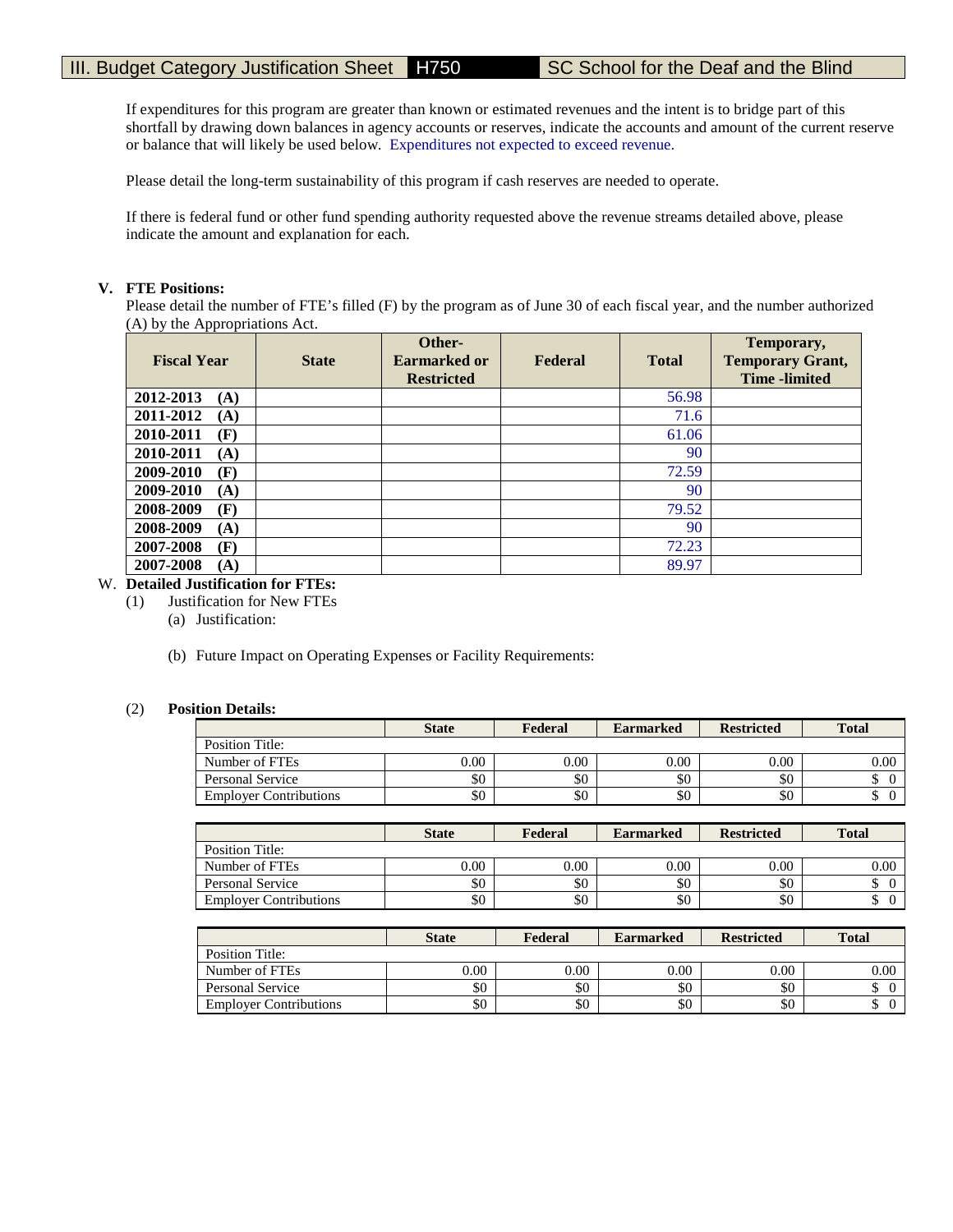Statewide Service Delivery is the provision of services to assist South Carolina school districts, state agencies, local education institutions, businesses, medical facilities, local courts, etc., in meeting compliance with state and federal mandates related to the education of students with special needs, communication access required by the Americans with Disabilities Act and mandated services for infants/ toddlers w/ sensory disabilities, birth to 3 years of age and their families.

#### **M. Budget Program Number and Name: V. OUTREACH SERVICES**

#### **N. Agency Activity Number and Name:**

Note: If more than one activity maps to this program; provide all activity numbers, names, and approximate funding amounts.

| Activity | <b>Activity Name</b> | State Non- | <b>State</b> | Federal | Other     | Total     |
|----------|----------------------|------------|--------------|---------|-----------|-----------|
| Number   |                      | Recurring  | Recurring    |         |           |           |
| 854      | <b>V. OUTREACH</b>   |            | 733,046      | 603,046 | 5,302,008 | 6,638,100 |
|          | <b>SERVICES</b>      |            |              |         |           |           |
|          |                      |            |              |         |           |           |
|          |                      |            |              |         |           |           |
|          |                      |            |              |         |           |           |

#### **O. Performance Measures:**

1] Teacher evaluation ADEPT/GBE. [2] EPMS for classified employees. [3] Quarterly customer satisfaction surveys. [4] IFSP compliance for early child development (0-3).

#### **E. Program Interaction:**

Working closely with the Schools, Outreach programming will provide training necessary to potential students, and aid South Carolina communities in meeting compliance with state and federal mandates related to the education of students with special needs, communication access required by the Americans with Disabilities Act and mandated services for infants/ toddlers w/ sensory disabilities, birth to 3 years of age and their families.

#### **X. Change Management:** More contract staff, more reliance on technology.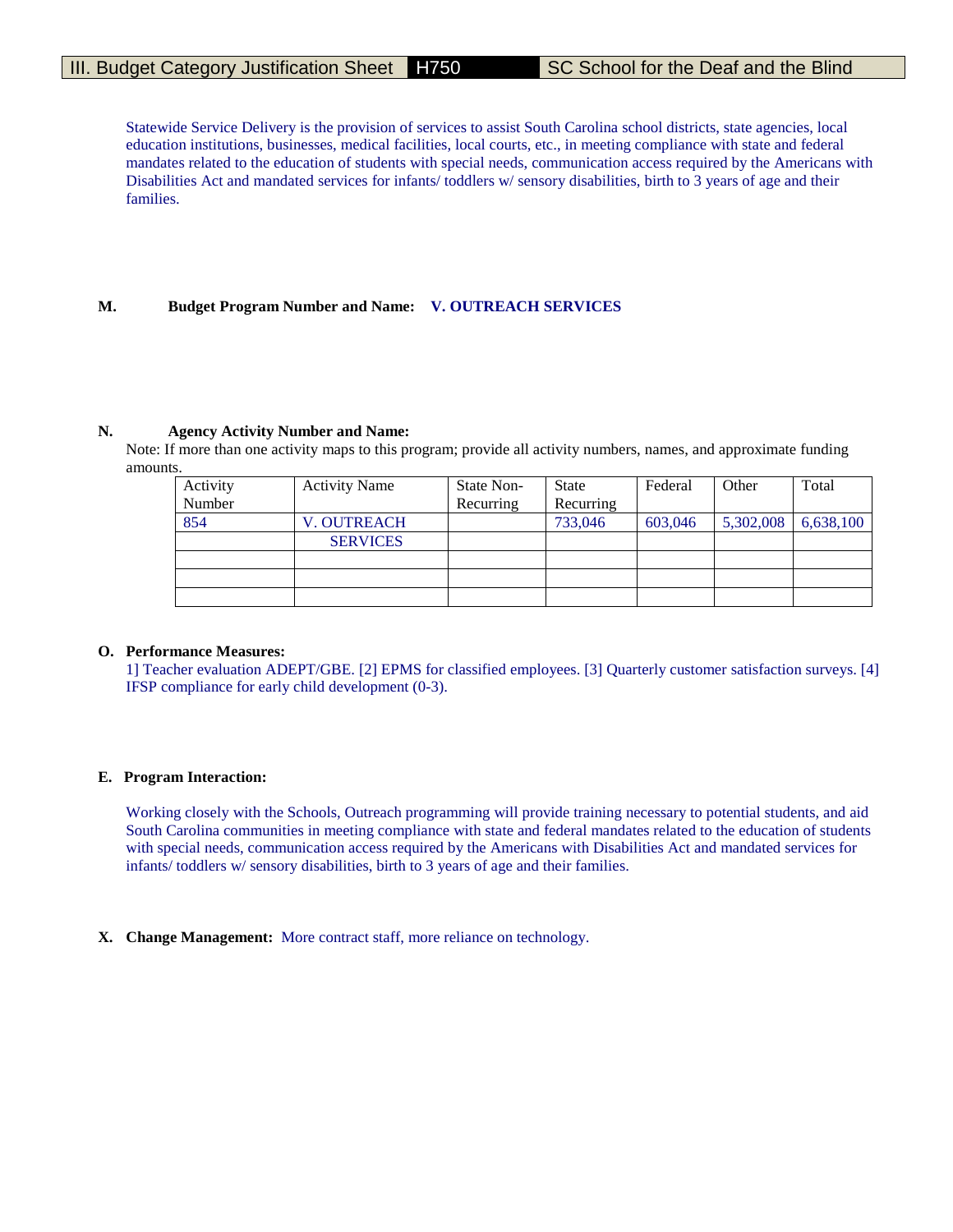#### **Y. Detailed Funding Information:**

| FY 2012-13 Cost Estimates:      | <b>State</b><br><b>State</b><br><b>Non-Recurring</b><br>Recurring                            |           | Federal   | <b>Other</b> | <b>Total</b> |  |  |  |  |  |
|---------------------------------|----------------------------------------------------------------------------------------------|-----------|-----------|--------------|--------------|--|--|--|--|--|
| Number of FTEs*                 |                                                                                              | 3.1       | 8.1       | 95.8         | 107.00       |  |  |  |  |  |
|                                 |                                                                                              |           |           |              |              |  |  |  |  |  |
| <b>Personal Service</b>         | \$0                                                                                          | 165,934   | 355,372   | 4,947,594    | \$5,468,900  |  |  |  |  |  |
| <b>Employer Contributions</b>   | \$0                                                                                          | 58,077    | 124,380   | 1,731,658    | \$1,914,115  |  |  |  |  |  |
|                                 |                                                                                              |           |           |              |              |  |  |  |  |  |
| Program/Case Services           | \$0                                                                                          | \$0       | \$0       | \$0          | \$0          |  |  |  |  |  |
| Pass-Through Funds              | \$0                                                                                          | 567,112   | \$0       | \$0          | \$567,112    |  |  |  |  |  |
| <b>Other Operating Expenses</b> | \$0                                                                                          | \$0       | 248,255   | 353,833      | \$602,088    |  |  |  |  |  |
|                                 |                                                                                              |           |           |              |              |  |  |  |  |  |
| <b>Total</b>                    | \$<br>$\overline{0}$                                                                         | \$791,123 | \$728,007 | \$7,033,085  | \$8,552,215  |  |  |  |  |  |
|                                 | * If new FTEs are needed, please complete Section G (Detailed Justification for FTEs) below. |           |           |              |              |  |  |  |  |  |

Is this budget category or program associated with a Capital Budget Priority? No If yes, state Capital Budget Priority Number and Project Name:

Please List proviso numbers that relate to this budget category or programs funded by this category. 4.9 – By-Products Revenue Carry Forward, 4.11 Sale of Property, 89.106 First Steps Transfer

## **Z. Changes to the Appropriation:**

Please explain any changes, to include re-alignments and funding or FTE increases requested in this year's appropriation, as detailed below:

Funding:

| Year          | State Non-<br>Recurring | <b>State Recurring</b> | Federal | Other (Earmarked)<br>or Restricted) |
|---------------|-------------------------|------------------------|---------|-------------------------------------|
| 2011-2012 Act |                         | 733,046                | 603.627 | 5,302,008                           |
| 2012-2013 Act |                         | 733,046                | 603.627 | 5,302,008                           |
| Difference    |                         |                        |         |                                     |
| % Difference  |                         |                        |         |                                     |

Explanation of Changes:

#### **AA.Revenue Estimates:**

Please detail Sources of revenue for this program, identified by SAP fund number if a live SCEIS agency or the STARS number if a STARS agency. If several sources remit to a single subfund that cannot be split by source and appropriation or program, provide an estimate of the revenue dedicated to this program.

| <b>SAP Fund</b> | Source Name           | General | Other        | Earmarked | Restricted | Federal |
|-----------------|-----------------------|---------|--------------|-----------|------------|---------|
| Number          |                       | Fund    | <b>State</b> |           |            |         |
| 10010000        | Appropriation         | 165.934 | 567,112      |           |            |         |
| 50630000        | <b>Federal Grants</b> |         |              |           |            | 602.627 |
| 30350000        | <b>Service Fees</b>   |         |              | 3.822.201 |            |         |
| 47630000        | <b>EIA</b>            |         |              |           | 1,479,807  |         |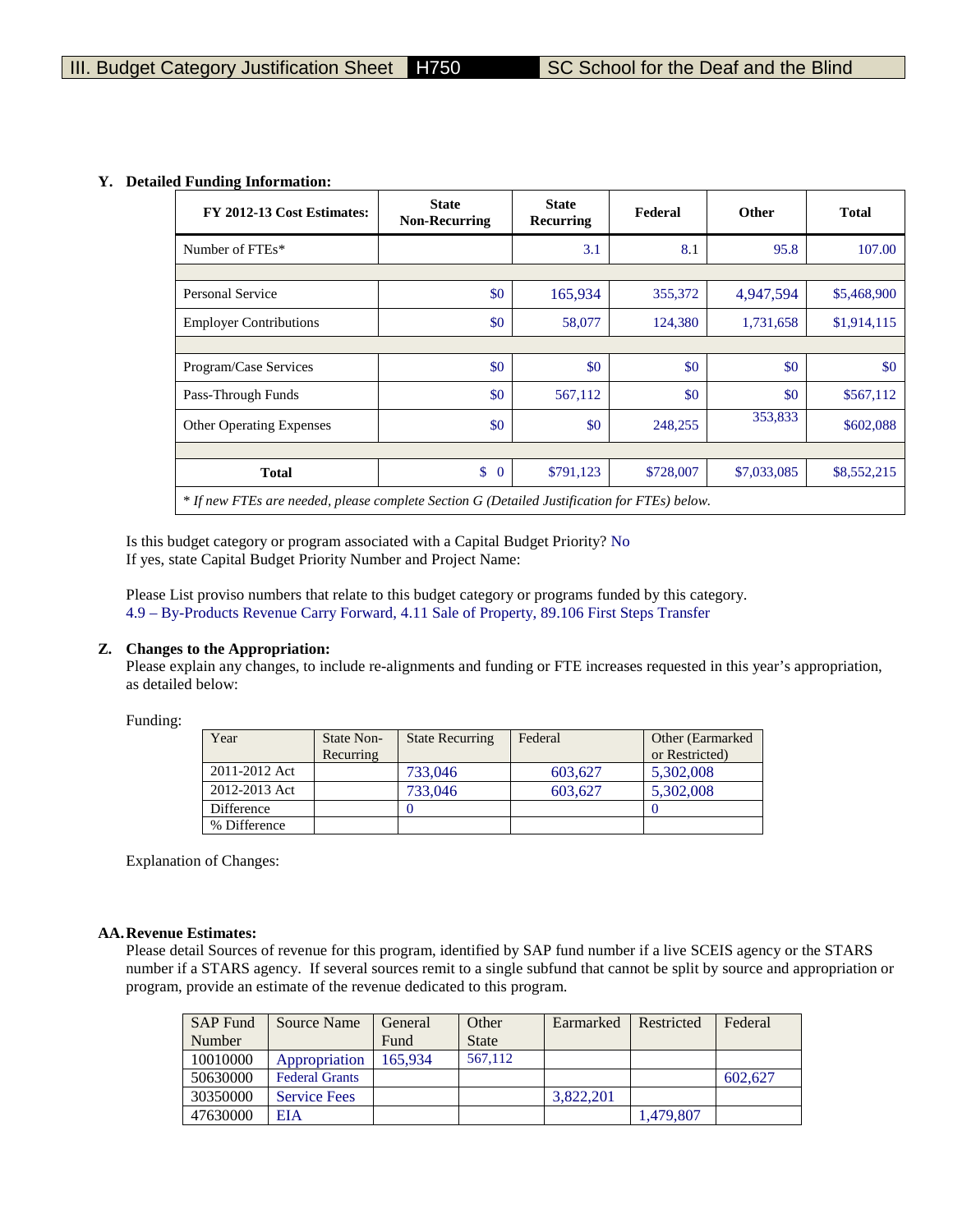If expenditures for this program are greater than known or estimated revenues and the intent is to bridge part of this shortfall by drawing down balances in agency accounts or reserves, indicate the accounts and amount of the current reserve or balance that will likely be used below. Expenditures not expected to exceed revenue.

Please detail the long-term sustainability of this program if cash reserves are needed to operate.

If there is federal fund or other fund spending authority requested above the revenue streams detailed above, please indicate the amount and explanation for each.

## **BB. FTE Positions:**

Please detail the number of FTE's filled (F) by the program as of June 30 of each fiscal year, and the number authorized (A) by the Appropriations Act.

| <b>Fiscal Year</b> | <b>State</b> | Other-<br><b>Earmarked or</b><br><b>Restricted</b> | Federal | <b>Total</b> | Temporary,<br><b>Temporary Grant,</b><br><b>Time</b> -limited |
|--------------------|--------------|----------------------------------------------------|---------|--------------|---------------------------------------------------------------|
| 2012-2013<br>(A)   |              |                                                    |         | 11.14        |                                                               |
| 2011-2012<br>(A)   |              |                                                    |         | 46.87        |                                                               |
| 2010-2011<br>(F)   |              |                                                    |         | 24.43        |                                                               |
| 2010-2011<br>(A)   |              |                                                    |         | 54.44        |                                                               |
| 2009-2010<br>(F)   |              |                                                    |         | 29.04        |                                                               |
| 2009-2010<br>(A)   |              |                                                    |         | 54.44        |                                                               |
| 2008-2009<br>(F)   |              |                                                    |         | 31.81        |                                                               |
| 2008-2009<br>(A)   |              |                                                    |         | 54.44        |                                                               |
| 2007-2008<br>(F)   |              |                                                    |         | 40.83        |                                                               |
| 2007-2008<br>(A)   |              |                                                    |         | 50.85        |                                                               |

# CC. **Detailed Justification for FTEs:**

- (1) Justification for New FTEs
	- (a) Justification:
	- (b) Future Impact on Operating Expenses or Facility Requirements:

## (2) **Position Details:**

|                               | <b>State</b> | Federal | <b>Earmarked</b> | <b>Restricted</b> | <b>Total</b> |
|-------------------------------|--------------|---------|------------------|-------------------|--------------|
| Position Title:               |              |         |                  |                   |              |
| Number of FTEs                | $0.00\,$     | 0.00    | 0.00             | 0.00              | 0.00         |
| Personal Service              | \$0          | \$0     | \$0              | \$0               | Φ            |
| <b>Employer Contributions</b> | \$0          | \$0     | \$0              | \$0               | ω            |

|                               | <b>State</b> | Federal | <b>Earmarked</b> | <b>Restricted</b> | <b>Total</b> |
|-------------------------------|--------------|---------|------------------|-------------------|--------------|
| Position Title:               |              |         |                  |                   |              |
| Number of FTEs                | 0.00         | 0.00    | 0.00             | 0.00              | 0.00         |
| Personal Service              | \$0          | \$0     | \$0              | \$0               |              |
| <b>Employer Contributions</b> | \$0          | \$0     | \$0              | \$0               | D            |

|                               | <b>State</b> | Federal | <b>Earmarked</b> | <b>Restricted</b> | <b>Total</b> |
|-------------------------------|--------------|---------|------------------|-------------------|--------------|
| <b>Position Title:</b>        |              |         |                  |                   |              |
| Number of FTEs                | 0.00         | 0.00    | 0.00             | 0.00              | 0.00         |
| Personal Service              | \$0          | \$0     | \$0              | \$0               |              |
| <b>Employer Contributions</b> | \$0          | \$0     | \$0              | \$0               | ◡            |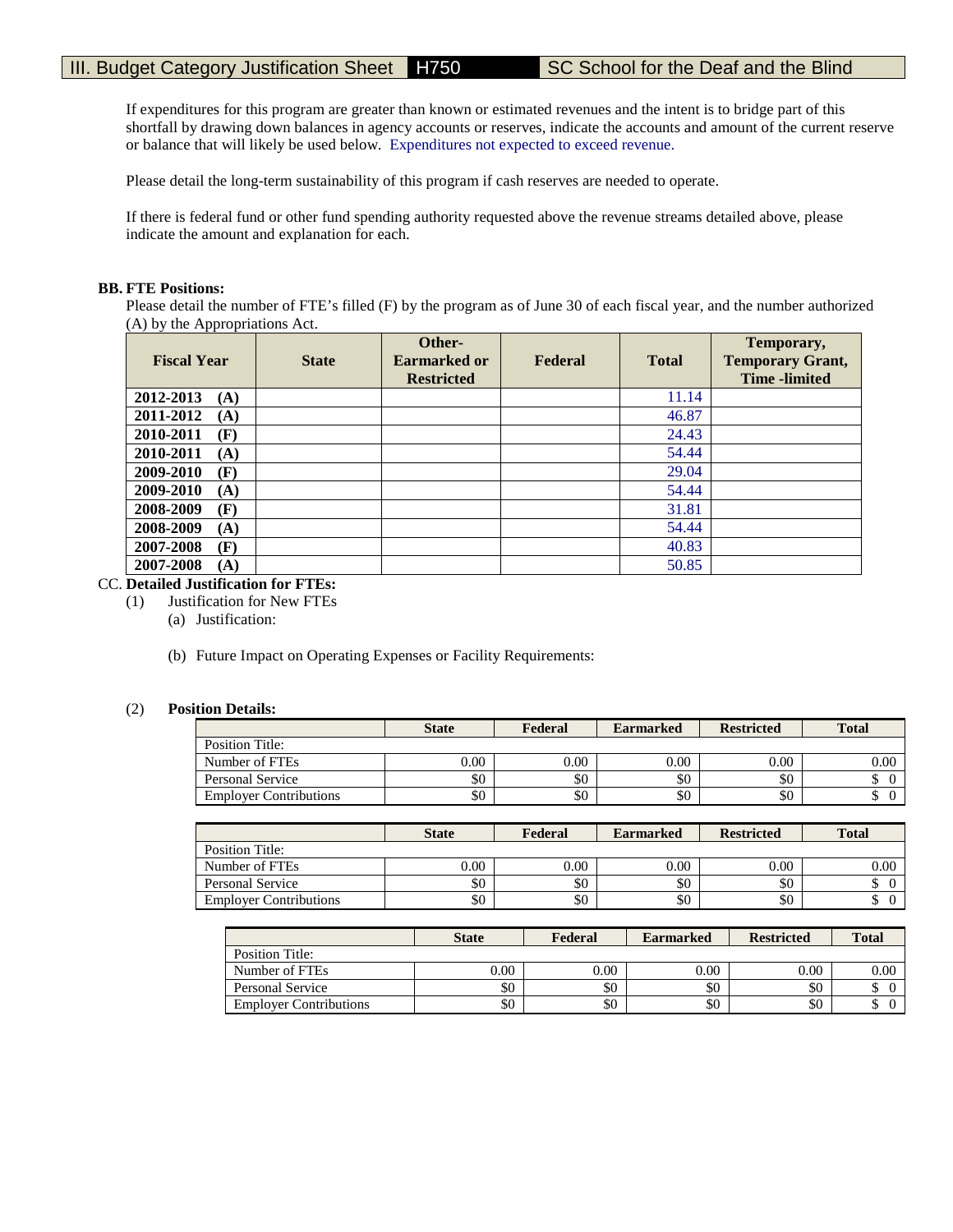# III. Budget Category Justification Sheet H750 SC School for the Deaf and the Blind

## **P. Summary description of programs and how they relate to the mission of the agency:**

Physical Support Services is responsible for the development, maintenance, housekeeping and grounds keeping of the 166 acre, 38 building, 161 year old campus of the South Carolina School for the Deaf and the Blind to the standards required under regulations including standards under ADA, Section 504, State Accreditation, OSHA, LLR, State Engineer and DHEC. Section 59-47-10 et. seq.

## **Q. Budget Program Number and Name: VI. PHYSICAL SUPPORT**

#### **R. Agency Activity Number and Name:**

Note: If more than one activity maps to this program; provide all activity numbers, names, and approximate funding amounts.

| Activity<br>Number | <b>Activity Name</b> | State Non-<br>Recurring | <b>State</b><br>Recurring | Federal | Other   | Total     |
|--------------------|----------------------|-------------------------|---------------------------|---------|---------|-----------|
| 856                | <b>VI. PHYSICAL</b>  | 978,498                 |                           |         | 406,607 | 1,285,105 |
|                    | <b>SUPPORT</b>       |                         |                           |         |         |           |
|                    |                      |                         |                           |         |         |           |
|                    |                      |                         |                           |         |         |           |
|                    |                      |                         |                           |         |         |           |

#### **S. Performance Measures:**

[1] Maintenance of 100% on hazard surveillance inspections.[2] Maintenance of 100% teacher safety rate.[3] Maintenance of 100% employee safety training completion.[4] Maintenance in 100% of employees participating in employee recognition program.

#### **E. Program Interaction:**

Physical support services will keep the campus and its facilities comfortable, clean, safe, and attractive through maintenance, repair work, renovation and construction projects. Interacts with campus departments via a work order/tracking database.

**DD.Change Management:** More contract staff, more focus on building maintenance less focus on janitorial and grounds.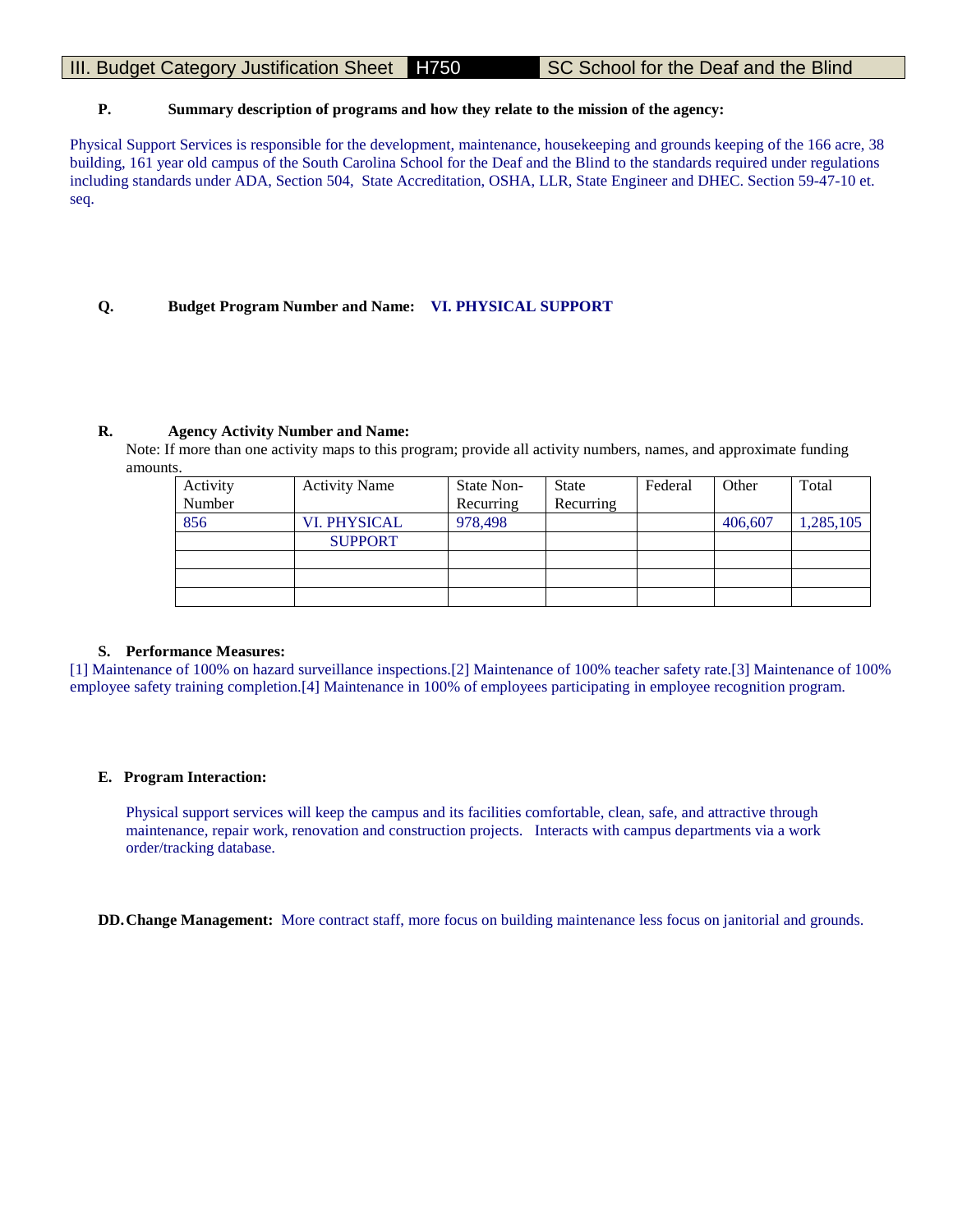| FY 2012-13 Cost Estimates:                                                                   | <b>State</b><br><b>Non-Recurring</b> | <b>State</b><br>Recurring | Federal | <b>Other</b> | <b>Total</b> |
|----------------------------------------------------------------------------------------------|--------------------------------------|---------------------------|---------|--------------|--------------|
| Number of FTEs*                                                                              |                                      | 19                        |         |              | 19.00        |
|                                                                                              |                                      |                           |         |              |              |
| <b>Personal Service</b>                                                                      | \$0                                  | 578,498                   | \$0     | \$0          | \$578,498    |
| <b>Employer Contributions</b>                                                                | \$0                                  | 202,474                   | \$0     | \$0          | \$202,474    |
|                                                                                              |                                      |                           |         |              |              |
| Program/Case Services                                                                        | \$0                                  | \$0                       | \$0     | \$0          | \$0          |
| Pass-Through Funds                                                                           | \$0                                  | \$0                       | \$0     | \$0          | \$0          |
| <b>Other Operating Expenses</b>                                                              | \$0                                  | 400,000                   | \$0     | 406,607      | \$806,607    |
|                                                                                              |                                      |                           |         |              |              |
| <b>Total</b>                                                                                 | \$<br>$\overline{0}$                 | \$1,180,972               | $\$\ 0$ | \$406,607    | \$1,587,579  |
| * If new FTEs are needed, please complete Section G (Detailed Justification for FTEs) below. |                                      |                           |         |              |              |

#### **EE. Detailed Funding Information:**

Is this budget category or program associated with a Capital Budget Priority? Yes If yes, state Capital Budget Priority Number and Project Name: Priority 3 Deferred Maintenance

Please List proviso numbers that relate to this budget category or programs funded by this category. 4.9 – By-Products Revenue Carry Forward, 4.11 Sale of Property

#### **FF. Changes to the Appropriation:**

Please explain any changes, to include re-alignments and funding or FTE increases requested in this year's appropriation, as detailed below:

Funding:

| Year          | State Non-      | <b>State Recurring</b> | Federal | Other (Earmarked) |
|---------------|-----------------|------------------------|---------|-------------------|
|               | Recurring       |                        |         | or Restricted)    |
| 2011-2012 Act | 500,000         | 878.498                |         | 406,607           |
| 2012-2013 Act |                 | 978.498                |         | 406,607           |
| Difference    | $<$ 500,000 $>$ |                        |         |                   |
| % Difference  | 100%            |                        |         |                   |

Explanation of Changes: 1) Loss of ARRA funds pass through to SCSDB. 2) \$100,000 to offset utilities increase.

#### **GG. Revenue Estimates:**

Please detail Sources of revenue for this program, identified by SAP fund number if a live SCEIS agency or the STARS number if a STARS agency. If several sources remit to a single subfund that cannot be split by source and appropriation or program, provide an estimate of the revenue dedicated to this program.

| <b>SAP Fund</b> | Source Name         | General | Other        | Earmarked Restricted | Federal |
|-----------------|---------------------|---------|--------------|----------------------|---------|
| Number          |                     | Fund    | <b>State</b> |                      |         |
| 10010000        | Appropriation       | 978.498 |              |                      |         |
| 30350000        | <b>Service Fees</b> |         |              | 406,607              |         |
|                 |                     |         |              |                      |         |
|                 |                     |         |              |                      |         |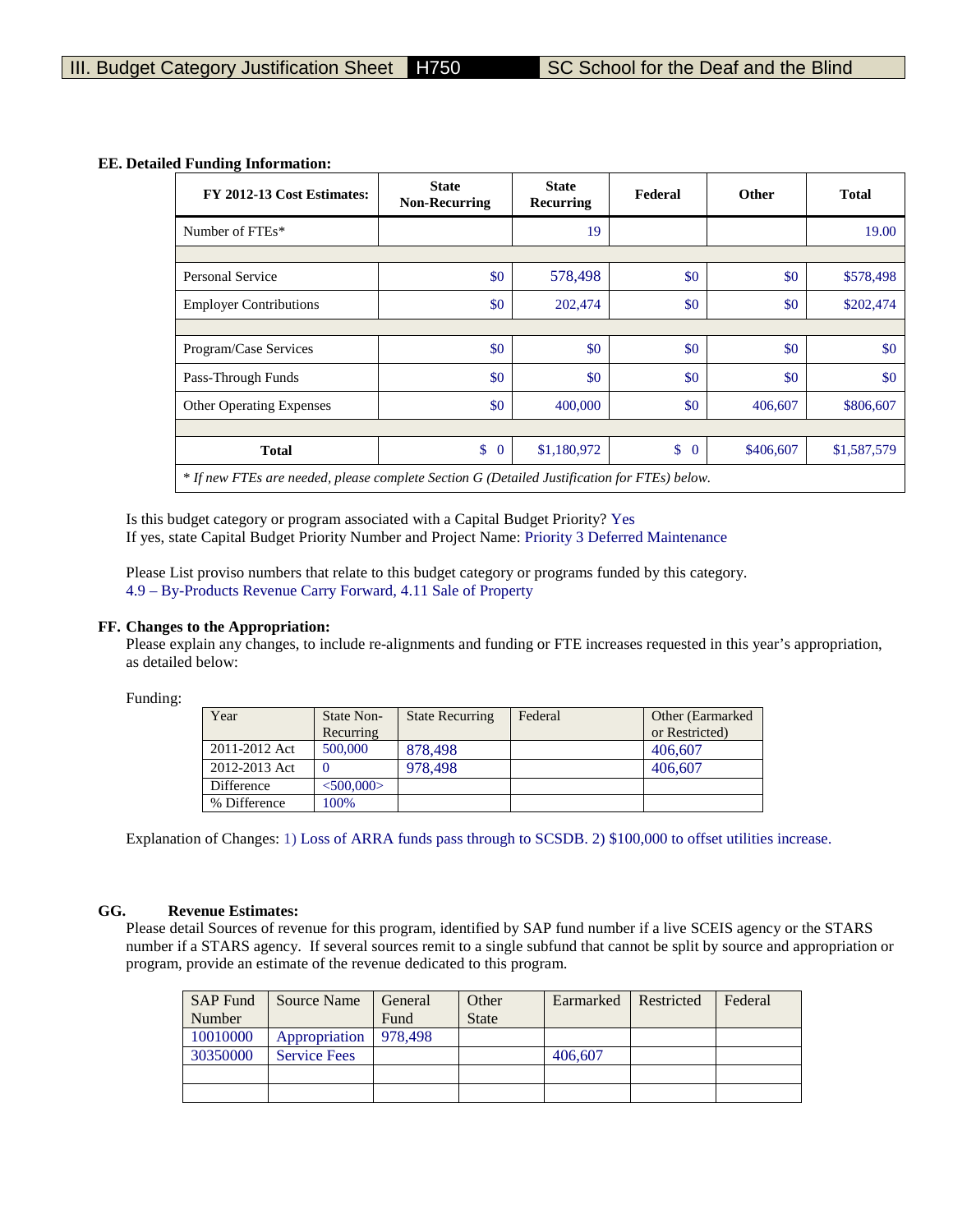If expenditures for this program are greater than known or estimated revenues and the intent is to bridge part of this shortfall by drawing down balances in agency accounts or reserves, indicate the accounts and amount of the current reserve or balance that will likely be used below. Expenditures not expected to exceed revenue.

Please detail the long-term sustainability of this program if cash reserves are needed to operate.

If there is federal fund or other fund spending authority requested above the revenue streams detailed above, please indicate the amount and explanation for each.

#### **HH. FTE Positions:**

Please detail the number of FTE's filled (F) by the program as of June 30 of each fiscal year, and the number authorized (A) by the Appropriations Act.

| <b>Fiscal Year</b> | <b>State</b> | Other-<br><b>Earmarked or</b><br><b>Restricted</b> | Federal | <b>Total</b> | Temporary,<br><b>Temporary Grant,</b><br><b>Time</b> -limited |
|--------------------|--------------|----------------------------------------------------|---------|--------------|---------------------------------------------------------------|
| 2012-2013<br>(A)   |              |                                                    |         | 11.14        |                                                               |
| 2011-2012<br>(A)   |              |                                                    |         | 14           |                                                               |
| 2010-2011<br>(F)   |              |                                                    |         | 24.43        |                                                               |
| 2010-2011<br>(A)   |              |                                                    |         | 36           |                                                               |
| 2009-2010<br>(F)   |              |                                                    |         | 29.04        |                                                               |
| 2009-2010<br>(A)   |              |                                                    |         | 36           |                                                               |
| 2008-2009<br>(F)   |              |                                                    |         | 31.81        |                                                               |
| 2008-2009<br>(A)   |              |                                                    |         | 36           |                                                               |
| 2007-2008<br>(F)   |              |                                                    |         | 40.83        |                                                               |
| 2007-2008<br>(A)   |              |                                                    |         | 50.85        |                                                               |

## II. **Detailed Justification for FTEs:**

- (1) Justification for New FTEs
	- (a) Justification:
	- (b) Future Impact on Operating Expenses or Facility Requirements:

## (2) **Position Details:**

|                               | <b>State</b> | Federal | <b>Earmarked</b> | <b>Restricted</b> | <b>Total</b> |
|-------------------------------|--------------|---------|------------------|-------------------|--------------|
| Position Title:               |              |         |                  |                   |              |
| Number of FTEs                | $0.00\,$     | 0.00    | 0.00             | 0.00              | 0.00         |
| Personal Service              | \$0          | \$0     | \$0              | \$0               |              |
| <b>Employer Contributions</b> | \$0          | \$0     | \$0              | \$0               | ╜            |

|                               | <b>State</b> | Federal  | <b>Earmarked</b> | <b>Restricted</b> | <b>Total</b> |
|-------------------------------|--------------|----------|------------------|-------------------|--------------|
| Position Title:               |              |          |                  |                   |              |
| Number of FTEs                | 0.00         | $0.00\,$ | 0.00             | 0.00              | $0.00\,$     |
| Personal Service              | \$0          | \$0      | \$0              | \$0               |              |
| <b>Employer Contributions</b> | \$0          | \$0      | \$0              | \$0               |              |

|                               | <b>State</b> | Federal | <b>Earmarked</b> | <b>Restricted</b> | <b>Total</b> |
|-------------------------------|--------------|---------|------------------|-------------------|--------------|
| Position Title:               |              |         |                  |                   |              |
| Number of FTEs                | $0.00\,$     | 0.00    | 0.00             | 0.00              | 0.00         |
| Personal Service              | \$0          | \$0     | \$0              | \$0               |              |
| <b>Employer Contributions</b> | \$0          | \$0     | \$0              | \$0               |              |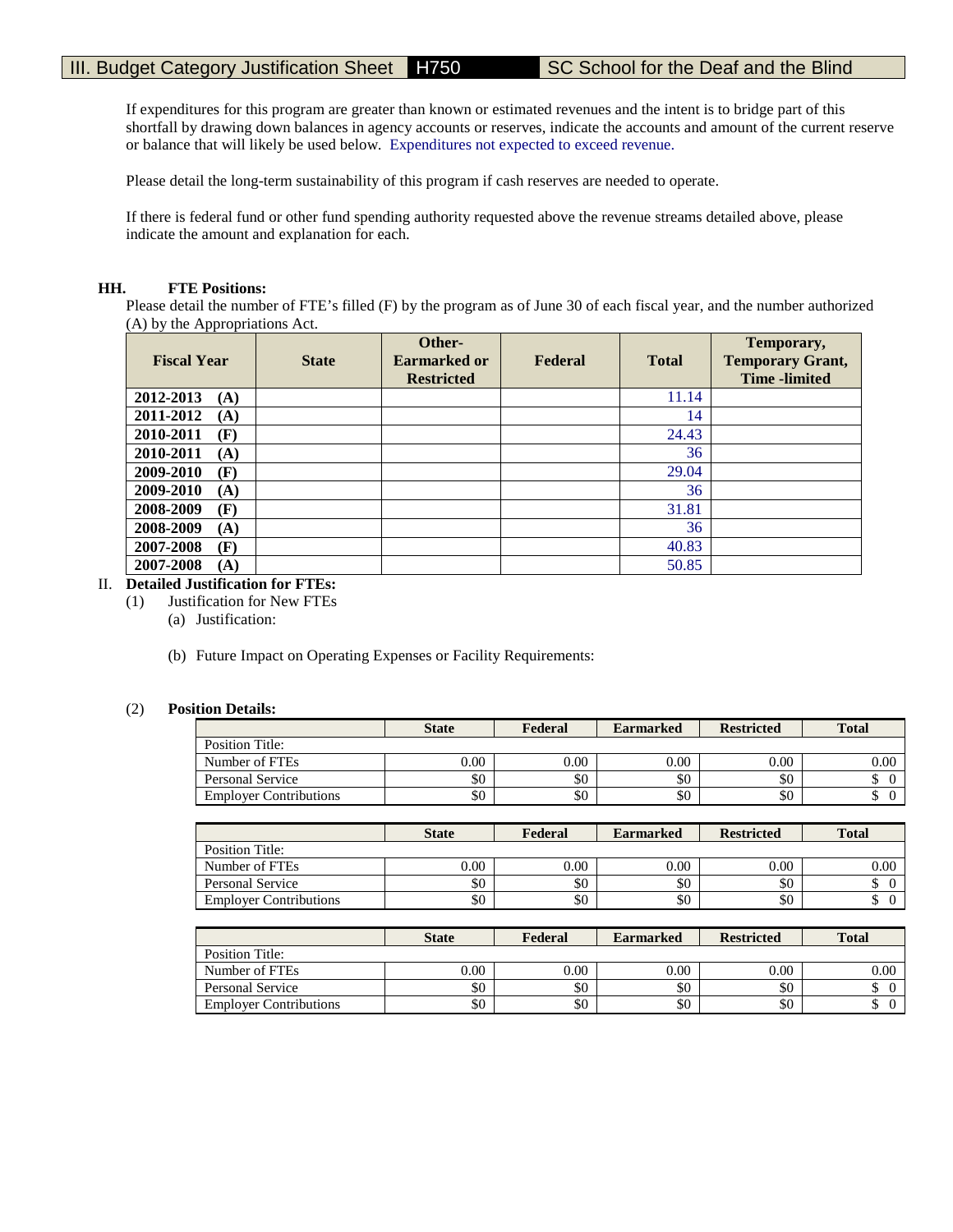# III. Budget Category Justification Sheet H750 SC School for the Deaf and the Blind

**T. Summary description of programs and how they relate to the mission of the agency:** Administration is comprised of 5 major program areas; Human Resources, Finance, Public Information Services, Information Technology and the President's Office. This function provides logistical support for all of the other program areas, strategic leadership, constituent relations, and oversight of compliance with regulatory standards, as well as, fiscal, personnel, and safety/security services, along with technology support for all systems.

# **U. Budget Program Number and Name: I. ADMINISTRATION**

#### **V. Agency Activity Number and Name:**

Note: If more than one activity maps to this program; provide all activity numbers, names, and approximate funding amounts.

| Activity | <b>Activity Name</b> | State Non- | State     | Federal | Other     | Total     |
|----------|----------------------|------------|-----------|---------|-----------|-----------|
| Number   |                      | Recurring  | Recurring |         |           |           |
| 855      | Administration       |            | 2,215,319 | 310,201 | 1,355,936 | 3,881,456 |
|          |                      |            |           |         |           |           |
|          |                      |            |           |         |           |           |
|          |                      |            |           |         |           |           |
|          |                      |            |           |         |           |           |

**W. Performance Measures:**[1] Percentage on campus safety survey. [2] Percentage of highly qualified teachers. [3] Percentage of increase in revenue from other funds. [4] Increase in number of grants awarded and completed. [5] Improved cash flow cycle. [6] Increase in community awareness of the agency and its services. [7] Improved communication and flow of information.

**E. Program Interaction:** Administration provides all program areas with the necessary resources to achieve their objectives in a manner that strives for efficiency and value.

**JJ. Change Management:** Reduction in numbers of staff, more reliance on technology and contract vendors.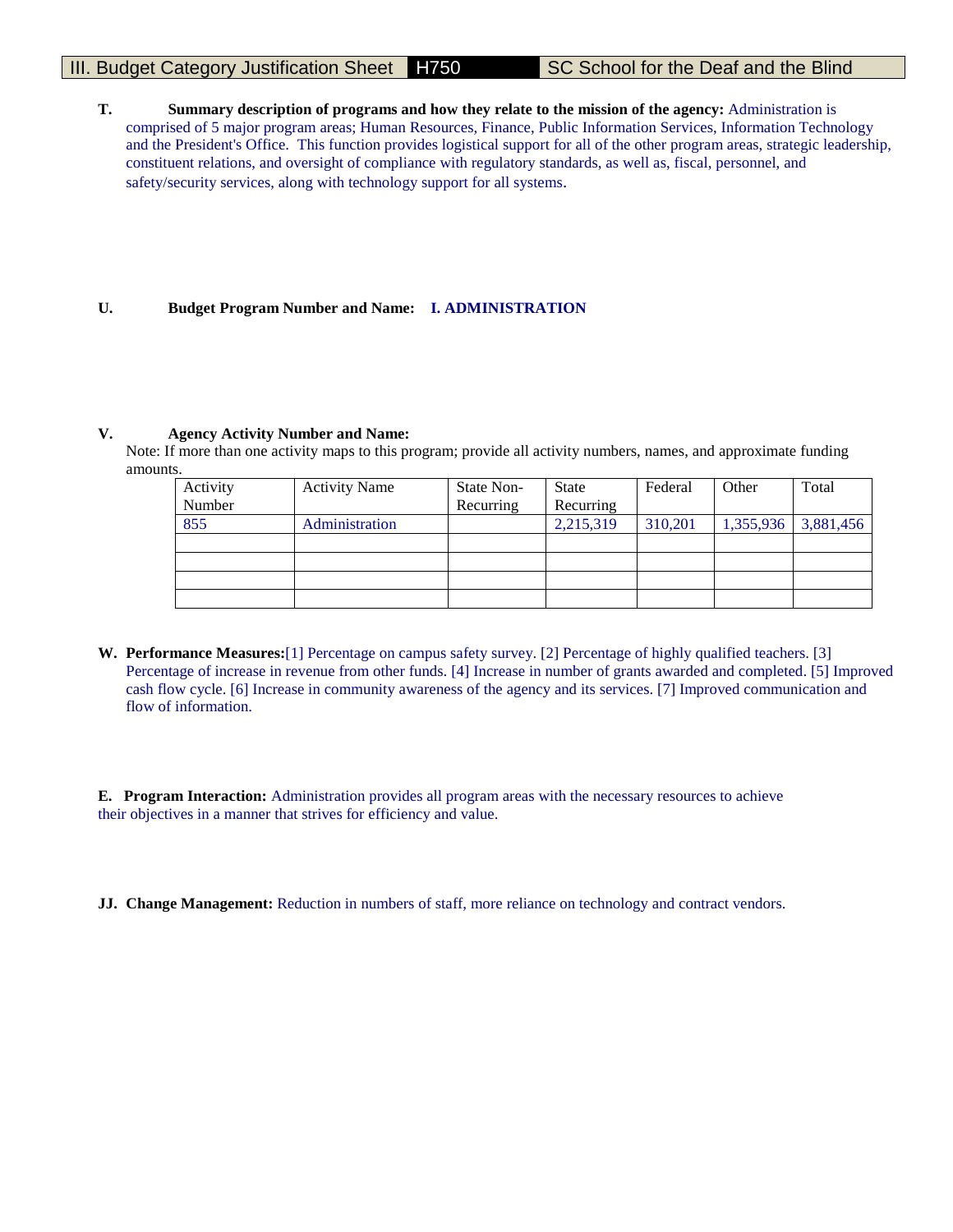| FY 2012-13 Cost Estimates:                                                                   | <b>State</b><br><b>Non-Recurring</b> | <b>State</b><br>Recurring | Federal              | <b>Other</b> | <b>Total</b> |
|----------------------------------------------------------------------------------------------|--------------------------------------|---------------------------|----------------------|--------------|--------------|
| Number of FTEs*                                                                              |                                      | 30                        | 0.00                 | 6.5          | 36.50        |
|                                                                                              |                                      |                           |                      |              |              |
| Personal Service                                                                             | \$0                                  | 1,792,782                 | \$0                  | 805,936      | \$2,598,718  |
| <b>Employer Contributions</b>                                                                | \$0                                  | 627,474                   | \$0                  | 282,078      | \$909,552    |
|                                                                                              |                                      |                           |                      |              |              |
| Program/Case Services                                                                        | \$0                                  | \$0                       | \$0                  | \$0          | $\$\ 0$      |
| Pass-Through Funds                                                                           | \$0                                  | 139,680                   | \$0                  | \$0          | \$139,680    |
| Other Operating Expenses                                                                     | \$0                                  | 282,857                   | \$0                  | 860,201      | \$1,143,058  |
|                                                                                              |                                      |                           |                      |              |              |
| <b>Total</b>                                                                                 | \$<br>$\overline{0}$                 | \$2,842,793               | \$<br>$\overline{0}$ | \$1,948,215  | \$4,791,008  |
| * If new FTEs are needed, please complete Section G (Detailed Justification for FTEs) below. |                                      |                           |                      |              |              |

# **KK. Detailed Funding Information:**

Is this budget category or program associated with a Capital Budget Priority? No If yes, state Capital Budget Priority Number and Project Name:.

Please List proviso numbers that relate to this budget category or programs funded by this category. 4.9 – By-Products Revenue Carry Forward, 4.11 Sale of Property

#### **LL. Changes to the Appropriation:**

Please explain any changes, to include re-alignments and funding or FTE increases requested in this year's appropriation, as detailed below:

Funding:

| Year          | State Non-<br>Recurring | <b>State Recurring</b> | Federal | Other (Earmarked)<br>or Restricted) |
|---------------|-------------------------|------------------------|---------|-------------------------------------|
| 2011-2012 Act |                         | 2.215.319              |         | 1,666,137                           |
| 2012-2013 Act |                         | 2,215,319              |         | 1,666,137                           |
| Difference    |                         |                        |         |                                     |
| % Difference  |                         |                        |         |                                     |

Explanation of Changes: No Changes

#### **MM. Revenue Estimates:**

Please detail Sources of revenue for this program, identified by SAP fund number if a live SCEIS agency or the STARS number if a STARS agency. If several sources remit to a single subfund that cannot be split by source and appropriation or program, provide an estimate of the revenue dedicated to this program.

| <b>SAP Fund</b> | Source Name         | General   | Other        | Earmarked | Restricted | Federal |
|-----------------|---------------------|-----------|--------------|-----------|------------|---------|
| Number          |                     | Fund      | <b>State</b> |           |            |         |
| 10010000        | Appropriation       | 2,215,319 |              |           |            |         |
| 30350000        | <b>Service Fees</b> |           |              | 1,666,137 |            |         |
|                 |                     |           |              |           |            |         |
|                 |                     |           |              |           |            |         |

If expenditures for this program are greater than known or estimated revenues and the intent is to bridge part of this shortfall by drawing down balances in agency accounts or reserves, indicate the accounts and amount of the current reserve or balance that will likely be used below. Expenditures not expected to exceed revenue.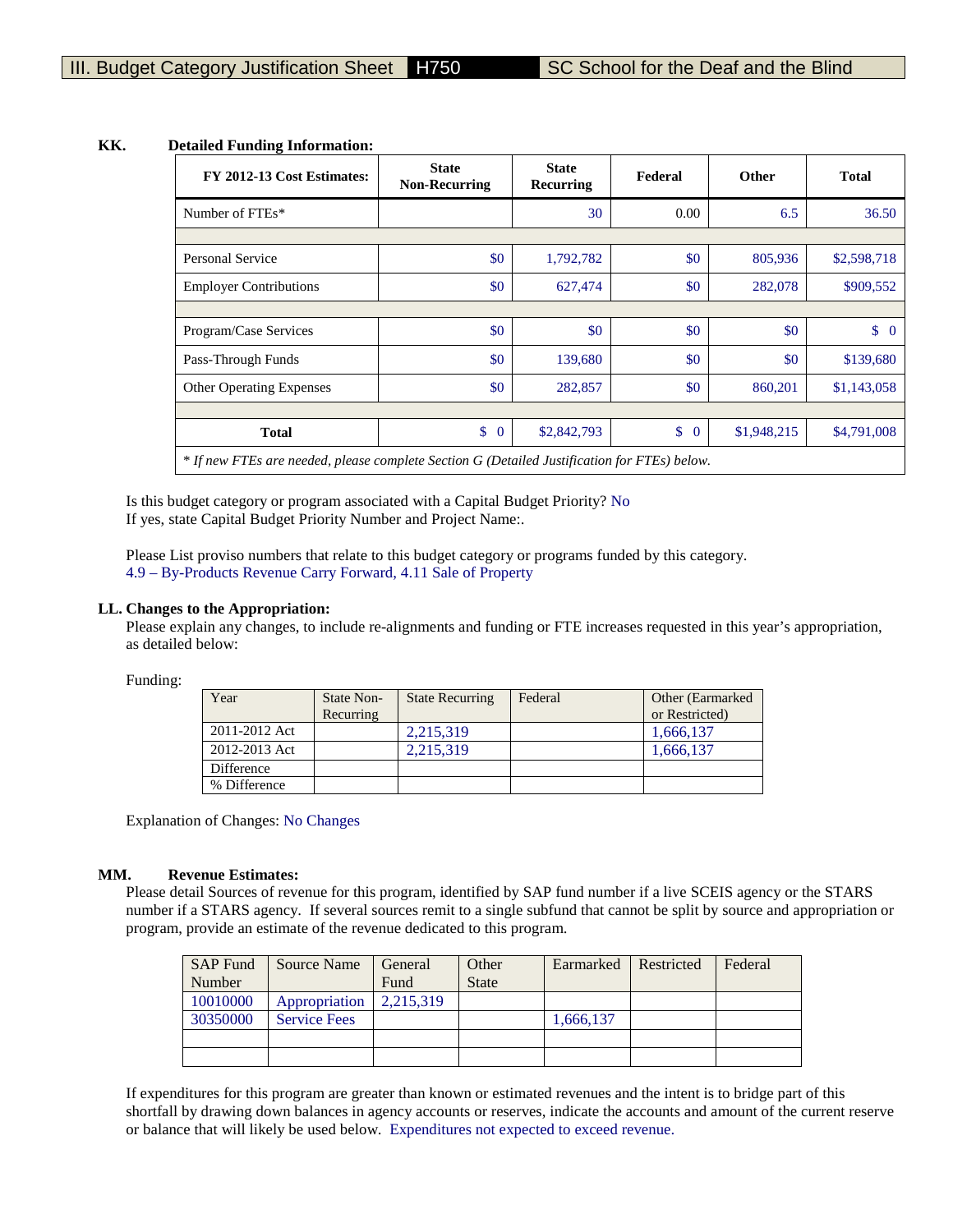Please detail the long-term sustainability of this program if cash reserves are needed to operate.

If there is federal fund or other fund spending authority requested above the revenue streams detailed above, please indicate the amount and explanation for each.

## **NN.FTE Positions:**

Please detail the number of FTE's filled (F) by the program as of June 30 of each fiscal year, and the number authorized (A) by the Appropriations Act.

| <b>Fiscal Year</b> | <b>State</b> | Other-<br>Earmarked or<br><b>Restricted</b> | Federal | <b>Total</b> | Temporary,<br><b>Temporary Grant,</b><br><b>Time</b> -limited |
|--------------------|--------------|---------------------------------------------|---------|--------------|---------------------------------------------------------------|
| 2012-2013<br>(A)   |              |                                             |         | 41.78        |                                                               |
| 2011-2012<br>(A)   |              |                                             |         | 52.5         |                                                               |
| 2010-2011<br>(F)   |              |                                             |         | 21.03        |                                                               |
| 2010-2011<br>(A)   |              |                                             |         | 31           |                                                               |
| 2009-2010<br>(F)   |              |                                             |         | 25           |                                                               |
| 2009-2010<br>(A)   |              |                                             |         | 31           |                                                               |
| 2008-2009<br>(F)   |              |                                             |         | 27.39        |                                                               |
| 2008-2009<br>(A)   |              |                                             |         | 31           |                                                               |
| 2007-2008<br>(F)   |              |                                             |         | 27.39        |                                                               |
| 2007-2008<br>(A)   |              |                                             |         | 34.12        |                                                               |

# OO.**Detailed Justification for FTEs:**

Justification for New FTEs

(a) Justification:

(b) Future Impact on Operating Expenses or Facility Requirements:

#### (2) **Position Details:**

|                               | <b>State</b> | Federal | <b>Earmarked</b> | <b>Restricted</b> | <b>Total</b> |
|-------------------------------|--------------|---------|------------------|-------------------|--------------|
| Position Title:               |              |         |                  |                   |              |
| Number of FTEs                | $0.00\,$     | 0.00    | 0.00             | 0.00              | 0.00         |
| Personal Service              | \$0          | \$0     | \$0              | \$0               | D            |
| <b>Employer Contributions</b> | \$0          | \$0     | \$0              | \$0               | D            |

|                               | <b>State</b> | Federal | <b>Earmarked</b> | <b>Restricted</b> | <b>Total</b> |
|-------------------------------|--------------|---------|------------------|-------------------|--------------|
| Position Title:               |              |         |                  |                   |              |
| Number of FTEs                | 0.00         | 0.00    | 0.00             | 0.00              | 0.00         |
| Personal Service              | \$0          | \$0     | \$0              | \$0               | Φ            |
| <b>Employer Contributions</b> | \$0          | \$0     | \$0              | \$0               | D            |

|                               | <b>State</b> | Federal | <b>Earmarked</b> | <b>Restricted</b> | <b>Total</b> |
|-------------------------------|--------------|---------|------------------|-------------------|--------------|
| Position Title:               |              |         |                  |                   |              |
| Number of FTEs                | 0.00         | 0.00    | 0.00             | 0.00              | 0.00         |
| Personal Service              | \$0          | \$0     | \$0              | \$0               |              |
| <b>Employer Contributions</b> | \$0          | \$0     | \$0              | \$0               | ╜            |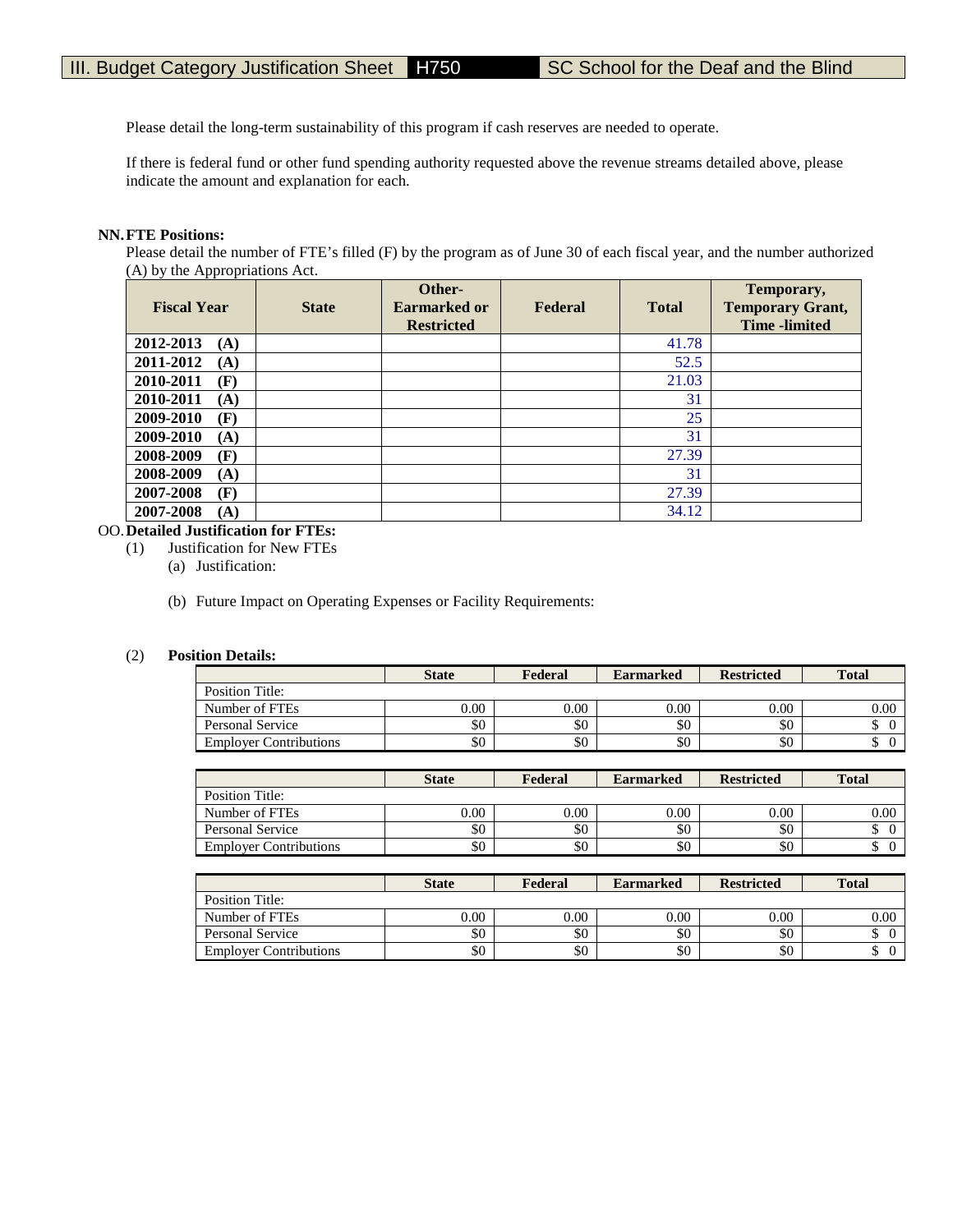# IV. Capital/Non-Recurring Appropriations Request H750 SC School for the Deaf and the Blind

# **A. Project Name:** Robertson Hall Educational Wing New Construction

**B. Project Approval:** Meets the definition of a "project" requiring Budget and Control Board approval

# **C. Statement of Need:**

The South Carolina School for the Deaf and the Blind's Spartanburg campus is a specialized instructional and resource center that serves children with sensory disabilities from birth to 21 years of age from across the state of South Carolina. Robertson Hall houses our School for the Blind educational classrooms and residential facilities. Additionally, the two educational wings in this building provide space for various therapists, counselors, computer lab and a common room for school-wide activities**.** 

In the past years, the School for the Blind's enrollment has doubled. It is currently the second largest school on campus. As more students are served in Robertson, concerns due to the small classroom sizes in the primary educational hall have been exacerbated. Some of the elementary classrooms can only provide space for the teacher's desk and student desks. The limited space does not allow for centers and activity areas that are common in elementary education classrooms.

The proposed new wing expansion to Robertson Hall will provide larger classrooms for our elementary education students. This will offer the means for teachers to improve student achievement by allowing them to set up learning centers and provide more interactive lessons that require more space for implementation. The current small classrooms would be converted into therapy rooms and one-on-one instruction rooms.

# **D. Agency Activity Number and Name:** 851 –Education

Note: If more than one activity maps to this project provide all activity numbers, names, and approximate funding amounts.

| Activity<br><b>Number</b> | <b>Activity Name</b> | <b>State Non-</b><br>Recurring<br><b>Funds</b> | <b>State</b><br>Recurring<br><b>Funds</b> | Federal<br><b>Funds</b> | <b>Other</b><br>Funds | <b>Total Funds</b> |
|---------------------------|----------------------|------------------------------------------------|-------------------------------------------|-------------------------|-----------------------|--------------------|
|                           |                      |                                                |                                           |                         |                       | \$0                |
|                           |                      |                                                |                                           |                         |                       | \$0                |
|                           |                      |                                                |                                           |                         |                       | \$0                |
|                           |                      |                                                |                                           |                         |                       | \$0                |
|                           |                      |                                                |                                           |                         |                       | \$0                |

**E. Project Description:** This capital project consists of construction of a new education wing at Robertson Hall. This 9,500 sq. ft. wing will be comprised of large classroom to accommodate the educating of large numbers of visually impaired students in the same grade.

# **F. Funding**

Total New Request: No Previously Approved Funds: None Expenditures to Date: None

Identify the source(s) of funds for this appropriation (general fund, surplus, federal funding, local match, etc.):

# **G. Justification for additional future operating costs:**

Will additional annual operating costs be absorbed into your existing budget? If so, what resources will lose funding to facilitate this? **No annual additional costs.** 

If not, will additional funds be needed in the future? **No additional funds will be needed in the future.**

Identify the source of additional funds: **N/A**

Detail the lifecycle cost of the funded project below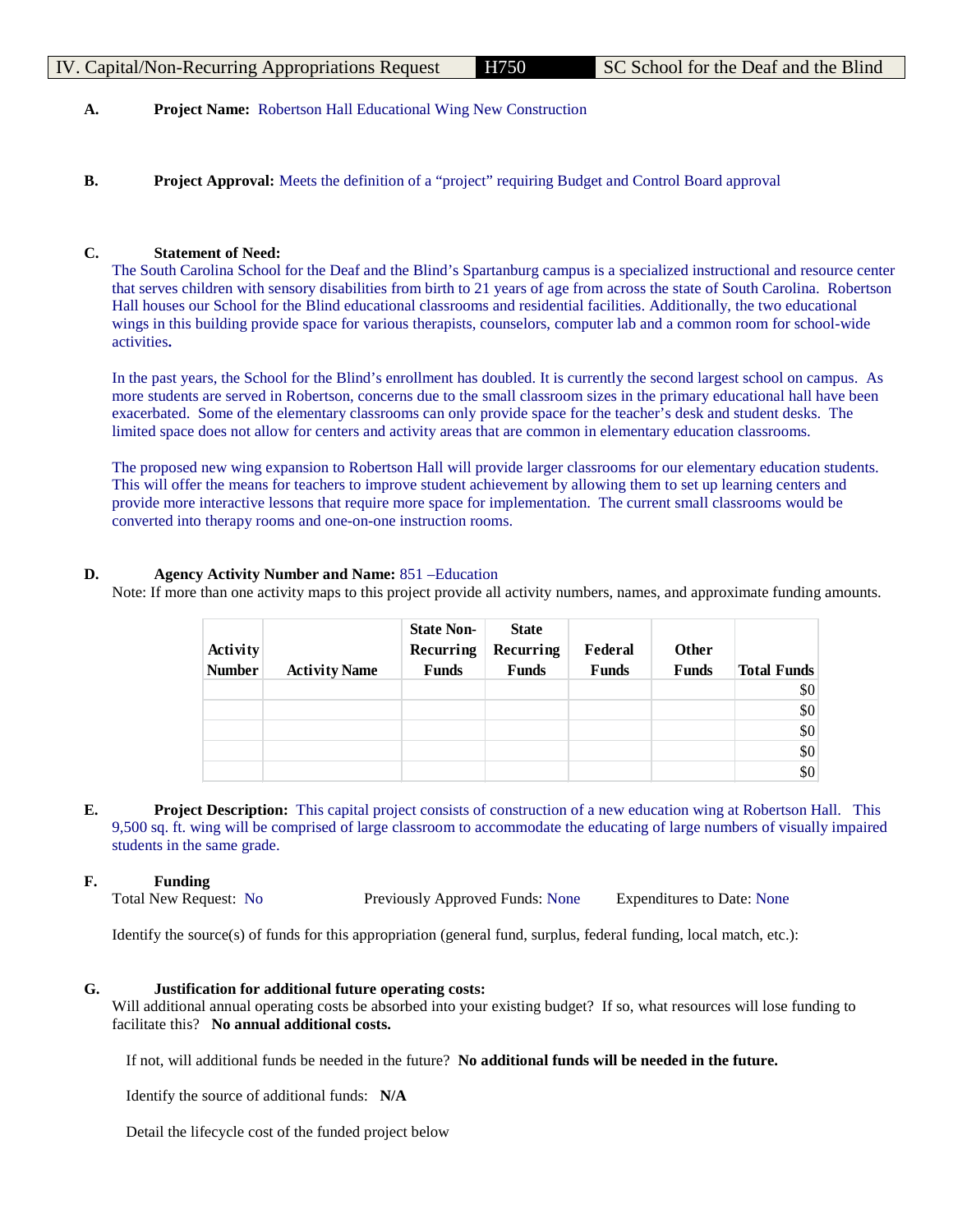| Year | Capital     | Operating | Total | State;      | General:  | Federal | Other       | Use of     | Additional  |
|------|-------------|-----------|-------|-------------|-----------|---------|-------------|------------|-------------|
|      |             |           |       | Non-        | Recurring |         | (Earmarked/ | Current    | <b>FTEs</b> |
|      |             |           |       | Recurring   |           |         | Restricted) | <b>FTE</b> | needed      |
|      | \$1,477,500 | unchanged |       | \$1,477,500 | none      | none    | none        | unchanged  | none        |
|      |             |           |       |             |           |         |             |            |             |
|      |             |           |       |             |           |         |             |            |             |
| 4    |             |           |       |             |           |         |             |            |             |
|      |             |           |       |             |           |         |             |            |             |
| $6+$ |             |           |       |             |           |         |             |            |             |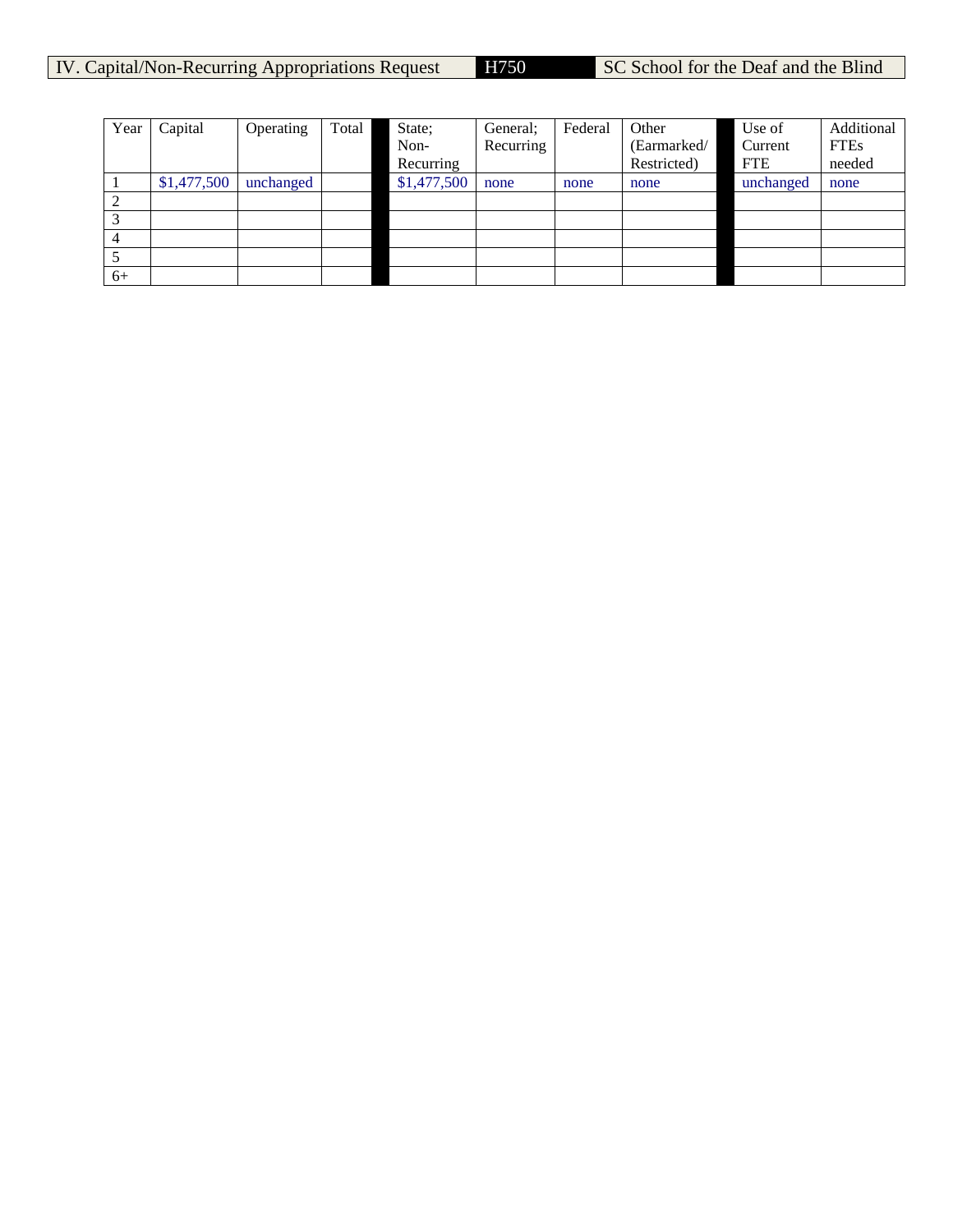- **H. Project Name:** New Construction of an Early Childhood Center/ Demolition of the Recreational Gym
- **I. Project Approval:** Meets the definition of a "project" requiring Budget and Control Board approval
- **J. Statement of Need:** The South Carolina School for the Deaf and the Blind's Spartanburg campus is a specialized instructional and resource center that serves children with sensory disabilities from birth to 21 years of age from across the state of South Carolina. A growing number of children entering our educational programs are younger than 5 years of age. In order to serve this growing population, SCSDB must develop a specialized program to meet the unique needs of young children with sensory disabilities. Studies show that children who receive high quality early childhood education from birth to kindergarten can lead to better academic performance in school, higher scores on cognitive tests, increased social skills and higher high school graduation rates. The South Carolina Department of Education also values early childhood learning through its commitment to the development of quality early childhood programs and literacy programs for parents of preschool age children.

Currently, 19 children under 5 are being served on our campus. This is up 19% from last year. Additionally, the Kelly's Kids program on our campus which is a partnership with First Steps, serves 12 babies from birth to three years old. Next year, this number is expected to go up to 16 babies. The Schools for the Deaf, Blind and Multihandicapped also have one or two preschool classrooms serving children between 2.5 and 5 years of age. Enrollment trends are showing that more children are entering the school in the preschool years.

The request for funding for an Early Childhood Center would be for a new building that would house the current Kelly's Kids program, the deaf preschool, blind preschool and multihandicapped preschool classrooms. The center would be completely accessible to children with sensory and orthopedic disabilities, and also have a room for special activities such as art or music that could be converted into a classroom if needed, an indoor play area tailored specifically to the needs of young children with disabilities, and an outside fenced in playground.

With spacious rooms in the new center, an expansion of the school's reverse mainstreaming program could occur. Traditionally, only our deaf preschool programs have allowed normally developing children to be enrolled in the program. These non-disabled children serve as age appropriate peer models and language models for the deaf children. In reverse mainstreaming programs, the disabled and non-disabled students learn to play together, accept each other and in turn build self-esteem. By adding normally developing children in the classrooms of our deaf and blind children, our students would benefit from peer language and mobility models. Because of space limitations, the school for the blind's preschool program has never adopted this model. Last year, due to increased enrollment, the school for the deaf also had to suspend the reverse mainstreaming model. Additionally, programming for all three preschool classrooms and the Kelly's Kids Program could be coordinated for joint activities where the children could interact with each other with all early childhood students housed under one roof. This again would allow for additional peer modeling opportunities for all of our students. The current preschool classrooms and the Kelly's Kids classroom located in each of the three schools on campus would be used to expand the classroom space for the kindergarten through twelfth grade programs. In the school for the deaf, the extra classroom space could be used as the cochlear implant program started this year expands.

This request also calls for the demolition of the old Recreational Gymnasium which is a 73 year old, 9,628 square foot building. The building is unsafe and is currently used for storage. The floors and walls are weak from years of water damage. The cost to bring this building up to code so that it could be used would far exceed the cost of demolition and replacement with new construction. The proposed Early Childhood Center would be built on the site of the current Recreational Gymnasium. This location is central to the campus and has ample parking for parents to drop off and pick up children.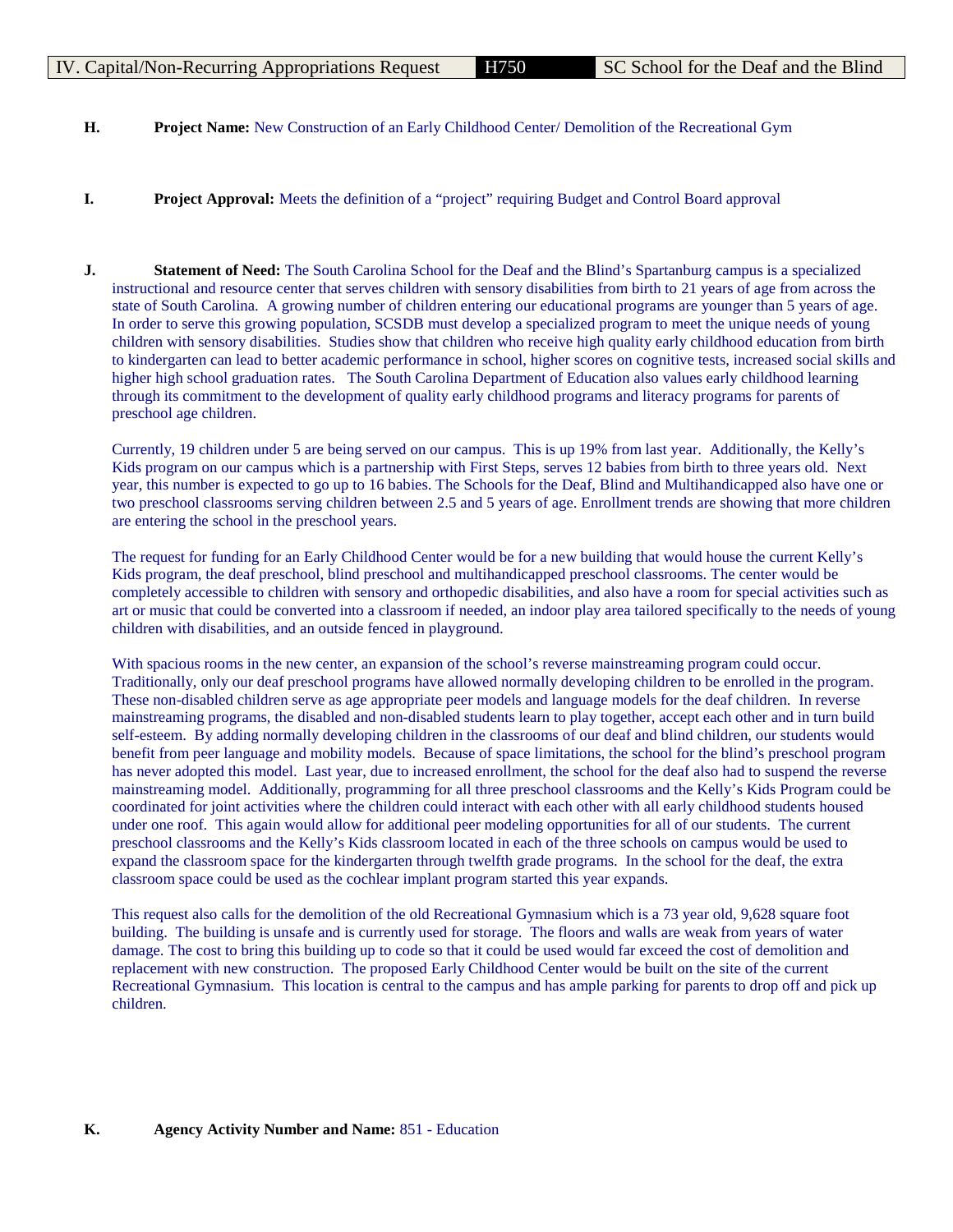Note: If more than one activity maps to this project provide all activity numbers, names, and approximate funding amounts.

| Activity<br><b>Number</b> | <b>Activity Name</b> | <b>State Non-</b><br>Recurring<br><b>Funds</b> | <b>State</b><br>Recurring<br><b>Funds</b> | Federal<br><b>Funds</b> | <b>Other</b><br><b>Funds</b> | <b>Total Funds</b> |
|---------------------------|----------------------|------------------------------------------------|-------------------------------------------|-------------------------|------------------------------|--------------------|
|                           |                      |                                                |                                           |                         |                              | \$0                |
|                           |                      |                                                |                                           |                         |                              | \$0                |
|                           |                      |                                                |                                           |                         |                              | \$0                |
|                           |                      |                                                |                                           |                         |                              | \$0                |
|                           |                      |                                                |                                           |                         |                              | \$0                |

**L. Project Description:** Abate hazardous materials and demolish the 73 year old Recreational Gym building. Then construct a 9,000 sq. ft. Pre-School Center in the same location in the center of the SCSDB campus. Each pre-school classroom must contain a full rest room with a sink, toilet and bathtub.

#### **M. Funding**

Total New Request: \$2,135,000 Previously Approved Funds: None Expenditures to Date: None

Identify the source(s) of funds for this appropriation (general fund, surplus, federal funding, local match, etc.):

## **N. Justification for additional future operating costs:**

Will additional annual operating costs be absorbed into your existing budget? No. If so, what resources will lose funding to facilitate this?

If not, will additional funds be needed in the future? No additional funds will be needed in the future.

Identify the source of additional funds: **N/A**

Detail the lifecycle cost of the funded project below

| Year                   | Capital     | Operating | Total | State;      | General;  | Federal | Other       | Use of     | Additional  |
|------------------------|-------------|-----------|-------|-------------|-----------|---------|-------------|------------|-------------|
|                        |             |           |       | Non-        | Recurring |         | (Earmarked/ | Current    | <b>FTEs</b> |
|                        |             |           |       | Recurring   |           |         | Restricted) | <b>FTE</b> | needed      |
|                        | \$2,135,000 | unchanged |       | \$2,135,000 | none      | none    | none        | unchanged  | none        |
| 2                      |             |           |       |             |           |         |             |            |             |
| $\mathbf{\mathcal{R}}$ |             |           |       |             |           |         |             |            |             |
| 4                      |             |           |       |             |           |         |             |            |             |
|                        |             |           |       |             |           |         |             |            |             |
| $6+$                   |             |           |       |             |           |         |             |            |             |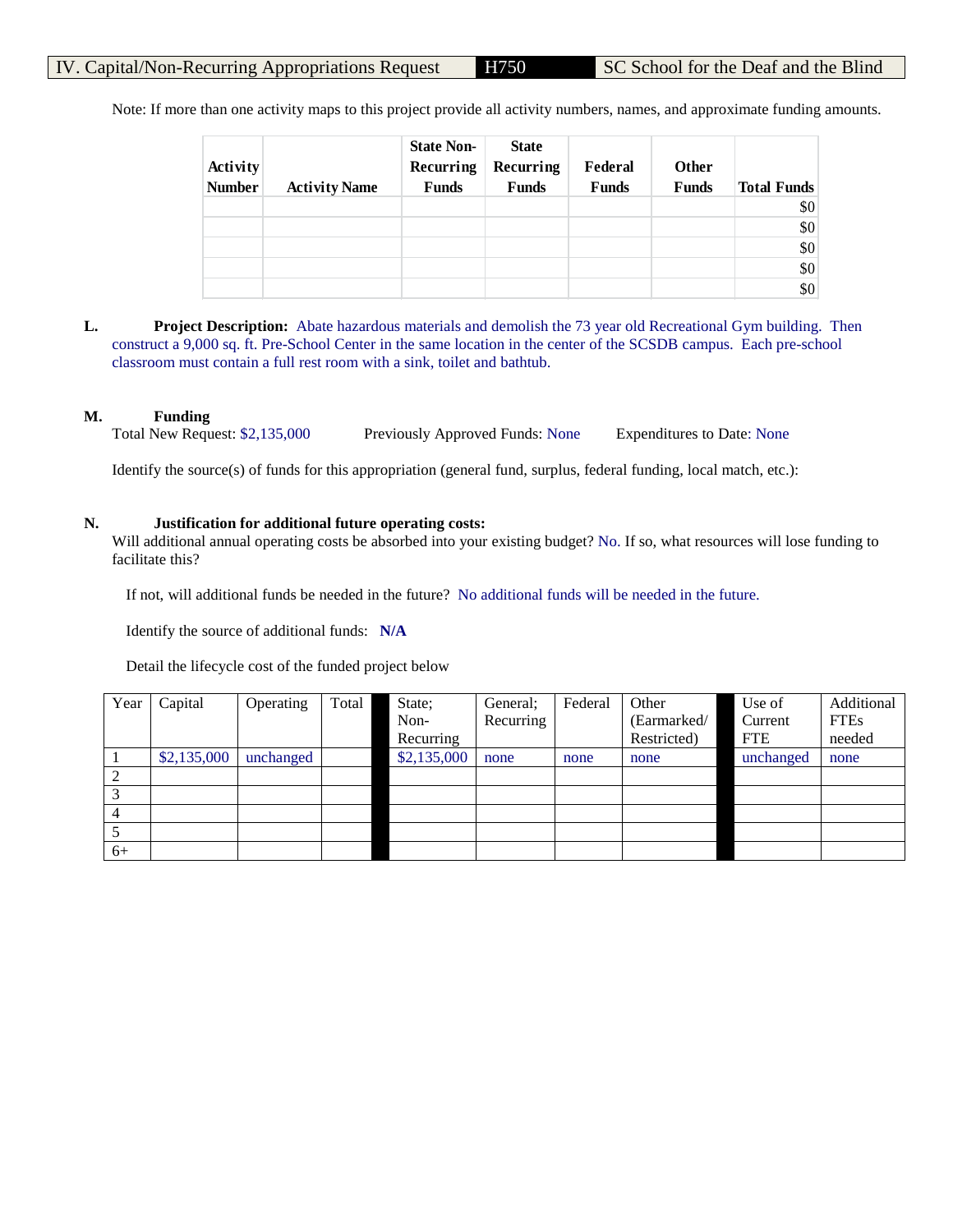- **O. Project Name:** Deferred Maintenance
- **P. Project Approval:** Meets the definition of a "project" requiring Budget and Control Board approval.

#### **Q. Statement of Need:**

- 1) Health & Assessment Center This facility provides 24 hour health care, which includes counseling and screening services, for all students. These services are critical considering that nearly 70% of the students live on campus, and many have serious health needs. The Health & Assessment Center is also the initial processing center for new students and their families during the admissions process.
- 2) Spring Gym This facility is used for physical education classes. Because there is no air conditioning in this facility, it is not used in August when temperatures are too hot for students to participate in athletic activities safely. The relocation of these classes causes scheduling issues to say the least. Additionally, because of the numerous athletic programs that require gymnasium space in our after school athletics, Spring Gym is used for basketball, cheerleading and wrestling practice. Unfortunately, the floor of the gym is uneven and does provide premium practice space.
- 3) Voss Center This facility houses the main gym, pool, bowling alley, weight rooms, classrooms and the Brock Student Activity Center. Voss Center is utilized Monday through Friday all day for physical education and during after school hours for athletics and recreation. The center is also used on the weekends for various events.
- 4) Smith Hall This building provides space for various campus programs and storage space. The first floor of the building is dedicated to the Denny's training kitchen and mock restaurant which is a student training program in partnership with Denny's corporation. Additional classrooms on the first floor have been converted into a fine arts center where students are able to build large sets for drama productions, make costumes and complete other art activities. Currently, the upper floors are used for storage but the goal would be for these rooms to be converted to classrooms for the future post-secondary program for adult students to be housed. Additionally, some of the space will also be used by First Steps as offices and assessment rooms for babies entering their programs. First Steps and SCSDB have a strong partnership and work together to each other's benefit to grow our services for the young children we serve.

#### **1. Agency Activity Number and Name:** 856- Physical Support

Note: If more than one activity maps to this project provide all activity numbers, names, and approximate funding amounts.

| Activity<br><b>Number</b> | <b>Activity Name</b> | <b>State Non-</b><br>Recurring<br><b>Funds</b> | <b>State</b><br>Recurring<br><b>Funds</b> | Federal<br><b>Funds</b> | Other<br><b>Funds</b> | <b>Total Funds</b> |
|---------------------------|----------------------|------------------------------------------------|-------------------------------------------|-------------------------|-----------------------|--------------------|
|                           |                      |                                                |                                           |                         |                       | \$0                |
|                           |                      |                                                |                                           |                         |                       | \$0                |
|                           |                      |                                                |                                           |                         |                       | \$0                |
|                           |                      |                                                |                                           |                         |                       | \$0                |
|                           |                      |                                                |                                           |                         |                       | \$0                |

#### **Project Description:**

- 1) Health & Assessment Center Replacements of the HVAC units, plumbing repairs and a roof replacement, estimated to cost \$357,914.00, are needed to repair this 36 year old 9,887 sq. ft. building.
- 2) Spring Gym Repairs to this 56 year old 11,352 sq. ft. building include: HVAC upgrades to include adding air conditioning to the gym, Plumbing upgrades and the replacement of the gym wood floor. Estimated cost of repairs/upgrades is \$195,982.00.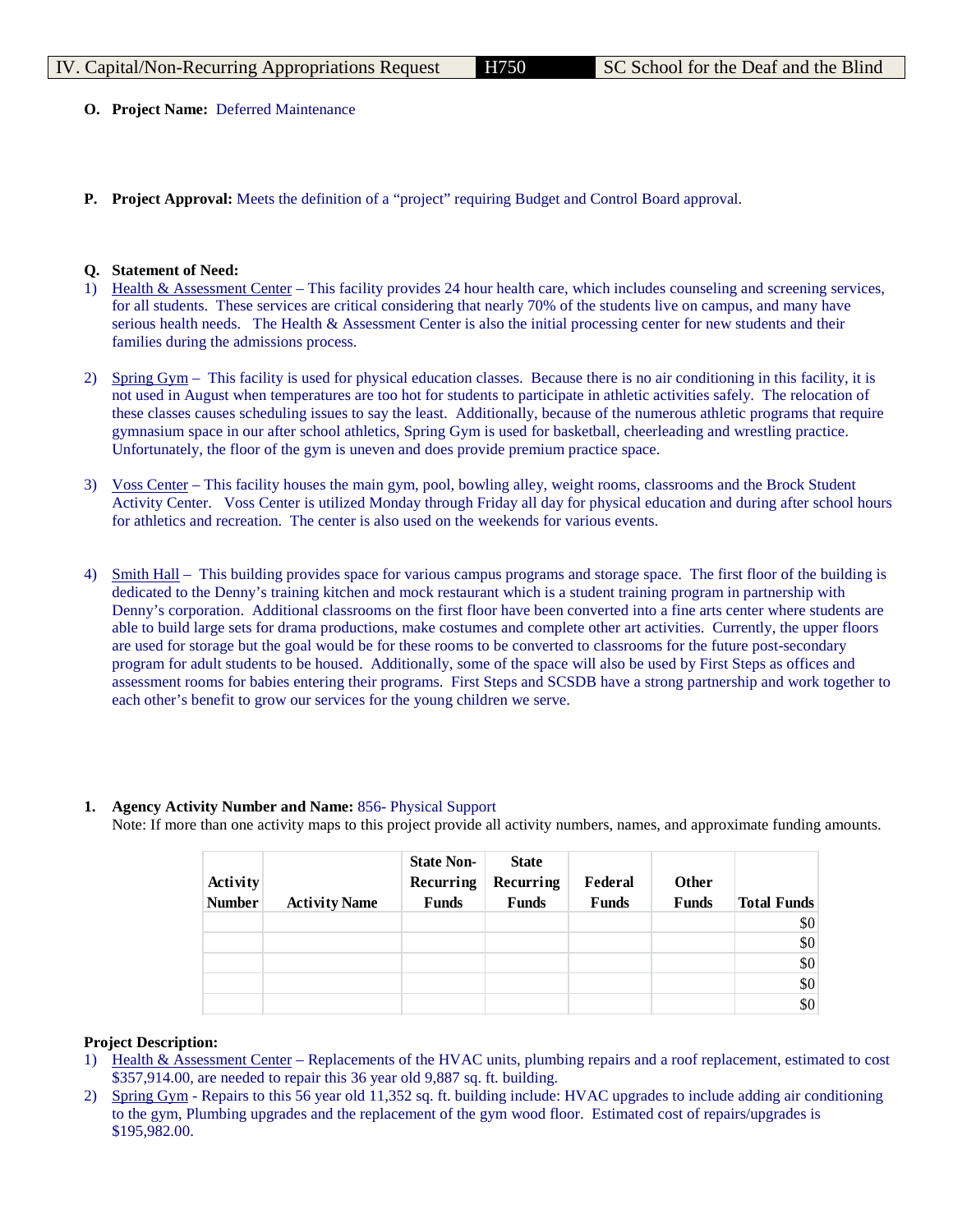# IV. Capital/Non-Recurring Appropriations Request H750 SC School for the Deaf and the Blind

- 3) Voss Center Reroofing this 36 year old 38,500 sq. ft. field house is estimated to cost \$173,250.00.
- 4) Smith Hall Upgrades to this 61 year old 28,694 sq. ft. building include: HVAC repairs/replacement and training kitchen upgrades. Estimated cost of repairs/upgrades is \$175,500.00.

## **2. Funding**

Total New Request: \_\_\$902,646\_\_\_\_\_\_\_\_ Previously Approved Funds: \_\_\_\_\_\_\_\_\_\_Expenditures to Date: None

Identify the source(s) of funds for this appropriation - general fund

## **3. Justification for additional future operating costs:**

Will additional annual operating costs be absorbed into your existing budget? No If so, what resources will lose funding to facilitate this? No additional operating costs will be needed, project should reduce current utility costs.

If not, will additional funds be needed in the future? No additional funds will be needed in the future.

Identify the source of additional funds: N/A

Detail the lifecycle cost of the funded project below

| Year | Capital   | Operating | Total | State;    | General:  | Federal | Other       | Use of             | Additional  |
|------|-----------|-----------|-------|-----------|-----------|---------|-------------|--------------------|-------------|
|      |           |           |       | Non-      | Recurring |         | (Earmarked/ | <b>Current FTE</b> | <b>FTEs</b> |
|      |           |           |       | Recurring |           |         | Restricted) |                    | needed      |
|      | \$902,646 | unchanged |       | \$902,646 | none      | none    | none        | unchanged          | None        |
| 2    |           |           |       |           |           |         |             |                    |             |
| 3    |           |           |       |           |           |         |             |                    |             |
| 4    |           |           |       |           |           |         |             |                    |             |
|      |           |           |       |           |           |         |             |                    |             |
| $6+$ |           |           |       |           |           |         |             |                    |             |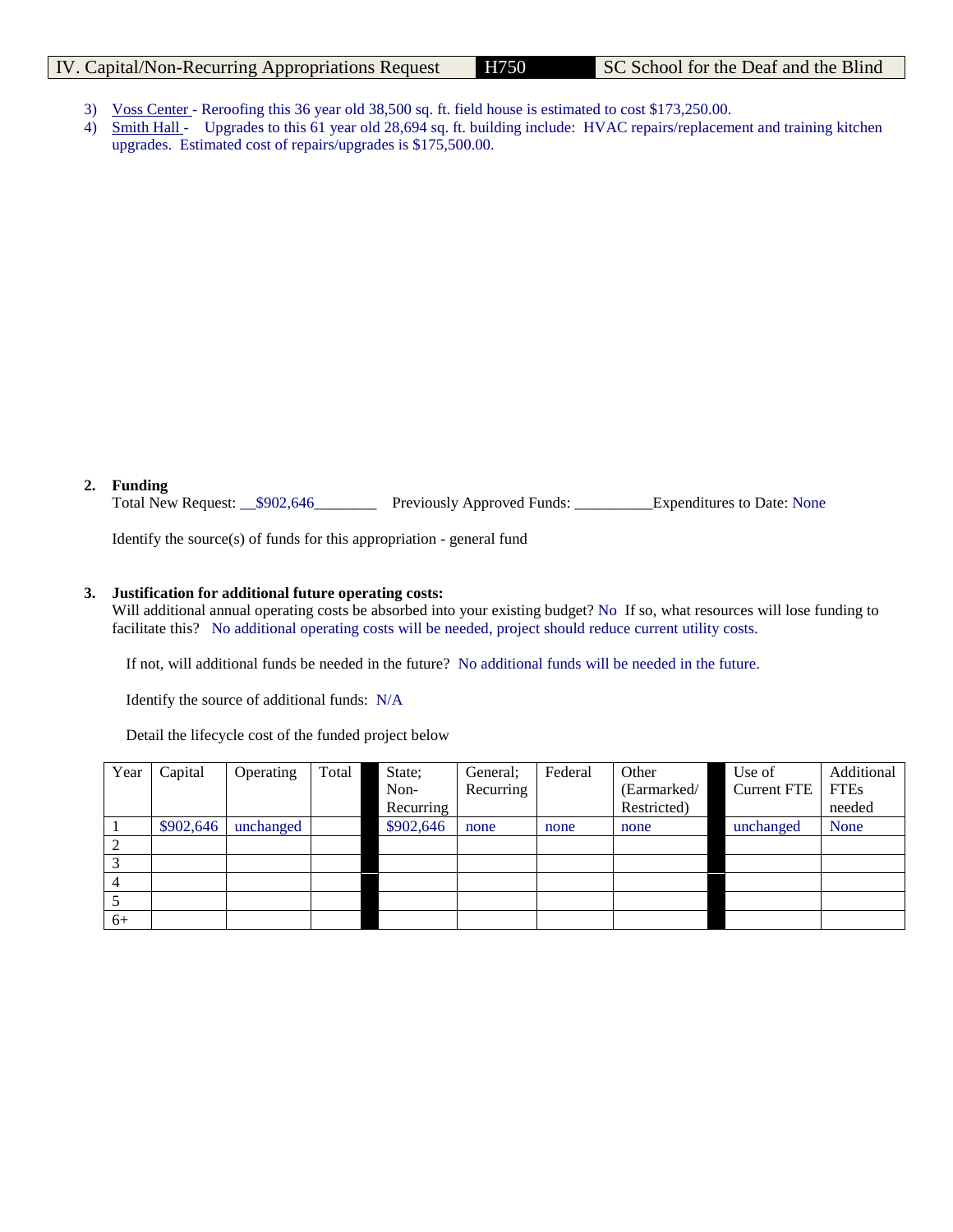H75

# **A. Proviso Number**

Using the renumbered 2012-13 proviso base provided on the OSB website indicate the proviso number *(If new indicate "New #1","New #2", etc.)*: 4.1,4.2,4.3,4.4,4.5,4.6,4.7,4.8,4.9,4.10,4.11,4.12,4.13,4.14 – none are new. 89.25, 89.30, 89.85, 89.106, 89.110

# **B. Appropriation**

Related budget category, program, or non-recurring reques (*Leave blank if not associated with funding priority)*: 4.1,4.2,4.3,4.4,4.5,4.6,4.7,4.9,4.10,4.11,4.12,4.13,4.14 – Earmarked Funds 4.8 – Federal Funds

# **C. Agency Interest**

Is this proviso agency-specific, a general proviso that affects the agency, or a proviso from another agency's section that has had consequences? 4.1,4.2,4.3,4.4,4.5,4.6,4.7,4.8,4.9,4.10,4.11,4.12,4.13,4.14 – are agency specific. 89.25, 89.30, 89.85, 89.106, 89.110 – general provisos.

# **D. Action**

*(*Indicate Keep, Amend, Delete, or Add): 4.1,4.2,4.3,4.4,4.5,4.6,4.7,4.8,4.9,4.10,4.11,4.12,4.13,4.14 – are agency specific. 89.25, 89.30, 89.85, 89.106, 89.110 – general provisos.

# **E. Title**

- Descriptive Proviso Title:
- 4.1 Student Activity Fee
- 4.2 Weighted Student Cost
- 4.3 Admissions
- 4.4 Adult Vocational Program Fees
- 4.5 Mobility Instructor Service Fee
- 4.6 Cafeteria Revenues
- 4.7 School Buses
- 4.8 USDA Federal Grants
- 4.9 By-Products Revenue Carry Forward
- 4.10 Deferred Salaries Carried Forward
- 4.11 Sale of Property
- 4.12 USC-Upstate Visual Impairment Master of Education Program
- 4.13 School Bus Purchase
- 4.14 Capacity

# **F. Summary**

- Summary of Existing or New Proviso:
- 4.1 Student Activity Fee *allow activity fee charge*
- 4.2 Weighted Student Cost –*shall receive EFA*
- 4.3 Admissions *– how students are admitted*
- 4.4 Adult Vocational Program Fees *–allow fee*
- 4.5 Mobility Instructor Service Fee *allow fee*
- 4.6 Cafeteria Revenues –*can be retained by SCSDB*
- 4.7 School Buses*- speed of buses*
- 4.8 USDA Federal Grants *funds can be retained by SCSDB*
- 4.9 By-Products Revenue Carry Forward *revenue can be charged, funds retained by SCSDB*
- 4.10 Deferred Salaries Carried Forward– *revenue can be charged, funds retained by SCSDB*
- 4.11 Sale of Property– *revenue can be charged, funds retained by SCSDB*
- 4.12 USC-Upstate Visual Impairment Master of Education Program *– pass through to USC Upstate*
- 4.13 School Bus Purchase *– allocation for school buses when DOE buys*
- 4.14 Capacity *– funds used to build enrollment*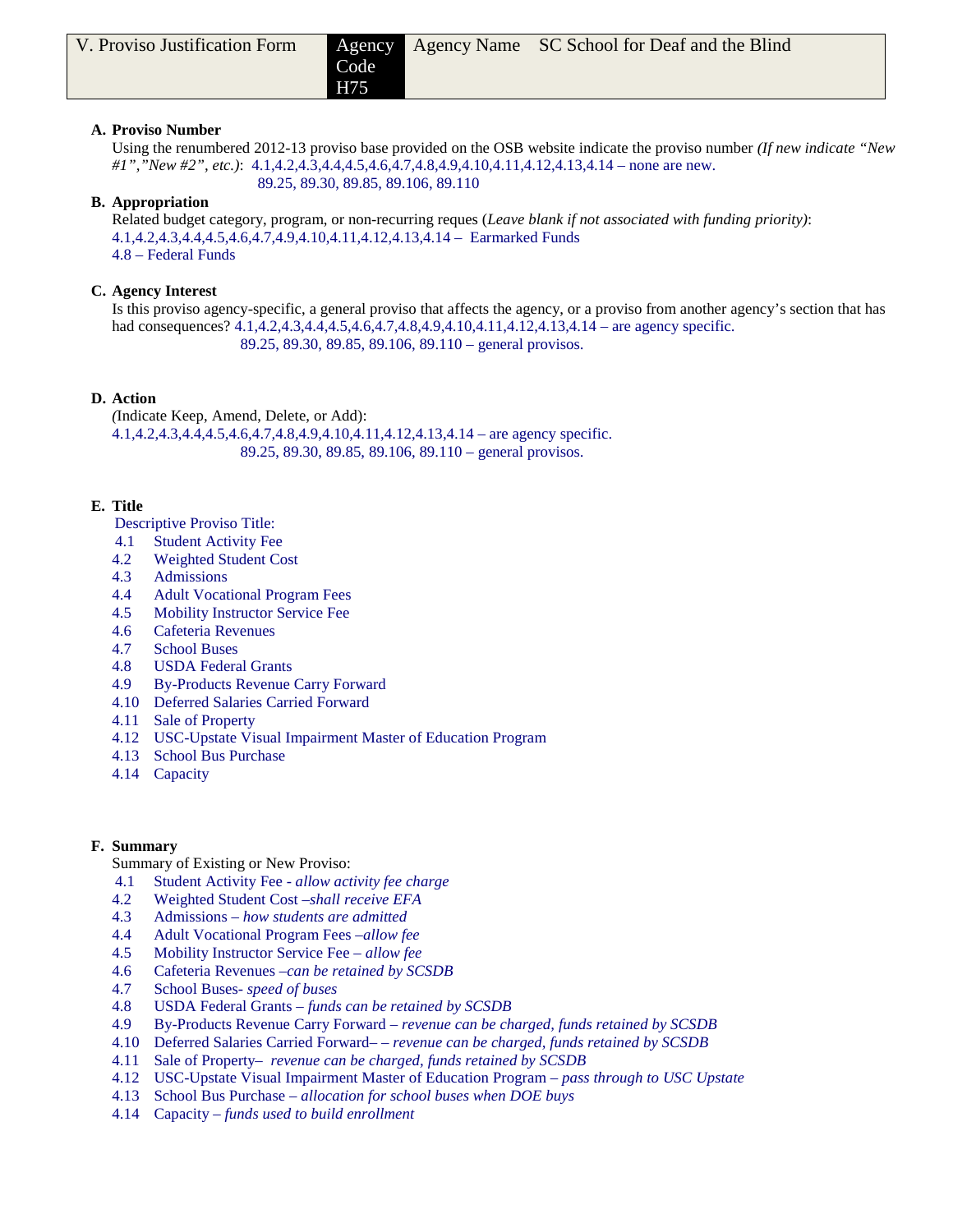# **G. Explanation of Amendment to/or Deletion of Existing Proviso**

(If request to delete proviso is due to codification, note the section of the Code of Laws where the language has been codified):

N/A

# **H. Explanation of how this proviso directs the expenditure or appropriation of funds, and why this direction is necessary**

N/A

# **I. Justification**

Refer to the instructions for the correct question to answer in this space, based on the action you selected

| Keep | Why is this proviso recurring, and not codified?                                                             |
|------|--------------------------------------------------------------------------------------------------------------|
|      | $4.1,4.2,4.3,4.4,4.5,4.6,4.7,4.8,4.9,4.10,4.11,4.12,4.13,4.14$ – are agency specific. - Answer is not known. |
|      | 89.25, 89.30, 89.85, 89.106, 89.110 – general provisos. – Answer is not known.                               |

**J. Fiscal Impact (Include impact on each source of funds – state, federal, and other)** N/A

# **K. Text of New Proviso with Underline or Entire Existing Proviso Text with Strikeover and Underline**

N/A

| <b>SECTION 4</b> | <b>SCHOOL FOR THE DEAF &amp; THE BLIND (H75)</b>          |
|------------------|-----------------------------------------------------------|
| 4.1              | <b>Student Activity Fee</b>                               |
| 4.2              | <b>Weighted Student Cost</b>                              |
| 4.3              | <b>Admissions</b>                                         |
| 4.4              | <b>Adult Vocational Program Fees</b>                      |
| 4.5              | <b>Mobility Instructor Service Fee</b>                    |
| 4.6              | Cafeteria Revenues                                        |
| 4.7              | <b>School Buses</b>                                       |
| 4.8              | <b>USDA Federal Grants</b>                                |
| 4.9              | <b>By-Products Revenue Carry Forward</b>                  |
| 4.10             | Deferred Salaries Carried Forward                         |
| 4.11             | Sale of Property                                          |
| 4.12             | USC-Upstate Visual Impairment Master of Education Program |
| 4.13             | <b>School Bus Purchase</b>                                |
| 4.14             | Capacity                                                  |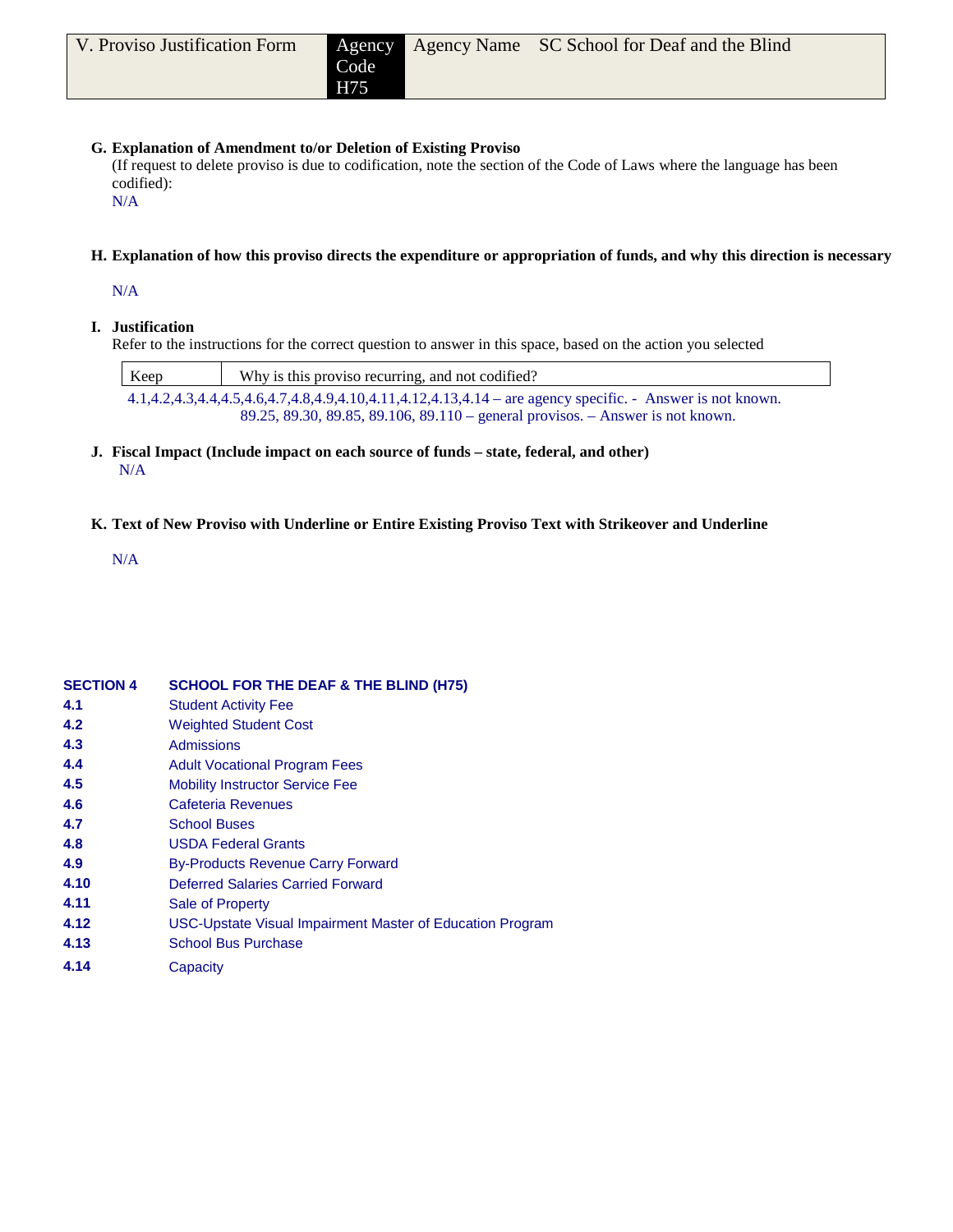| FY 2012-13 Agency Budget Request |                                                                   | H750                  |          |                          | SC School for the Deaf and the Blind                           |
|----------------------------------|-------------------------------------------------------------------|-----------------------|----------|--------------------------|----------------------------------------------------------------|
|                                  |                                                                   | Deaf and Blind School |          |                          |                                                                |
| <b>Federal Aid Justification</b> |                                                                   |                       |          |                          | BN-10-005 (10-11), "Not yet awarded for 11-12"                 |
| <b>Summary</b>                   |                                                                   |                       |          |                          |                                                                |
| Award Title                      | Special Education Grants for Infants & Families with Disabilities |                       |          |                          |                                                                |
| CFDA Number/Title                |                                                                   |                       |          | If "Other", identify:    | (84.181) CFDA Special Education Grants for Infants & Families  |
| Award Number (Federal)           | BN-10-005 (10-11), "Not<br>vet awarded for 11-12"                 | <b>Start Date</b>     | 07/01/10 | <b>Federal Agency</b>    | Department of Education (91)                                   |
| Award Number (State)             | H7501DHEC011                                                      | End Date              | 09/30/11 | <b>Federal Subagency</b> | Office of Special Education and Rehabilitative Services (9124) |
| <b>Award Period</b>              | Continuing                                                        |                       |          | If "Other", explain:     |                                                                |

**Financial**

| <b>Total Award Amount</b>                                                                                            |                      |                     | Amount Available in FY 2012-13                                        |  |
|----------------------------------------------------------------------------------------------------------------------|----------------------|---------------------|-----------------------------------------------------------------------|--|
| State Match Required?                                                                                                | <b>No</b>            |                     | If "Yes", describe, and provide SAP Fund Number(s) of funding sources |  |
| Local Match Required?                                                                                                | <b>No</b>            | If "Yes", describe  |                                                                       |  |
| Assistance Type                                                                                                      | <b>Formula Grant</b> | If "Other", explain |                                                                       |  |
| Is administrative and/or indirect cost recovery permitted? If so, explain:                                           |                      |                     | Not applicable                                                        |  |
| Will funds be passed-through to other entities? If so, what types of<br>entities, and how will funds be distributed? |                      |                     | <b>No</b>                                                             |  |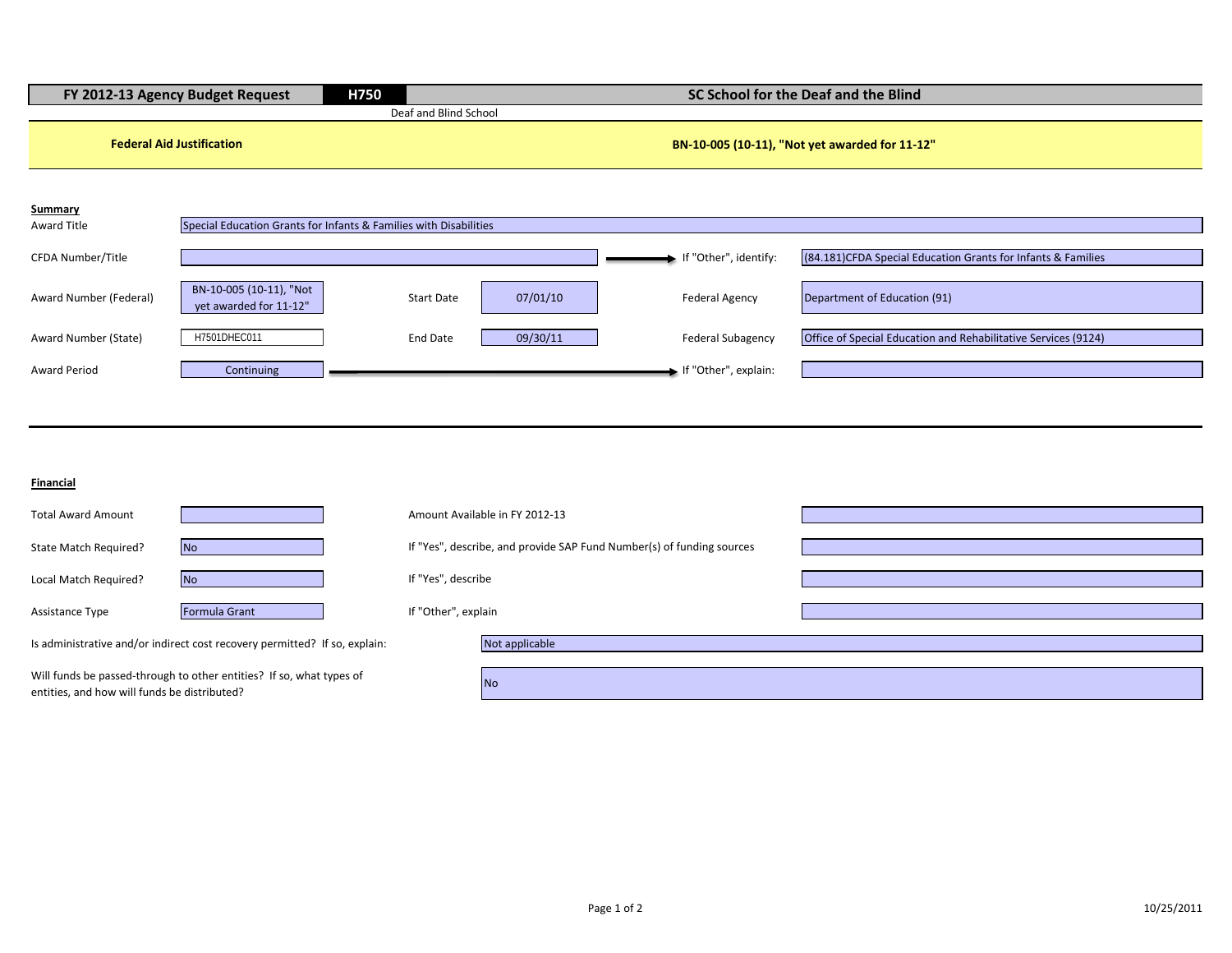| FY 2012-13 Agency Budget Request                                                                                                         | H750 | SC School for the Deaf and the Blind                                                                                                                            |  |  |
|------------------------------------------------------------------------------------------------------------------------------------------|------|-----------------------------------------------------------------------------------------------------------------------------------------------------------------|--|--|
|                                                                                                                                          |      | Deaf and Blind School                                                                                                                                           |  |  |
| <b>Federal Aid Justification</b>                                                                                                         |      | BN-10-005 (10-11), "Not yet awarded for 11-12"                                                                                                                  |  |  |
| Questions                                                                                                                                |      |                                                                                                                                                                 |  |  |
| How is the use of these funds essential to your agency's mission?                                                                        |      |                                                                                                                                                                 |  |  |
| Aid to Kids with disabilities (deaf, blind, multidisabled) who will become students of the Deaf and Blind School.                        |      |                                                                                                                                                                 |  |  |
| What budgetary, compliance, and programmatic obligations will the state incur (now or in the future) through the receipt of these funds? |      |                                                                                                                                                                 |  |  |
|                                                                                                                                          |      | In general, each State must submit an application, including certifications, policies and procedures, and statement of assurances to receive IDEA Part C funds. |  |  |
|                                                                                                                                          |      |                                                                                                                                                                 |  |  |

What outcome and/or performance measures will you track and/or report on in association with this award?

Number of babies served.

What is the name and title of the individual in your agency who is responsible for the success of this program?

Scott Falcone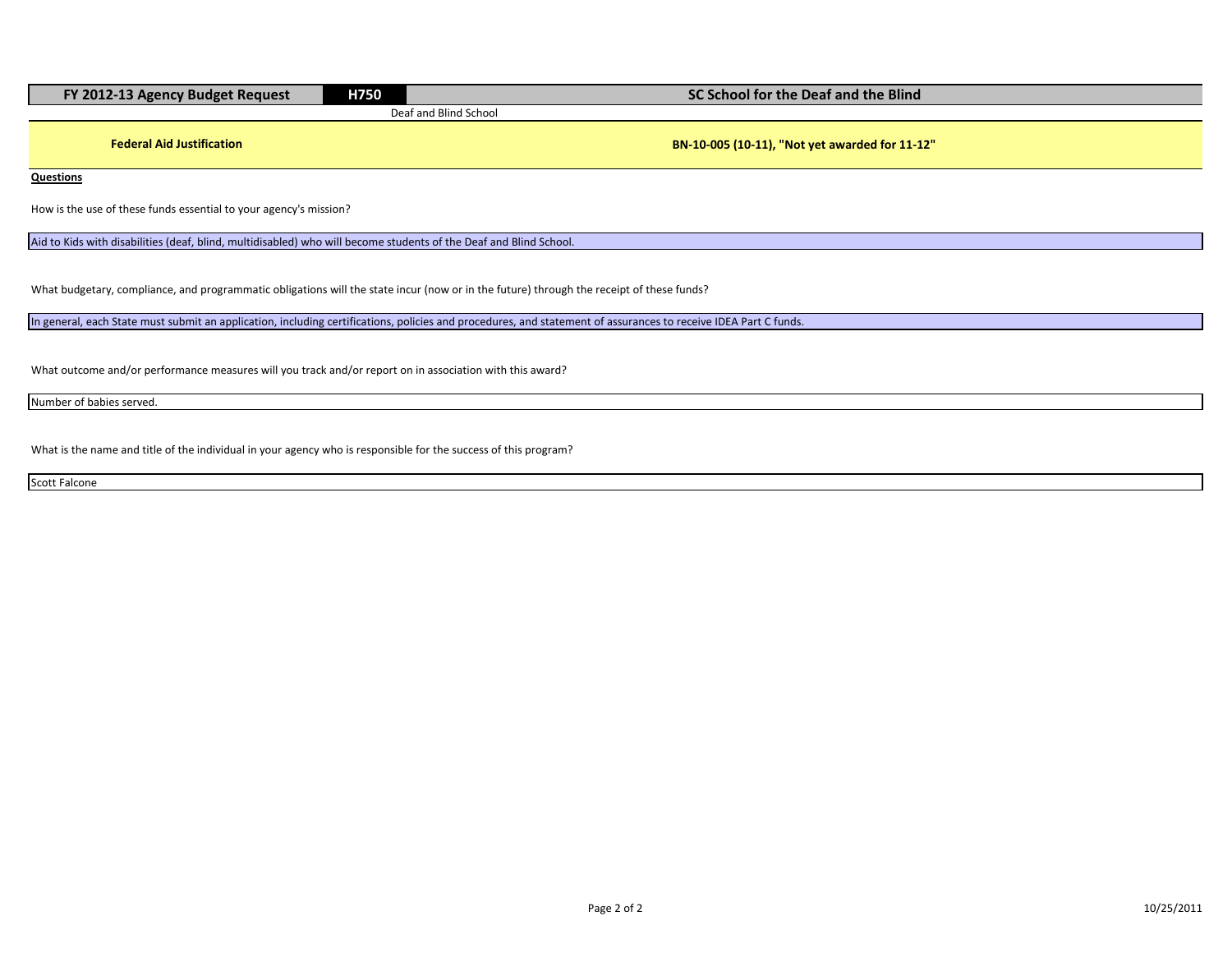| FY 2012-13 Agency Budget Request |                                        | H750              | SC School for the Deaf and the Blind |          |                                                                       |                       |                                   |
|----------------------------------|----------------------------------------|-------------------|--------------------------------------|----------|-----------------------------------------------------------------------|-----------------------|-----------------------------------|
|                                  |                                        |                   | Deaf and Blind School                |          |                                                                       |                       |                                   |
|                                  | <b>Federal Aid Justification</b>       |                   |                                      |          |                                                                       |                       | 123010                            |
| Summary<br>Award Title           | National School Lunch Program          |                   |                                      |          |                                                                       |                       |                                   |
| CFDA Number/Title                | (10.555) National School Lunch Program |                   |                                      |          |                                                                       | If "Other", identify: |                                   |
| Award Number (Federal)           | 123010                                 | <b>Start Date</b> |                                      | 07/01/10 | <b>Federal Agency</b>                                                 |                       | Department of Agriculture (12)    |
| Award Number (State)             | H7501USDA011                           | <b>End Date</b>   |                                      | 10/01/11 |                                                                       | Federal Subagency     | Food and Nutrition Service (12F2) |
| <b>Award Period</b>              | Continuing                             |                   |                                      |          |                                                                       | If "Other", explain:  |                                   |
|                                  |                                        |                   |                                      |          |                                                                       |                       |                                   |
|                                  |                                        |                   |                                      |          |                                                                       |                       |                                   |
| <b>Financial</b>                 |                                        |                   |                                      |          |                                                                       |                       |                                   |
| <b>Total Award Amount</b>        | \$2.37-\$2.77 per meal                 |                   | Amount Available in FY 2012-13       |          |                                                                       |                       |                                   |
| State Match Required?            | <b>No</b>                              |                   |                                      |          | If "Yes", describe, and provide SAP Fund Number(s) of funding sources |                       |                                   |

| <b>Total Award Amount</b>                                                                                            | \$2.37-\$2.77 per meal                                                     | Amount Available in FY 2012-13                                        |               |  |
|----------------------------------------------------------------------------------------------------------------------|----------------------------------------------------------------------------|-----------------------------------------------------------------------|---------------|--|
| State Match Required?                                                                                                | N <sub>o</sub>                                                             | If "Yes", describe, and provide SAP Fund Number(s) of funding sources |               |  |
| Local Match Required?                                                                                                | <b>No</b>                                                                  | If "Yes", describe                                                    |               |  |
| Assistance Type                                                                                                      | Formula Grant                                                              | If "Other", explain                                                   |               |  |
|                                                                                                                      | Is administrative and/or indirect cost recovery permitted? If so, explain: |                                                                       | No applicable |  |
| Will funds be passed-through to other entities? If so, what types of<br>entities, and how will funds be distributed? |                                                                            |                                                                       | <b>No</b>     |  |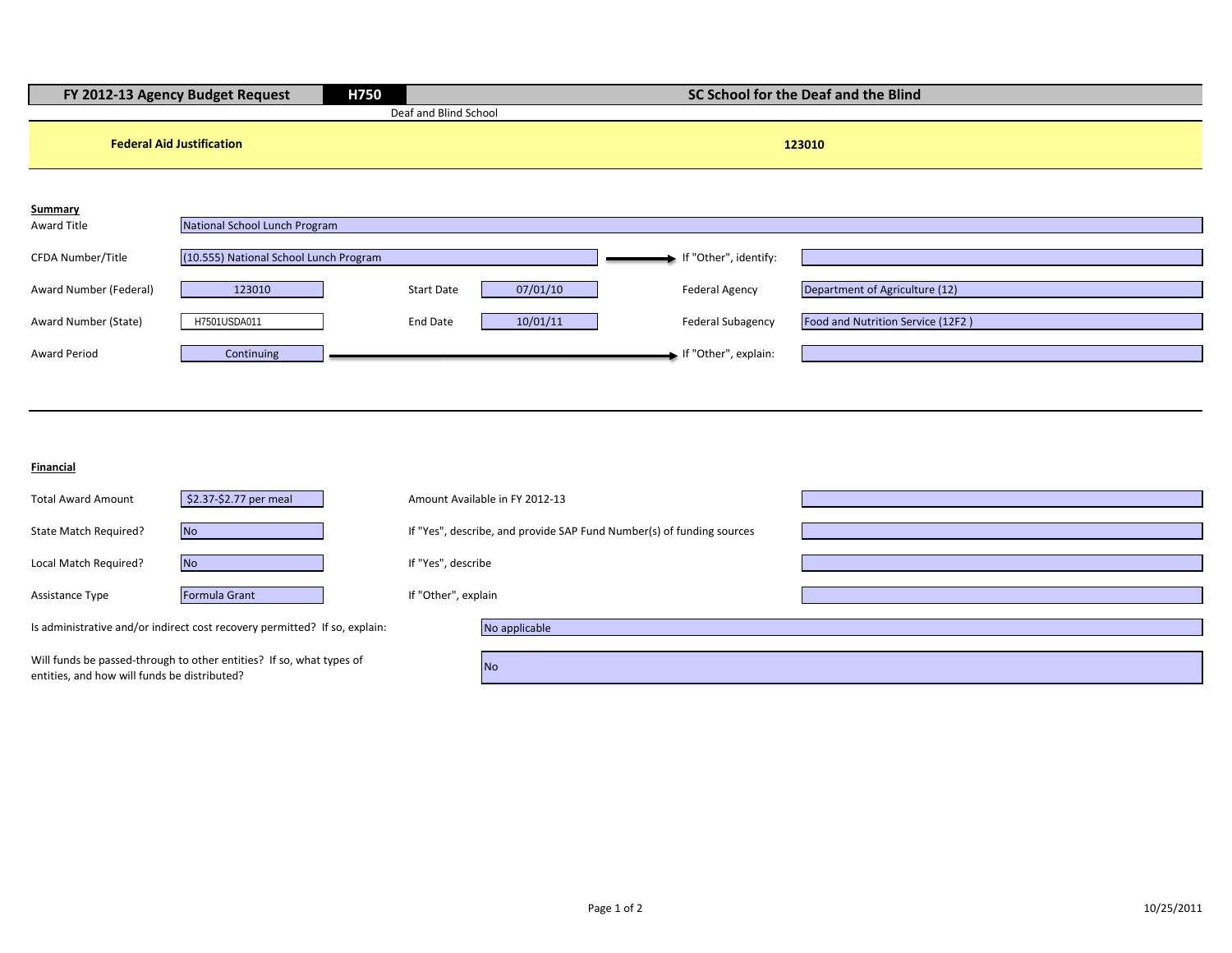| FY 2012-13 Agency Budget Request                                   | H750 | SC School for the Deaf and the Blind |  |  |
|--------------------------------------------------------------------|------|--------------------------------------|--|--|
|                                                                    |      | Deaf and Blind School                |  |  |
| <b>Federal Aid Justification</b>                                   |      | 123010                               |  |  |
| <b>Questions</b>                                                   |      |                                      |  |  |
| How is the use of these funds essential to your agency's mission?  |      |                                      |  |  |
| Helps with the purchase of food for school breakfasts and lunches. |      |                                      |  |  |

What budgetary, compliance, and programmatic obligations will the state incur (now or in the future) through the receipt of these funds?

State agencies and schools file monthly reports on number of meals served, by type, to claim program funds. School food authorities must submit final meal claims to the State and States must file final reports to USDA.

What outcome and/or performance measures will you track and/or report on in association with this award?

Compliance with nutritional standards of the Food and Nutrition Service.

What is the name and title of the individual in your agency who is responsible for the success of this program?

Jon Castro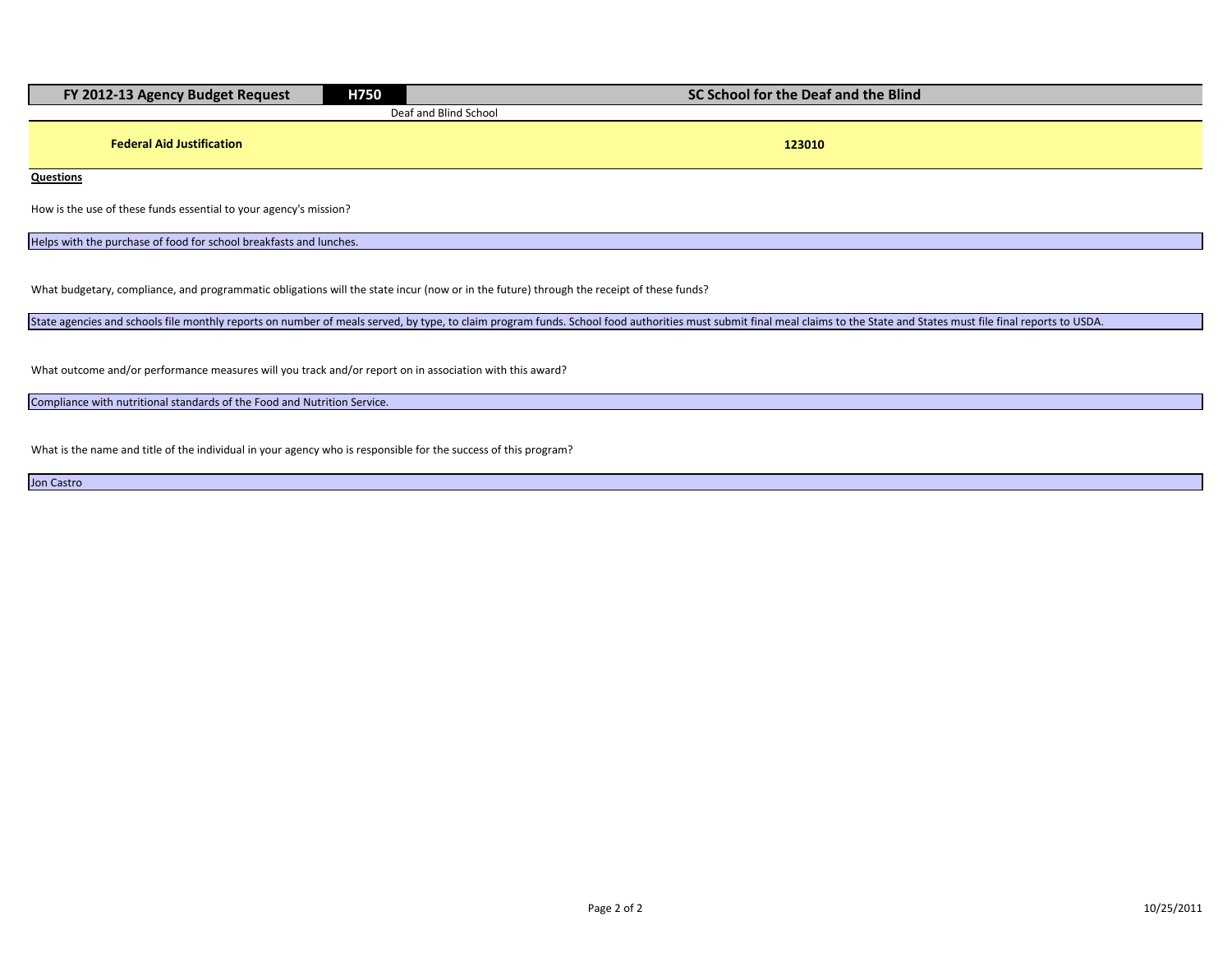| H750<br>FY 2012-13 Agency Budget Request |                                                                            |                     | SC School for the Deaf and the Blind                                  |                       |                                                                |  |
|------------------------------------------|----------------------------------------------------------------------------|---------------------|-----------------------------------------------------------------------|-----------------------|----------------------------------------------------------------|--|
|                                          |                                                                            |                     | Deaf and Blind School                                                 |                       |                                                                |  |
|                                          | <b>Federal Aid Justification</b>                                           |                     |                                                                       |                       | 10co507-1                                                      |  |
| <b>Summary</b>                           |                                                                            |                     |                                                                       |                       |                                                                |  |
| Award Title                              | Special Education Grants to States                                         |                     |                                                                       |                       |                                                                |  |
| CFDA Number/Title                        | (XX.XXX) Other CFDA                                                        |                     |                                                                       | If "Other", identify: | 84.027                                                         |  |
| Award Number (Federal)                   | 10co507-1                                                                  |                     | 07/01/10<br><b>Start Date</b>                                         | Federal Agency        | Department of Education (91)                                   |  |
| Award Number (State)                     | H7501PDC0011                                                               |                     | 09/30/11<br><b>End Date</b>                                           | Federal Subagency     | Office of Special Education and Rehabilitative Services (9124) |  |
| <b>Award Period</b>                      | Continuing                                                                 |                     |                                                                       | If "Other", explain:  |                                                                |  |
|                                          |                                                                            |                     |                                                                       |                       |                                                                |  |
|                                          |                                                                            |                     |                                                                       |                       |                                                                |  |
| Financial                                |                                                                            |                     |                                                                       |                       |                                                                |  |
| <b>Total Award Amount</b>                |                                                                            |                     | Amount Available in FY 2012-13                                        |                       |                                                                |  |
| State Match Required?                    | <b>No</b>                                                                  |                     | If "Yes", describe, and provide SAP Fund Number(s) of funding sources |                       |                                                                |  |
| Local Match Required?                    | <b>No</b>                                                                  |                     | If "Yes", describe                                                    |                       |                                                                |  |
| Assistance Type                          | Formula Grant                                                              | If "Other", explain |                                                                       |                       |                                                                |  |
|                                          | Is administrative and/or indirect cost recovery permitted? If so, explain: |                     | not applicable                                                        |                       |                                                                |  |

Will funds be passed-through to other entities? If so, what types of entities, and how will funds be distributed?

No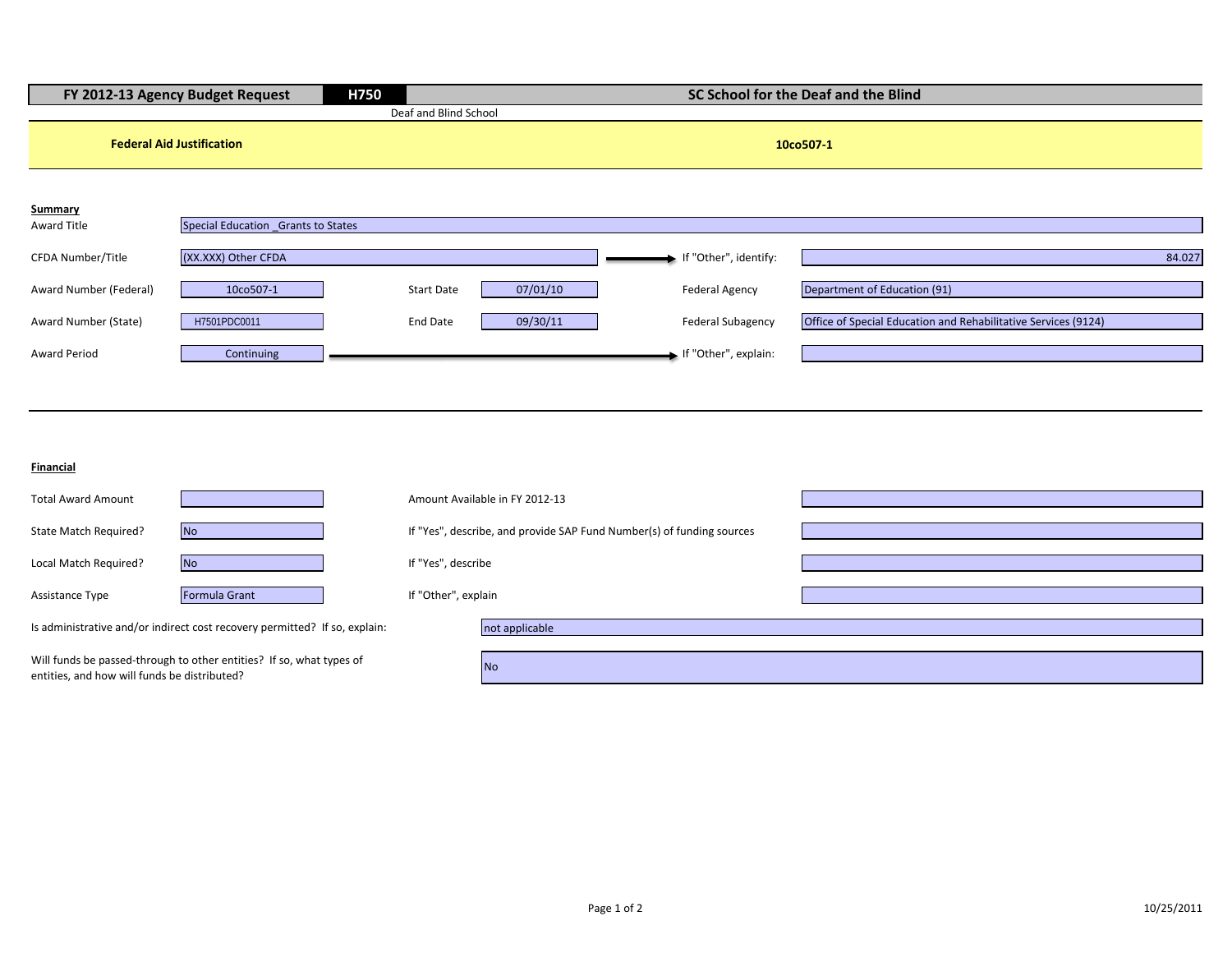| FY 2012-13 Agency Budget Request | H750 | SC School for the Deaf and the Blind |  |  |
|----------------------------------|------|--------------------------------------|--|--|
|                                  |      | Deaf and Blind School                |  |  |
|                                  |      |                                      |  |  |
| <b>Federal Aid Justification</b> |      | 10co507-                             |  |  |

**Questions**

How is the use of these funds essential to your agency's mission?

Funds used to help provide the special education and related services needed to make a free appropriate public education available to all eligible children and to provide early intervening services.

What budgetary, compliance, and programmatic obligations will the state incur (now or in the future) through the receipt of these funds?

State Performance Plans and Annual Performance Reports are submitted to the Dept of Education from the State departments of education.

What outcome and/or performance measures will you track and/or report on in association with this award?

Increase state adapted Braille Lg print textbooks, increase consultation to institutions of DOE for Deaf and Vision Consulting, increase distribution of low vision devices to students statewide.

What is the name and title of the individual in your agency who is responsible for the success of this program?

Scott Falcone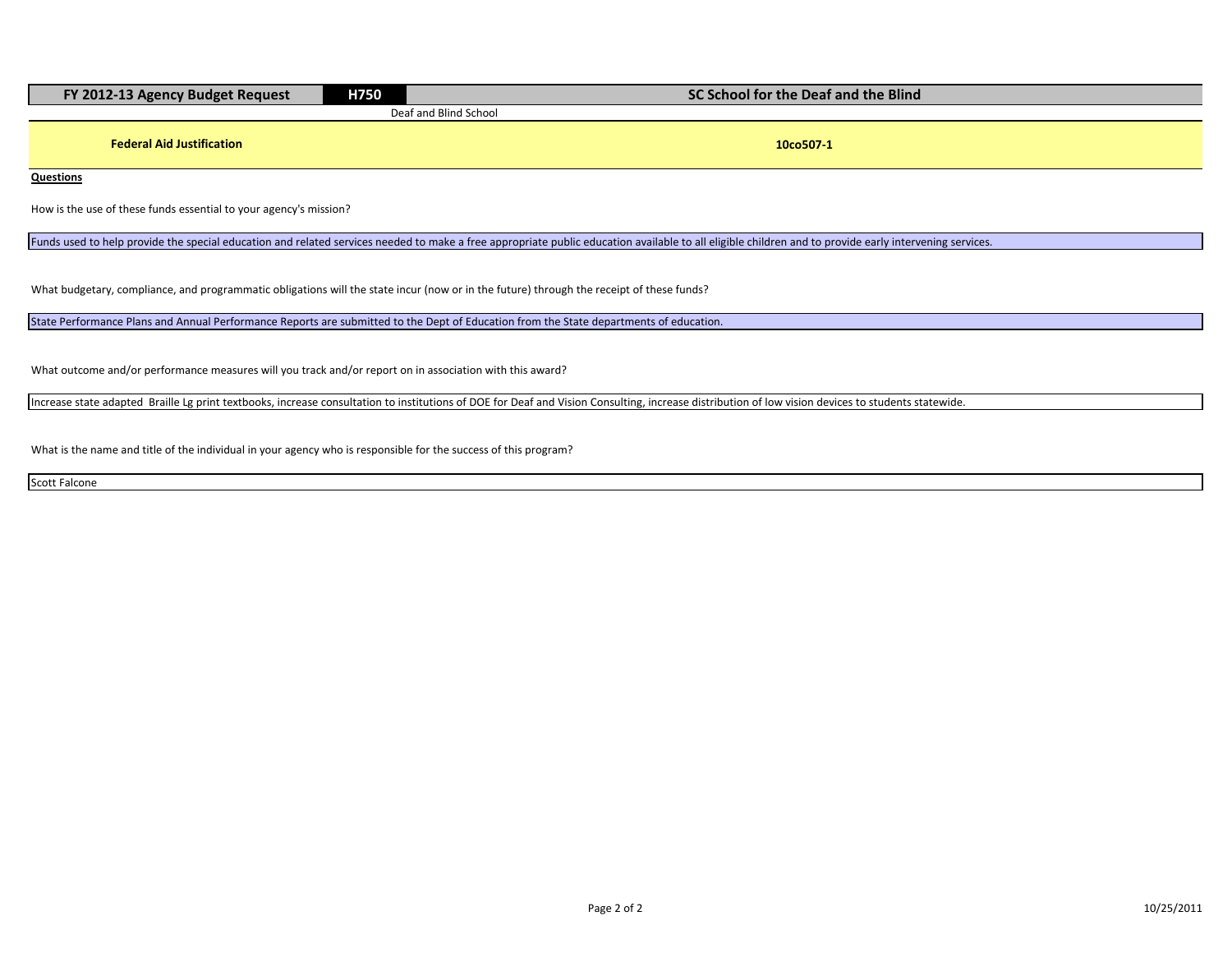| H750<br>FY 2012-13 Agency Budget Request                                                                      |                                                                                                        |  | SC School for the Deaf and the Blind                  |                                                                                                    |                                                                                     |        |
|---------------------------------------------------------------------------------------------------------------|--------------------------------------------------------------------------------------------------------|--|-------------------------------------------------------|----------------------------------------------------------------------------------------------------|-------------------------------------------------------------------------------------|--------|
| <b>Federal Aid Justification</b>                                                                              |                                                                                                        |  |                                                       |                                                                                                    | 10tq507                                                                             |        |
| Summary<br>Award Title<br>CFDA Number/Title<br>Award Number (Federal)<br>Award Number (State)<br>Award Period | Improving Teacher Quality State Grants<br>(XX.XXX) Other CFDA<br>10tq507<br>H7501ITQ0011<br>Continuing |  | <b>Start Date</b><br>07/01/10<br>09/30/11<br>End Date | If "Other", identify:<br><b>Federal Agency</b><br><b>Federal Subagency</b><br>If "Other", explain: | Department of Education (91)<br>Office of Elementary and Secondary Education (9146) | 84.367 |
| Financial                                                                                                     |                                                                                                        |  |                                                       |                                                                                                    |                                                                                     |        |
| <b>Total Award Amount</b><br>State Match Required?                                                            | <b>No</b>                                                                                              |  | Amount Available in FY 2012-13                        | If "Yes", describe, and provide SAP Fund Number(s) of funding sources                              |                                                                                     |        |
| Local Match Required?<br>Assistance Type                                                                      | <b>No</b><br>Formula Grant                                                                             |  | If "Yes", describe<br>If "Other", explain             |                                                                                                    |                                                                                     |        |
|                                                                                                               | Is administrative and/or indirect cost recovery permitted? If so, explain:                             |  | not applicable                                        |                                                                                                    |                                                                                     |        |

Will funds be passed-through to other entities? If so, what types of entities, and how will funds be distributed?

No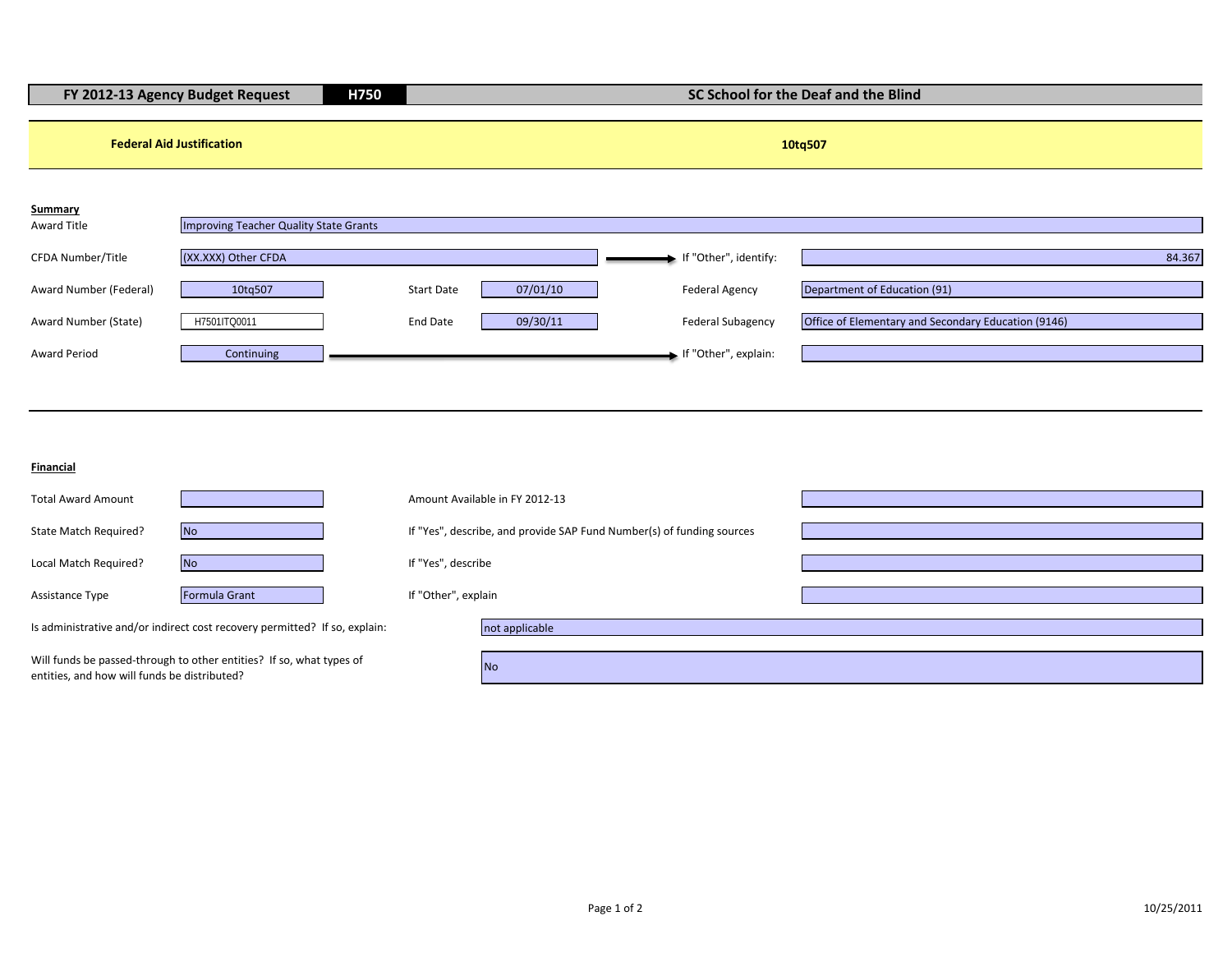|  | FY 2012-13 Agency Budget Request | H750 | SC School for the Deaf and the Blind |
|--|----------------------------------|------|--------------------------------------|
|--|----------------------------------|------|--------------------------------------|

**Federal Aid Justification 10tq507**

**Questions**

How is the use of these funds essential to your agency's mission?

To make available professional development activities that address subject matter knowledge and other activities set forth in Section 2123 of the ESEA.

What budgetary, compliance, and programmatic obligations will the state incur (now or in the future) through the receipt of these funds?

Generally, SEAs are subject to the reporting requirements contained in Title IX of the ESEA, Consolidated State Performance Report Section 9303(b).

What outcome and/or performance measures will you track and/or report on in association with this award?

Number of professional development activities held.

What is the name and title of the individual in your agency who is responsible for the success of this program?

Cherie Winkler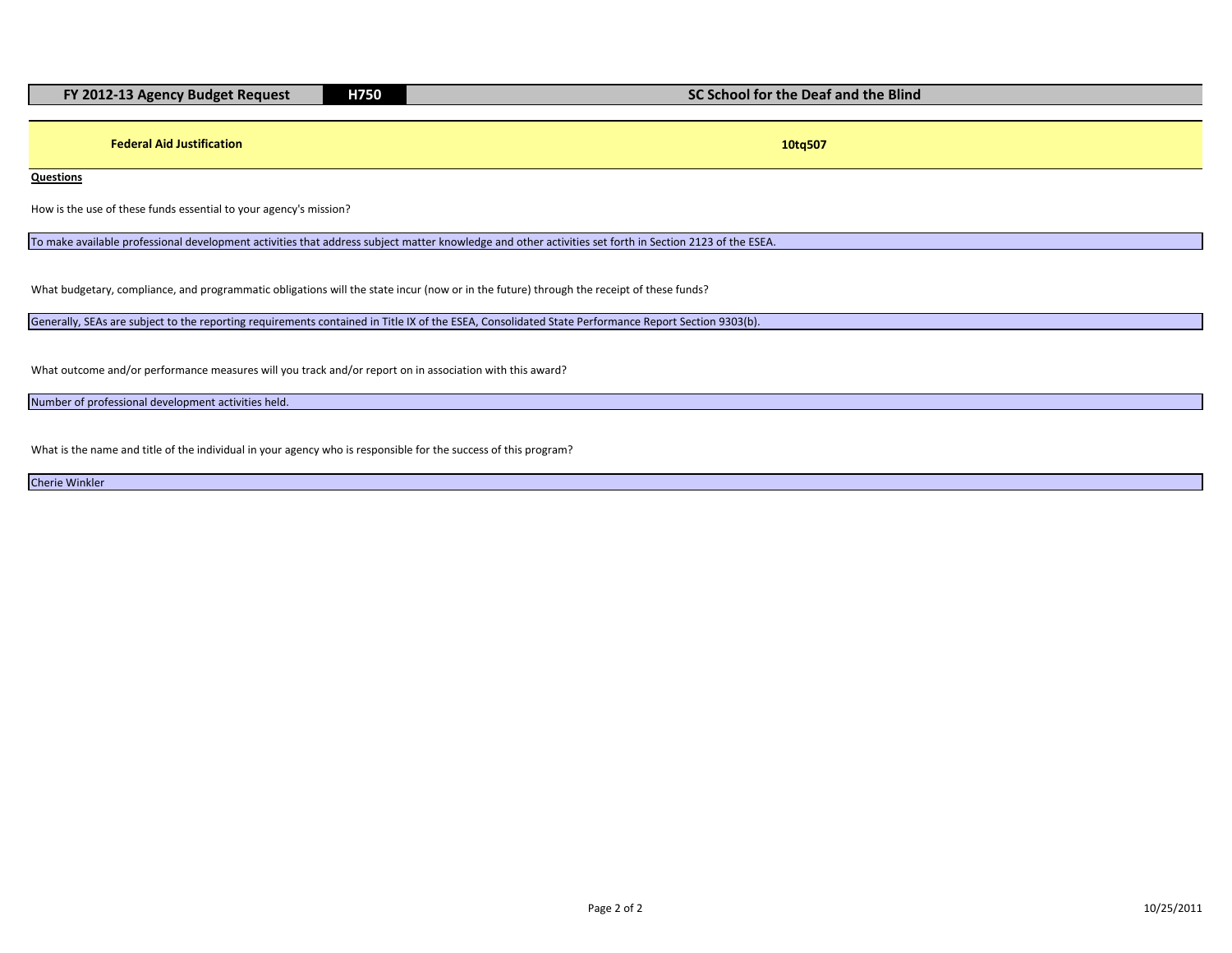| H750<br>FY 2012-13 Agency Budget Request |                                  |                       | SC School for the Deaf and the Blind                                  |                                                                                                                          |                                                                |  |
|------------------------------------------|----------------------------------|-----------------------|-----------------------------------------------------------------------|--------------------------------------------------------------------------------------------------------------------------|----------------------------------------------------------------|--|
|                                          |                                  | Deaf and Blind School |                                                                       |                                                                                                                          |                                                                |  |
|                                          | <b>Federal Aid Justification</b> |                       |                                                                       |                                                                                                                          | 001880326c080022-09                                            |  |
| <b>Summary</b><br>Award Title            |                                  |                       |                                                                       | Special Education _Technical Assistance and Dissemination to Improve Services and Results for Children with Disabilities |                                                                |  |
| CFDA Number/Title                        | (XX.XXX) Other CFDA              |                       |                                                                       | If "Other", identify:                                                                                                    | 84.326                                                         |  |
| Award Number (Federal)                   | 001880326c080022-09              | <b>Start Date</b>     | 07/01/10                                                              | <b>Federal Agency</b>                                                                                                    | Department of Education (91)                                   |  |
| Award Number (State)                     | H326C080022-09                   | <b>End Date</b>       | 10/01/11                                                              | <b>Federal Subagency</b>                                                                                                 | Office of Special Education and Rehabilitative Services (9124) |  |
| <b>Award Period</b>                      | Continuing                       |                       |                                                                       | If "Other", explain:                                                                                                     |                                                                |  |
|                                          |                                  |                       |                                                                       |                                                                                                                          |                                                                |  |
|                                          |                                  |                       |                                                                       |                                                                                                                          |                                                                |  |
| Financial                                |                                  |                       |                                                                       |                                                                                                                          |                                                                |  |
| <b>Total Award Amount</b>                |                                  |                       | Amount Available in FY 2012-13                                        |                                                                                                                          |                                                                |  |
| State Match Required?                    | <b>No</b>                        |                       | If "Yes", describe, and provide SAP Fund Number(s) of funding sources |                                                                                                                          |                                                                |  |
| Local Match Required?                    | <b>No</b>                        | If "Yes", describe    |                                                                       |                                                                                                                          |                                                                |  |
|                                          |                                  |                       |                                                                       |                                                                                                                          |                                                                |  |
| Assistance Type                          | <b>Project Grant</b>             | If "Other", explain   |                                                                       |                                                                                                                          |                                                                |  |

Is administrative and/or indirect cost recovery permitted? If so, explain:

Will funds be passed-through to other entities? If so, what types of entities, and how will funds be distributed?

| ain            |  |
|----------------|--|
|                |  |
| not applicable |  |
|                |  |
| No             |  |